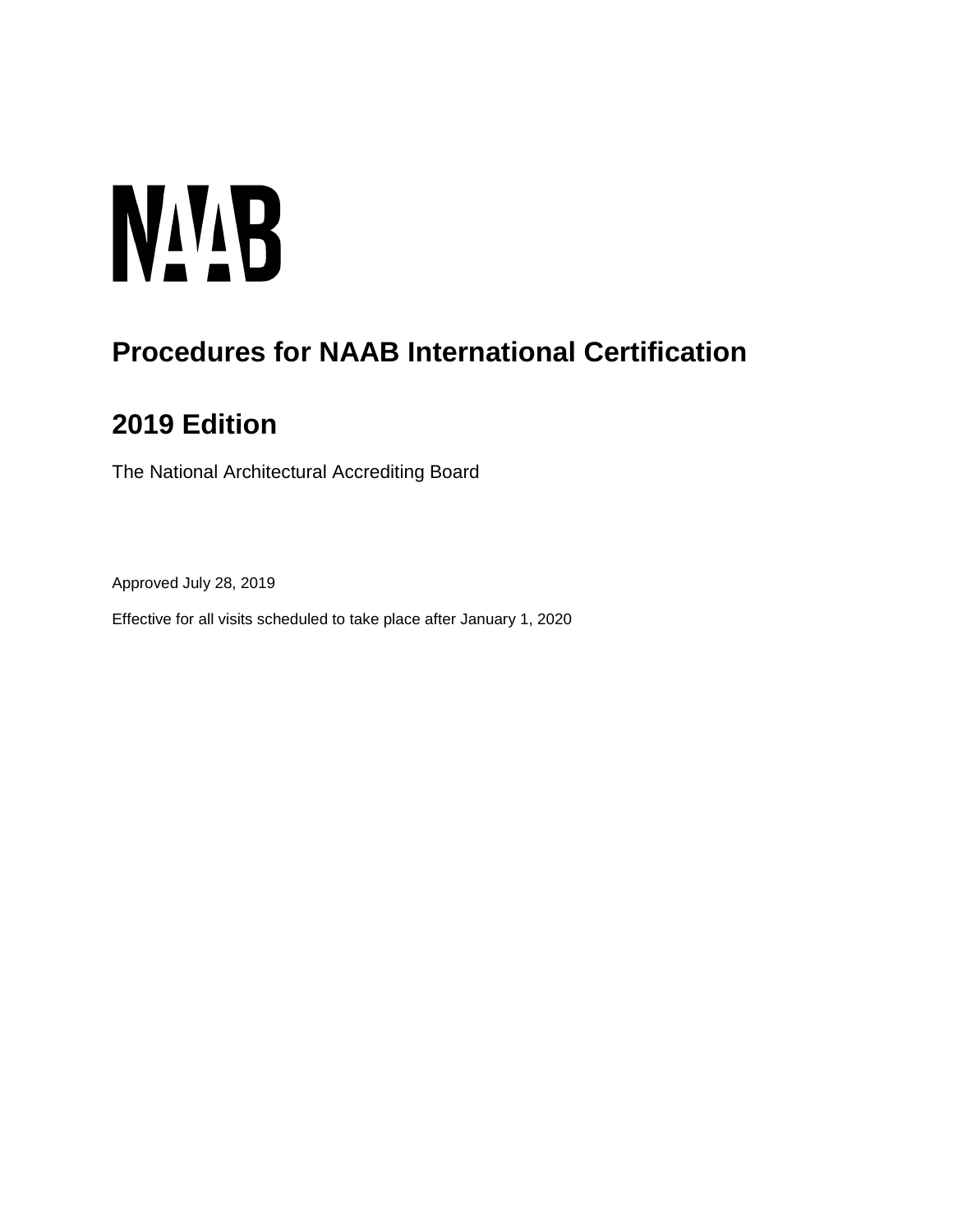# **Procedures for NAAB International Certification,**

# **2019 Edition**

©2019 by the National Architectural Accrediting Board

All rights reserved.

1735 New York Avenue, NW Washington, DC 20006 [www.NAAB.org](http://www.naab.org/) [info@NAAB.org](mailto:info@NAAB.org)

In 2019 the NAAB approved changing the name of its international assessment program from Substantial Equivalency to International Certification. The 2019 edition of the *Procedures for NAAB International Certification* supersedes all previous editions of the *Procedures for Substantial Equivalency*. These *Procedures* constitute a living document and are subject to change by the NAAB. All changes will be announced on the NAAB website and communicated via email to all architecture programs with International Certification and to those in the process of seeking the designation.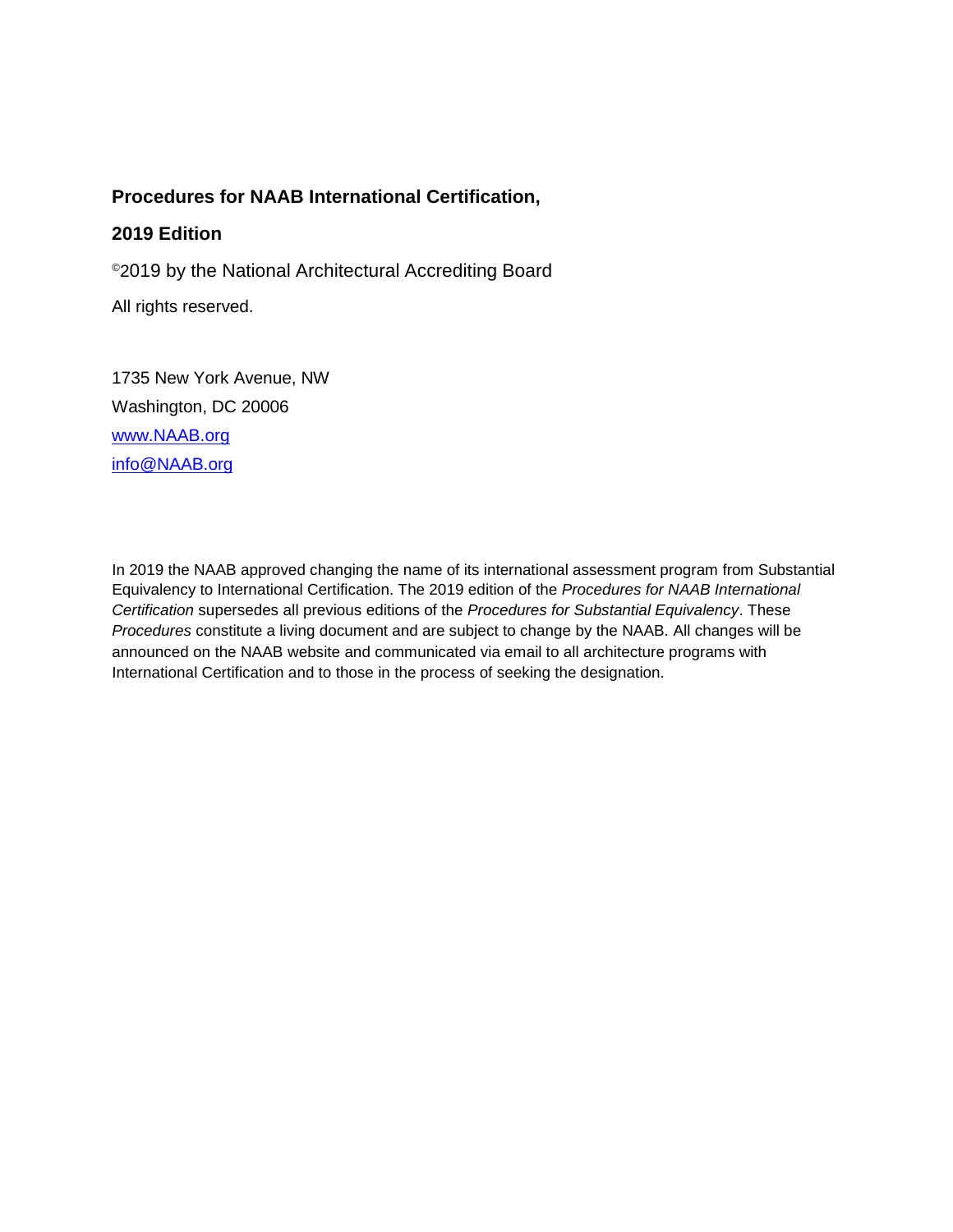# **CONTENTS**

| SECTION 5. PROCEDURES FOR VISIT THREE: INTERNATIONAL CERTIFICATION 20 |  |
|-----------------------------------------------------------------------|--|
|                                                                       |  |
|                                                                       |  |
|                                                                       |  |
|                                                                       |  |
|                                                                       |  |
|                                                                       |  |
|                                                                       |  |
|                                                                       |  |
|                                                                       |  |
|                                                                       |  |
|                                                                       |  |
|                                                                       |  |
|                                                                       |  |
|                                                                       |  |
| SECTION 8. SUBSTANTIVE CHANGES REQUIRING REVIEW BY THE NAAB  34       |  |
| SECTION 9. LOSS OF INSTITUTIONAL QUALITY ASSURANCE RECOGNITION 36     |  |
|                                                                       |  |
|                                                                       |  |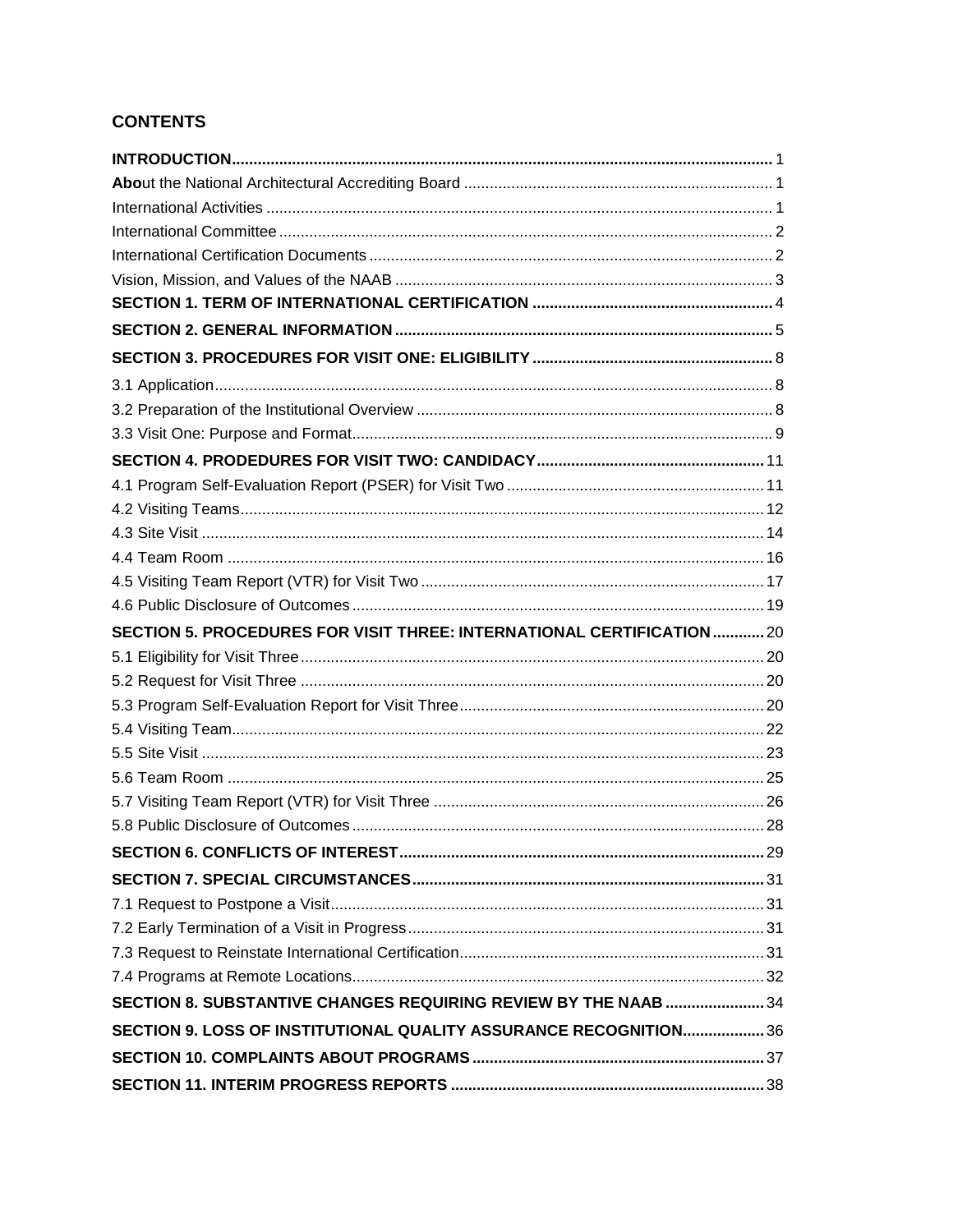| <b>SECTION 13. RECONSIDERATION OF A DECISION TO DENY INTERNATIONAL</b> |  |
|------------------------------------------------------------------------|--|
|                                                                        |  |
|                                                                        |  |
|                                                                        |  |
|                                                                        |  |
|                                                                        |  |
|                                                                        |  |
|                                                                        |  |
|                                                                        |  |
| <b>APPENDICES</b>                                                      |  |
|                                                                        |  |
|                                                                        |  |
|                                                                        |  |
|                                                                        |  |
|                                                                        |  |
|                                                                        |  |
|                                                                        |  |
|                                                                        |  |
|                                                                        |  |
|                                                                        |  |
|                                                                        |  |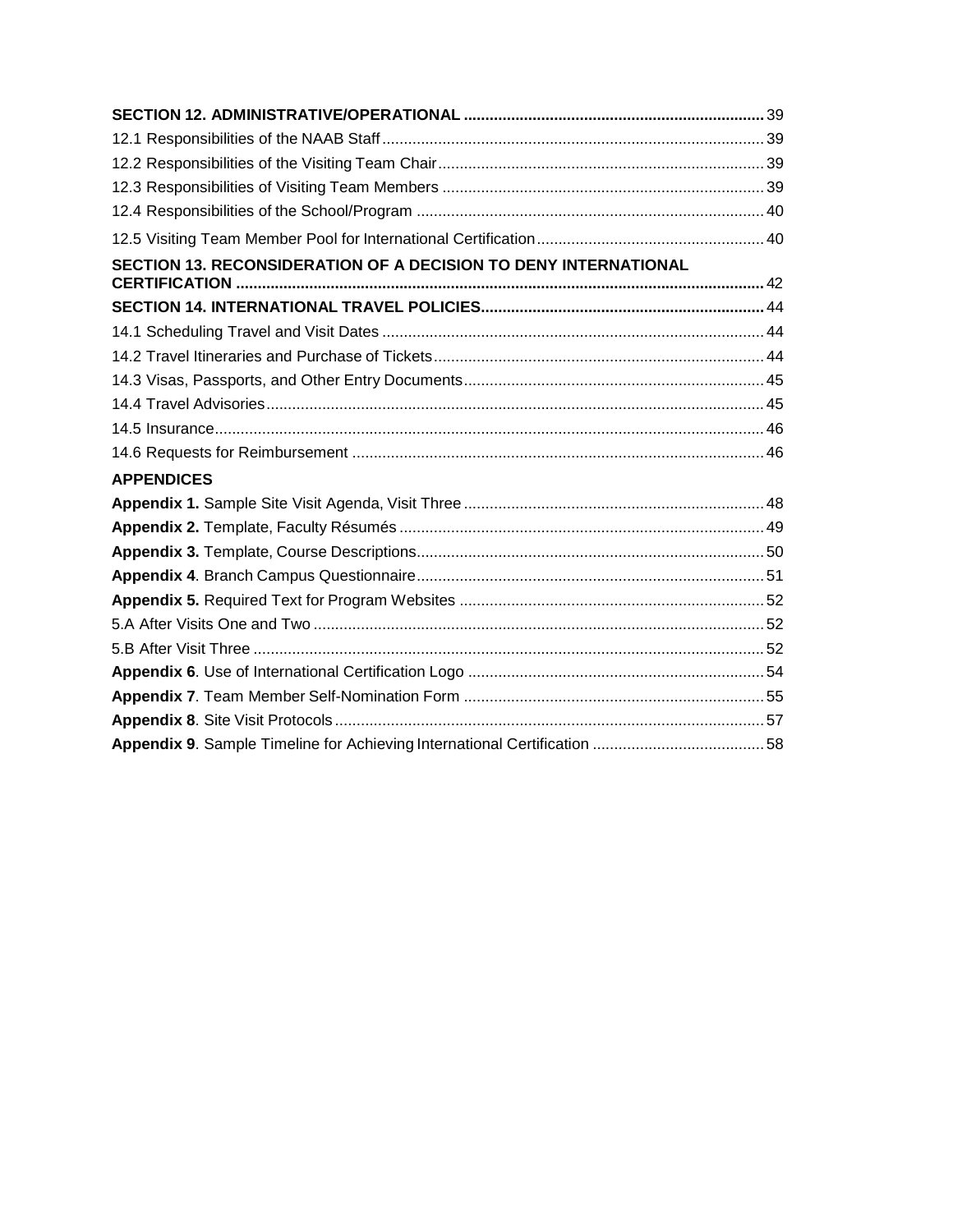#### <span id="page-4-0"></span>**INTRODUCTION**

#### <span id="page-4-1"></span>**About the National Architectural Accrediting Board**

The NAAB was founded in 1940 to "produce and maintain current a list of accredited schools of architecture in the United States and its possessions, with the general objective that a well-integrated and coordinated program of architecture education be developed that is national in scope and affords opportunity for architectural schools with varying resources and operating conditions to find places appropriate to their objectives and do high class work therein."

Since 1975, the NAAB has accredited professional degree programs rather than schools or universities and only accredits the first professional degree program offered by any school or university. As such, the NAAB does not accredit preprofessional degrees or other preparatory education that may serve as a prerequisite for admission to a professional degree program.

The NAAB is the only agency recognized by registration boards in U.S. jurisdictions to accredit professional degree programs in architecture. Because most registration boards require an applicant for licensure to hold a NAAB-accredited degree, obtaining such a degree is an essential part of gaining access to the licensed practice of architecture.

The Board of Directors holds three regular meetings per year: winter, summer, and autumn. International Certification decisions rest solely with the NAAB Board of Directors.

#### <span id="page-4-2"></span>**International Activities**

The NAAB aspires to be the leader in establishing educational quality assurance standards to enhance the value, relevance, and effectiveness of the architecture profession. Architecture programs (outside the United States and Canada) that can meet the *NAAB Conditions for Accreditation* are eligible for full accreditation under the terms of the *Conditions for Accreditation* and related procedures. Programs (outside the U.S. and Canada) that cannot meet the NAAB *Conditions,* largely because the institution in which they reside is not accredited by one of the U.S. regional accreditation agencies, as required in the NAAB *Conditions for Accreditation*, are eligible to be evaluated for International Certification (ICert). Following are some of the ways in which the NAAB provides services internationally:

The NAAB Board of Directors established its first international assessment program in 2003, then known as Substantial Equivalency. Between 2003 and 2019, 16 programs achieved the SE designation. In mid-2019, the NAAB conducted two surveys of its constituent programs to examine all aspects of the SE program and, based on the survey results, decided to change the name from Substantial Equivalency to International Certification. "NAAB International Certification" identifies a program as comparable in educational outcomes in all significant aspects to a U.S.-based program and indicates that it provides an educational experience meeting acceptable standards, even though such program may differ in format or method of delivery. It further indicates that a program has met the *Conditions for NAAB International Certification*, which are comparable to the NAAB *Conditions for Accreditation* in all significant aspects. Although NAAB International Certification is *not* accreditation, ICert recognition by the NAAB represents that a program of architecture has achieved the highest standard of quality assurance in professional architecture education.

Graduates of architecture programs holding ICert recognition by the NAAB (at the point of graduation) may not meet the education requirements for registration in a U.S. jurisdiction. However, the Education Evaluation Services for Architects (EESA) provides assistance to individuals who do not have a professional degree in architecture from a NAAB-accredited program and who wish to either apply for an NCARB Certificate or for registration by an NCARB member board. ICert graduates are eligible for an expedited review at a discounted fee. Visit **eesa.org** for more information.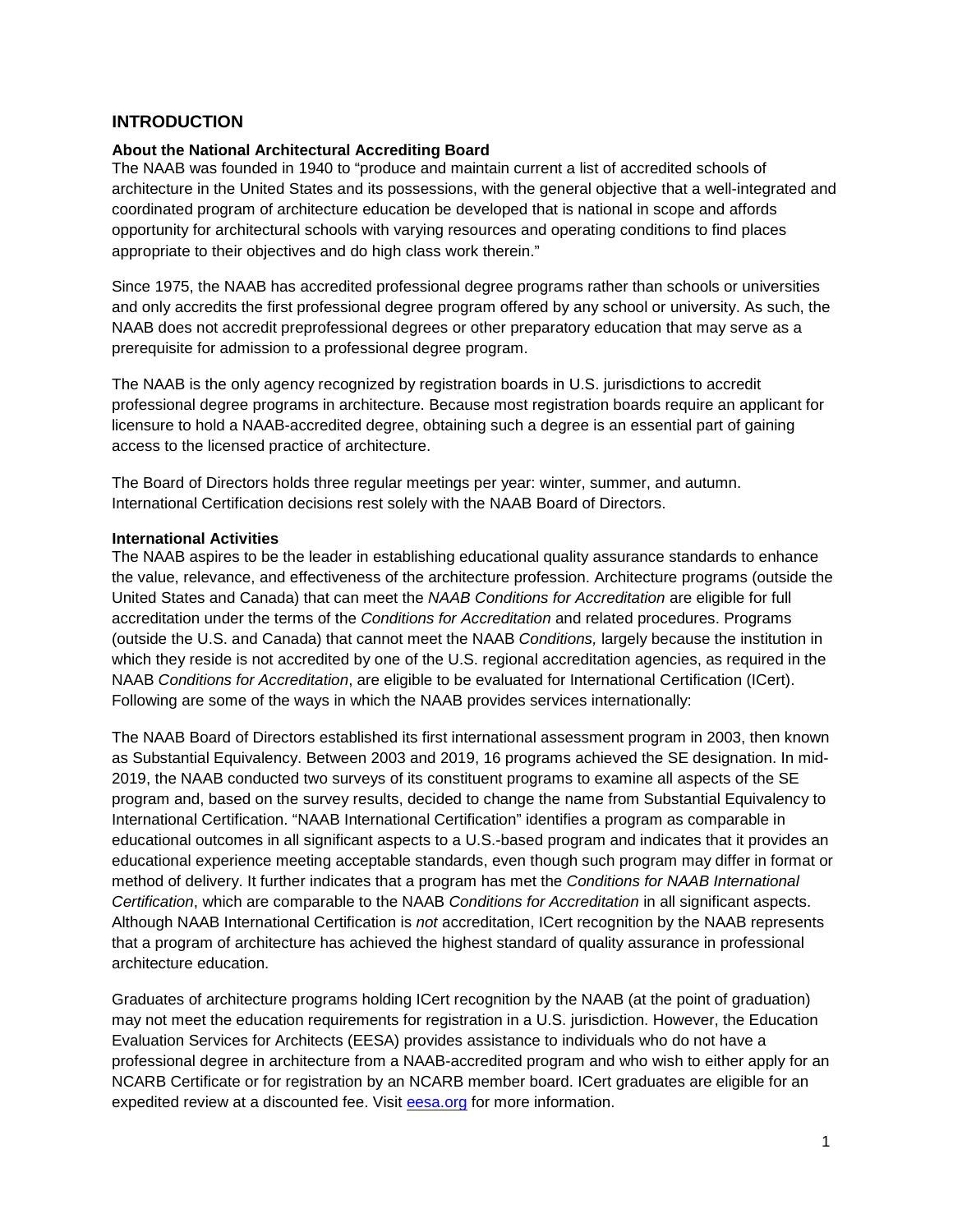#### <span id="page-5-0"></span>**International Committee**

The NAAB's International Committee, formed in 2017, is responsible for implementing the NAAB's strategic goals related to international engagement. It focuses efforts on the following areas:

- 1. Oversight of the NAAB's programs and activities related to accreditation outside the regulatory context of the United States and its legal jurisdictions. This includes ongoing administration of the International Certification program and oversight of the *Conditions* and *Procedures for NAAB International Certification*. The committee also provides recommendations to the board on matters of policy related to ICert.
- 2. Oversight of the NAAB's programs and activities related to the evaluation of education credentials for licensure candidates educated abroad.
- 3. Together with NAAB staff, the International Committee serves as liaison between the NAAB board and international partnerships related to architecture accreditation. This includes the Canberra Accord, the Union of International Architects, and the professional accreditation organizations in countries holding mutual recognition agreements with NCARB.
- 4. The NAAB can provide advice and consultation to organizations in other countries that are developing accreditation standards and procedures. Such consulting is provided for a fee.
- 5. The NAAB serves as the Secretariat for the Canberra Accord (CA). The CA is a multilateral agreement between accrediting agencies acknowledging the substantial equivalency of their systems of accreditation/validation/recognition in architecture education.

#### <span id="page-5-1"></span>**International Certification Documents**

The *Conditions for NAAB International Certification* and the *Procedures for NAAB International Certification* outline the requirements that degree programs must meet and procedures that they and the visiting teams must follow to ensure minimum standards and a uniform review process. These documents also contain suggestions that programs and teams are encouraged to follow.

This document is a companion to the current edition of the *Conditions for NAAB International Certification*. Each should be read in the context of the other.

Throughout the text, the use of "must," "shall," or the imperative form sets forth a minimum requirement.

Areas and levels of excellence will vary among degree programs as will approaches to meeting the conditions and reporting requirements. Nevertheless, schools must present complete and accurate information to demonstrate compliance with each of the NAAB's International Certification Conditions. In addition, positive aspects of a degree program in one area cannot override deficiencies in another.

English is the official language of the NAAB. All documents prepared for the International Certification process, including student work, must be submitted in English.

The *Conditions for NAAB International Certification* apply to all programs seeking continued International Certification beginning January 1, 2020. Program administrators and others are advised to review the *Procedures for NAAB International Certification* currently in effect for information on terms of International Certification as well as the visit sequence and other procedures that apply to each stage in the process.

The NAAB reserves the right to vary from these published procedures if such an action is in the best interests of a program or programs. The Board of Directors has delegated responsibility for establishing and maintaining the operating procedures that support ICert activities, including the implementation of these *Procedures,* to the International Committee.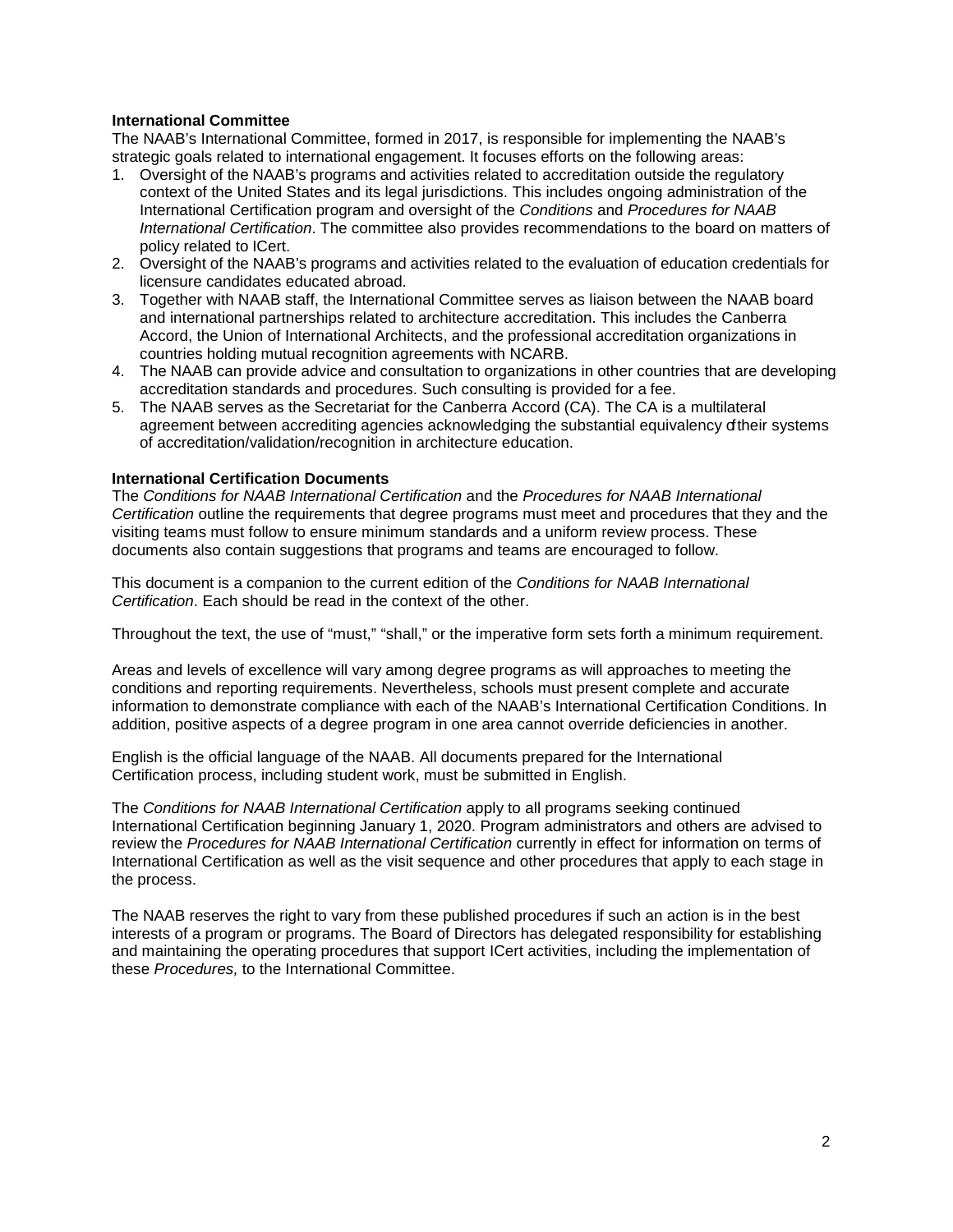#### <span id="page-6-0"></span>**Vision, Mission, and Values of the NAAB**

#### *From the 1940 Founding Agreement*:

"The . . . societies creating this accrediting board, here record their intent not to create conditions, nor to have conditions created, that will tend toward standardization of educational philosophies or practices, but rather to create and maintain conditions that will encourage the development of practices suited to the conditions which are special to the individual school. The accrediting board must be guided by this intent."

Since 1975, the NAAB *Conditions for Accreditation* have emphasized self-assessment and student performance as central elements of the NAAB model. The directors have maintained their commitment to both of these as core tenets of the NAAB's criteria and procedures.

#### **Vision**

The NAAB advances educational quality assurance standards and processes that anticipate the needs of academic programs, the profession, and society, to promote a better built environment.

#### **Mission**

The NAAB develops and maintains an accreditation system in professional degree education that enhances the value, relevance, and effectiveness of the profession of architecture.

**Core Values:** The NAAB aspires to follow four core values in the way it approaches its work and mission:

- Commitment to Excellence: Foster a culture of continual improvement that seekspositive organizational transformation and responds to external change.
- Diversity and Inclusion: Celebrate unique institutional perspectives and ensure the inclusion of diverse populations to enrich the learning environment.
- Effective Communication: Articulate the value of an accredited architecture education to students, the profession, and the communities architects serve.
- Spirit of Collaboration: Promote transparency and collateral cooperation in theshared responsibility of preparing graduates for professional practice.

The NAAB is an independent nonprofit 501(c) 3 corporation with an office in Washington, D.C. It adheres to nondiscriminatory practices and is funded equally by the AIA, ACSA, and NCARB, with a contribution by the AIAS. Directors and visiting team members are not compensated but are reimbursed for expenses.

For additional information about the NAAB and accreditation of professional degree programs in architecture, please see the current editions of the *Conditions for Accreditation* and the *Procedures for Accreditation*, available on the NAAB website at [www.naab.org.](http://www.naab.org/)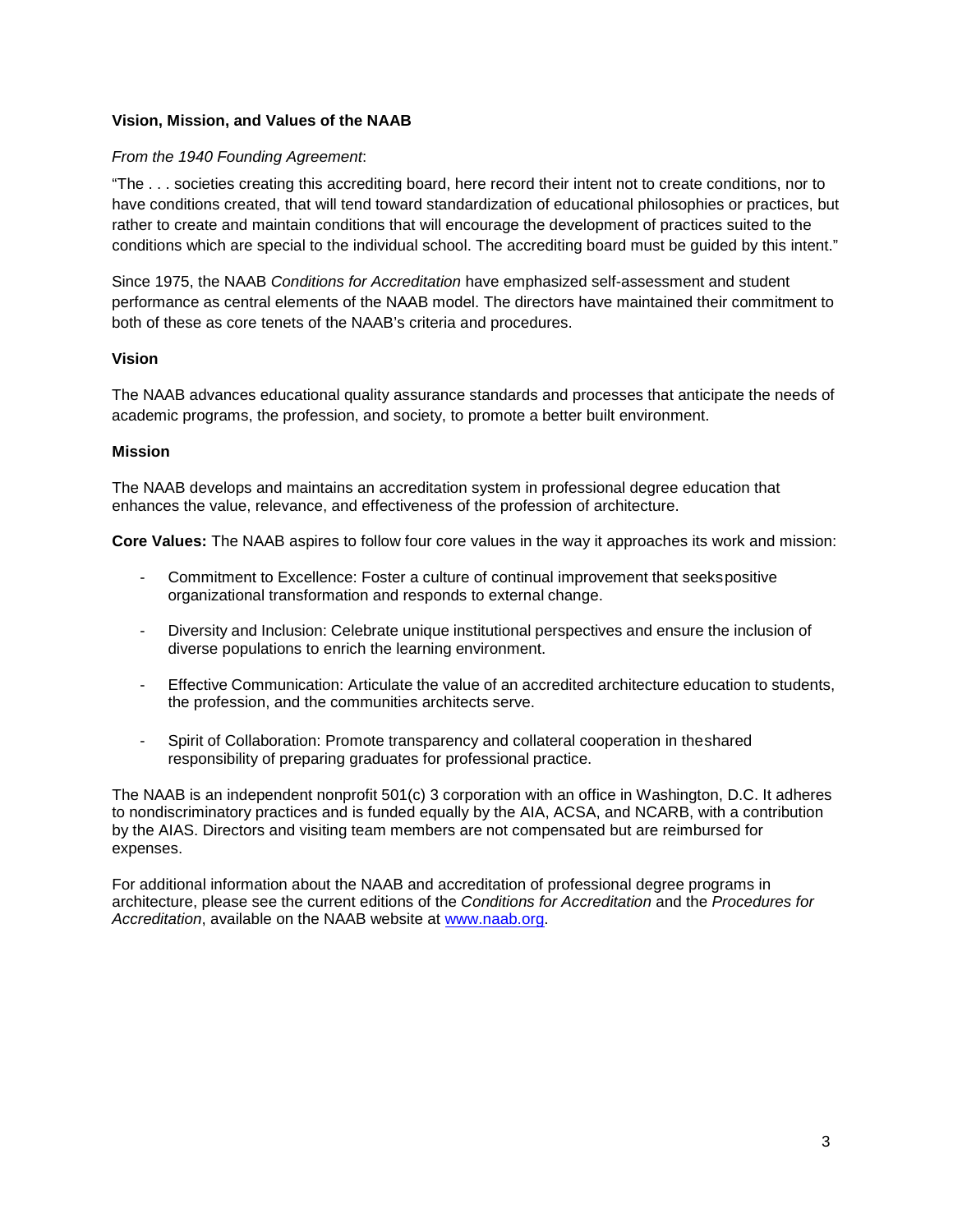# <span id="page-7-0"></span>**SECTION 1. TERM OF INTERNATIONAL CERTIFICATION**

Although there are minor distinctions among the procedures that apply to each stage in achieving and maintaining International Certification (ICert), the sequence is essentially the same for all institutions seeking NAAB action.

Actions on terms of International Certification are made at regularly scheduled meetings of the Board of Directors, except where noted. In all cases any motion regarding an ICert action must have at least 8 votes in favor to pass.

Unless specifically noted in the board's decision, all terms of International Certification are effective on January 1 of the year in which the visit took place.

Programs seeking continuing International Certification may receive the following term of International Certification:

**Six-Year Term.** This term indicates that deficiencies, if any, are minor, and the intent to correct them is ensured. The program is granted International Certification for a six-year period.

The procedure for requesting reconsideration of a decision by the Board of Directors to deny ICert is described in Section 13. The program may reapply for ICert in the year following the date of the decision and no later than three years after the decision. Programs that do not apply within the three-year timeframe must begin the IC process at visit two (candidacy).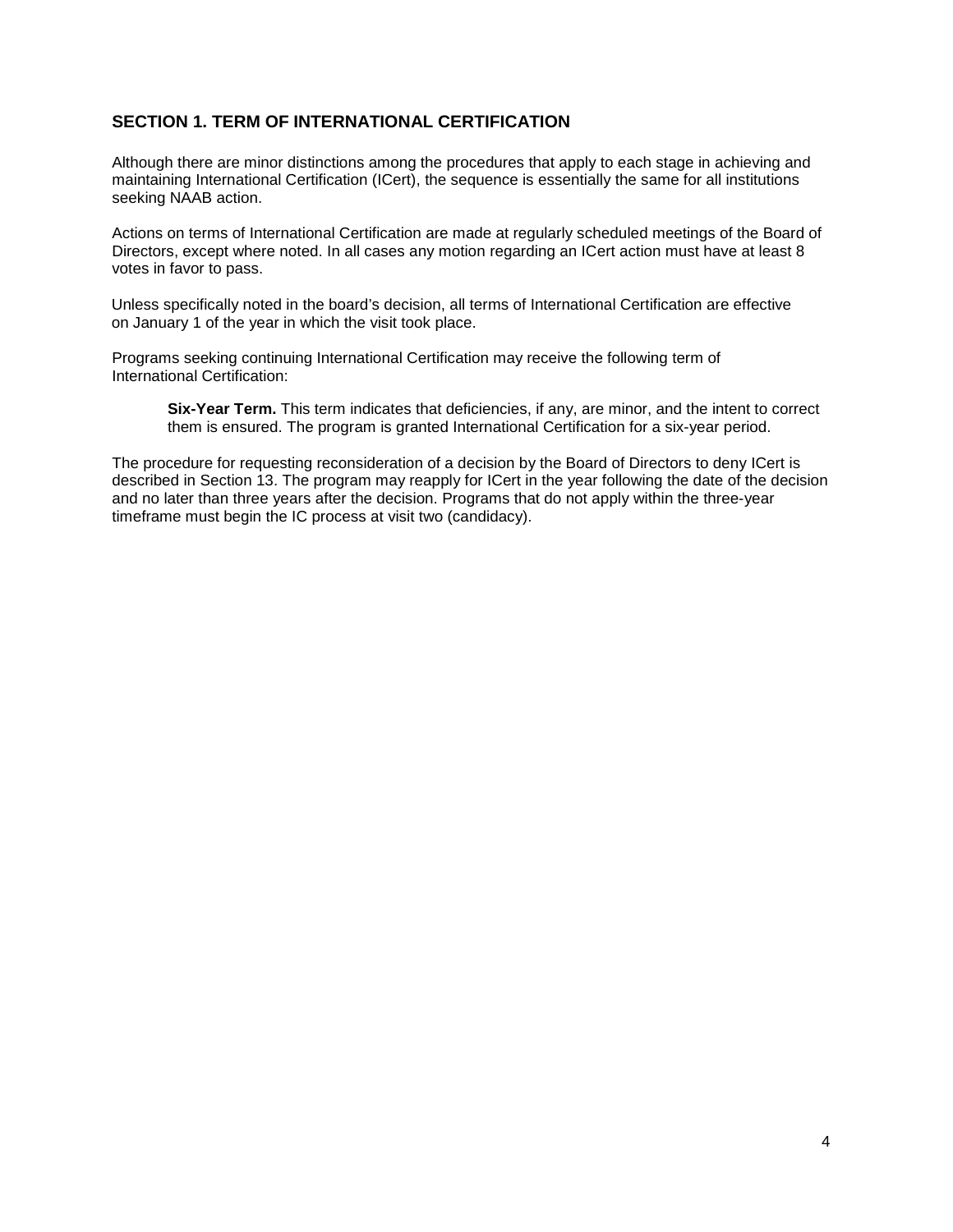# <span id="page-8-0"></span>**SECTION 2. GENERAL INFORMATION**

This section covers general information that applies to NAAB ICert processes, especially visits and visiting teams.

| Term                                                     | Definition/Description                                                                                                                                                                                                                                                                                                                                                                                                                                                                               | <b>Section/Related Documents</b> |
|----------------------------------------------------------|------------------------------------------------------------------------------------------------------------------------------------------------------------------------------------------------------------------------------------------------------------------------------------------------------------------------------------------------------------------------------------------------------------------------------------------------------------------------------------------------------|----------------------------------|
| <b>Institutional Overview</b>                            | Report accompanies the<br>eligibility application and<br>describes the extent to which<br>the program already meets the<br>Conditions for ICert. It includes<br>a timeline/plan for achieving<br>ICert.                                                                                                                                                                                                                                                                                              | Section 3                        |
| ICert Visit One: Eligibility                             | After a program's application,<br>including the Institutional<br>Overview, has been accepted<br>by the NAAB, the first visit by a<br>team of two NAAB<br>representatives will be<br>scheduled. This visit lasts two<br>days. Programs must proceed to<br>visit two (candidacy) within three<br>years of the conclusion of the<br>eligibility visit. If visit two is not<br>scheduled within the three-year<br>time frame, it may be necessary<br>for the program to repeat the<br>eligibility visit. | Section 3                        |
| ICert Visit Two: Candidacy                               | Four-day visit by a team of two<br>NAAB representatives (one<br>education, one practitioner). A<br>Self-Evaluation Report,<br>submitted 120 days before the<br>visit, succinctly describes how a<br>program meets each of the<br>Conditions for ICert; this visit<br>includes preparation of a team<br>room for examination of student<br>work. Programs may remain in<br>candidacy for a maximum of<br>three years.                                                                                 | Section 4                        |
| <b>ICert Visit Three:</b><br>International Certification | Four-day visit by a team of four<br>NAAB representatives. Requires<br>preparation of a Program Self-<br>Evaluation Report and a team<br>room. The NAAB team submits<br>its Visiting Team Report to the<br>International Committee, which<br>makes the final recommendation<br>to the board on whether to grant<br>ICert. ICert terms are for six<br>years and begin on January 1 in<br>the year of visit three.                                                                                      | Section 5                        |
| Program Self-Evaluation Report                           | A comprehensive, self-analytical<br>narrative document that<br>succinctly describes how a                                                                                                                                                                                                                                                                                                                                                                                                            | Sections 4 and 5                 |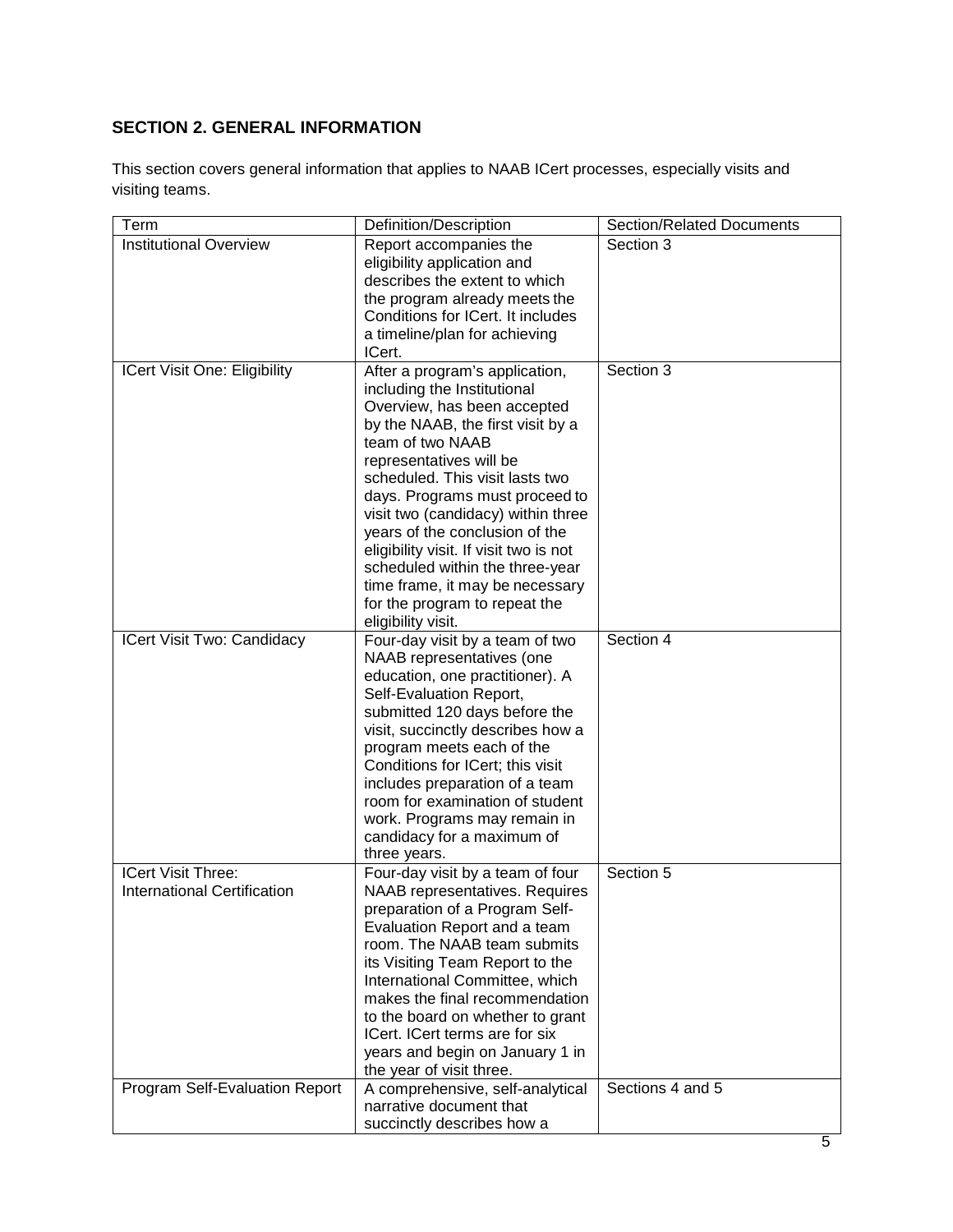|                                                     | program meets each of the<br>conditions for ICert.                                                                                                                                                                                                                                                                                                                                                                                                                                                     |                               |
|-----------------------------------------------------|--------------------------------------------------------------------------------------------------------------------------------------------------------------------------------------------------------------------------------------------------------------------------------------------------------------------------------------------------------------------------------------------------------------------------------------------------------------------------------------------------------|-------------------------------|
| Visiting team                                       | Individuals, nominated by the<br>NAAB and approved by the<br>program, who conduct a visit to<br>review/assess a professional<br>degree program in architecture.<br>Teams for visits one and two<br>consist of two people; the team<br>for visit three is composed of<br>four people. The NAAB<br>designates one individual on<br>each team to serve as the chair.                                                                                                                                      | Sections 4, 5                 |
| Facilitator                                         | An individual nominated by the<br>program to provide perspective<br>on the program; may also serve<br>as a translator. Participates fully<br>in the visit but not in the team's<br>confidential deliberations. The<br>team chair and the NAAB must<br>approve the facilitator 30 days<br>before the visit.                                                                                                                                                                                             | Sections 4, 5                 |
| <b>Visiting Team Report</b>                         | The VTR conveys the visiting<br>team's assessment of whether<br>the program meets the<br>Conditions for International<br>Certification, as measured by<br>evidence of student learning, the<br>overall capacity of the program<br>to fulfill its obligations to ensure<br>student achievement, and the<br>overall learning environment.<br>The VTR provides an assessment<br>of the degree to which the<br>program is functioning in the<br>manner described in the Program<br>Self-Evaluation Report. | Sections 4, 5                 |
| Interim Progress Report                             | IPRs are submitted in year three<br>of a six-year ICert term. The<br>reports address how a program<br>is working to correct any<br>deficiencies cited in the previous<br>VTR.                                                                                                                                                                                                                                                                                                                          | Section 11                    |
| Confidentiality<br>Notice of substantive changes to | The duty of all visiting team<br>members, team chairs,<br>facilitators, NAAB directors, and<br>staff to hold all information<br>designated as confidential and<br>related to the International<br>Certification of a professional<br>degree program in architecture<br>in confidence in perpetuity.<br>A notable change in the                                                                                                                                                                         | Sections 4, 5,12<br>Section 8 |
| professional degrees and<br>curricula               | professional degree program,<br>the school of architecture, or the<br>institution in which the                                                                                                                                                                                                                                                                                                                                                                                                         |                               |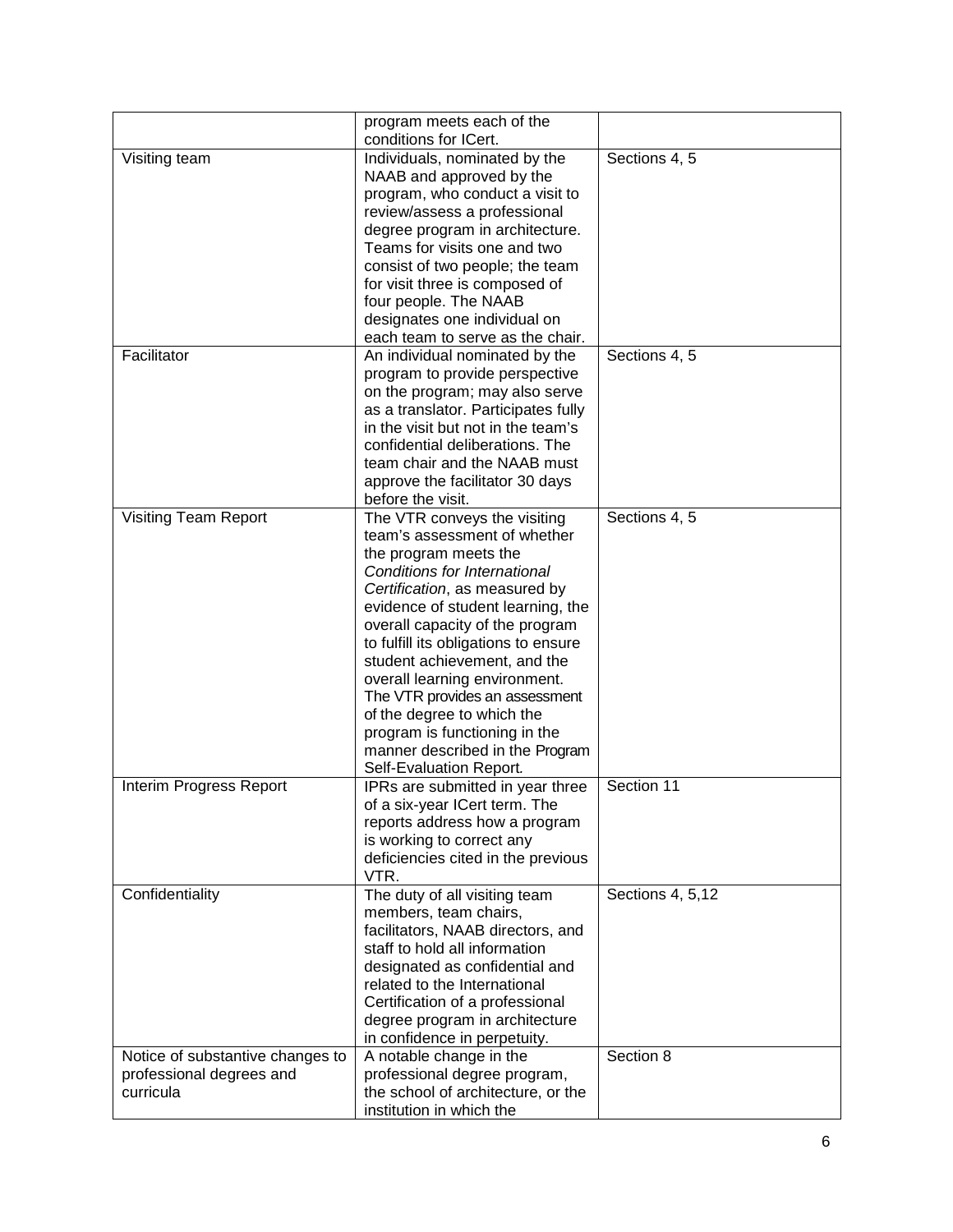|                 | architecture program resides<br>that may affect the quality of the<br>program or its ability to remain<br>in compliance with the quality<br>criteria of the Conditions for<br>International Certification. |            |
|-----------------|------------------------------------------------------------------------------------------------------------------------------------------------------------------------------------------------------------|------------|
| Reconsideration | A request by a program for<br>reconsideration of a board<br>decision on a term of ICert or of<br>a board decision to deny or<br>revoke ICert.                                                              | Section 13 |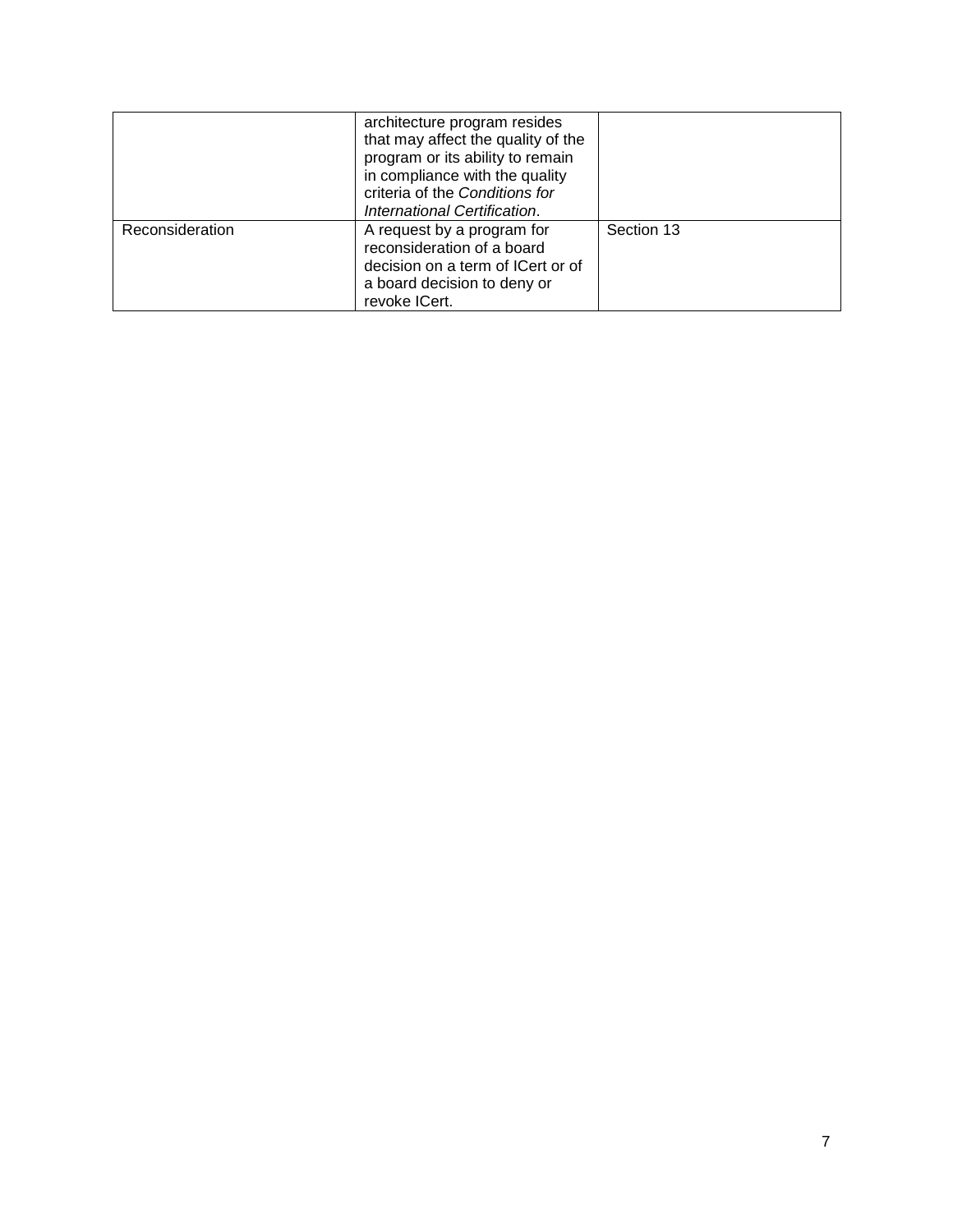# <span id="page-11-0"></span>**SECTION 3. PROCEDURES FOR VISIT ONE: ELIGIBILITY**

The designation of International Certification of degree programs in architecture requires the completion of three important steps. Generally, the steps are as follows:

- Application to establish International Certification eligibility
- Determination of eligibility
- Visit One

Throughout the process, there are points of review by the NAAB staff and the NAAB Board of Directors.

Institutions interested in having a degree program in architecture designated as International Certification are encouraged to seek guidance from the NAAB before beginning the process. To begin, send an email to [info@naab.org, a](mailto:info@naab.org)nd include "ICert query" in the subject line.

#### <span id="page-11-1"></span>**3.1 APPLICATION**

Institutions seeking the International Certification designation for a professional degree program or degree sequence in architecture must first be granted eligibility status by the NAAB. The first step in achieving eligibility status is to submit an application to the NAAB.

Expectations for a complete application include:

- A written announcement from the institution's chief academic officer of the intention to seek International Certification for a degree program or degree sequence in architecture. The letter should include the specific degree name (e.g., Bachelor of Architecture, Diploma, or Master of Architecture).
- Institutional Overview (see 3, below)
- The applications must be submitted as an Adobe PDF, no larger than 3MBs. Send the application t[o](mailto:info@naab.org) [info@naab.org](mailto:info@naab.org) and include "Application for International Certification" in the subject line.

#### **3.2 PREPARATION OF THE INSTITUTIONAL OVERVIEW**

**Content.** The Institutional Overview must include thefollowing:

*Cover page*. This page should include the following information:

- Name of institution
- Degree program proposed for the ICert designation (e.g., Bachelor of Architecture, Diploma, or Master of Architecture), with prerequisites as appropriate (e.g., M. Arch., preprofessional degree plus 42 graduate credits)

Name, address, email, and telephone contact information for the following individuals:

- Program administrator
- Head of academic unit in which the program resides
- Chief academic officer
- President of the institution

**Organization of Content***:* Use the following headings to organize the content of the Institutional Overview. For each heading, provide an analysis of the extent to which the proposed program already complies with the 2019 *Conditions for International Certification*:

PART ONE (I), SECTION 1: INSTITUTIONAL SUPPORT AND COMMITMENT TO CONTINUOUS IMPROVEMENT I.1.1 History and Mission I.1.2 Learning Culture I.1.3 Social Equity I.1.4 Defining Perspectives I.1.5 Long-Range Planning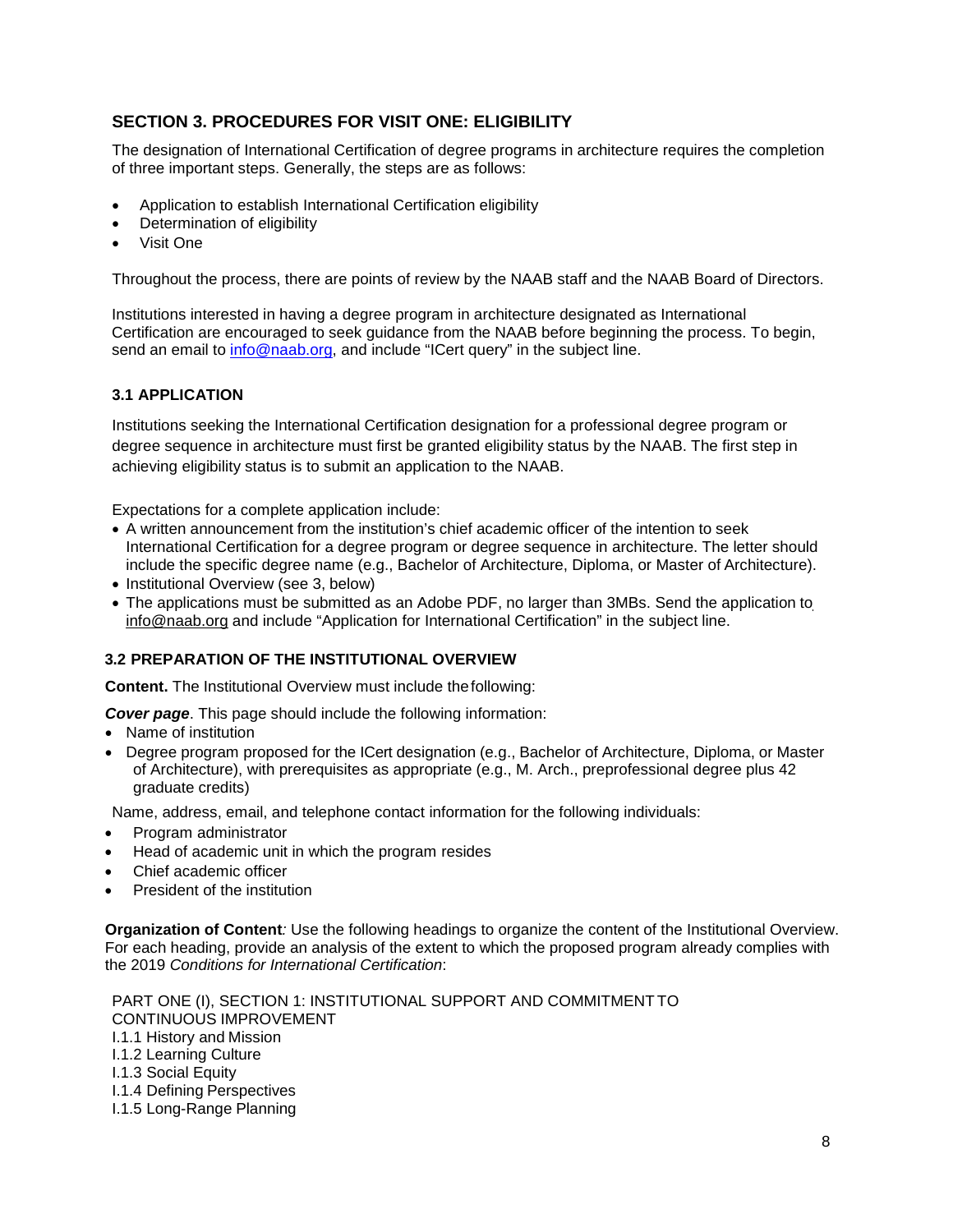I.1.6 Assessment

PART ONE (I), SECTION 2: RESOURCES

I.2.1 Human Resources and Human Resource Development

I.2.2 Physical Resources

I.2.3 Financial Resources

I.2.4 Information Resources

I.2.5 Administrative Structure and Governance

# PART ONE (I), SECTION 3: PROGRAM CHARACTERISTICS

I.3.1 Statistical Reports

#### PART TWO (II): EDUCATIONAL OUTCOMES AND CURRICULUM

II.2 Curricular Framework

II.3 Evaluation of Preparatory Education

PART THREE (III): TIMELINE FOR ACHIEVING INTERNATIONAL CERTIFICATION

(see Appendix 9 for sample template)

SUPPLEMENTAL INFORMATION Course Descriptions (see Appendix 3) Faculty Résumés (see Appendix 2)

**Determination of Eligibility**. Next, the NAAB determines whether the proposed degree program is eligible.

**Review**. The application will be reviewed by the staff to determine whether it is complete or whether additional information is needed.

- If the application is accepted in full, Visit One will be scheduled.
- If the application is accepted provisionally, additional information will be requested. Once the additional information is received and determined to be sufficient to proceed, Visit One will be scheduled.
- If the application is rejected, the chief academic officer will be notified and advised as to the deficiencies or concerns and will be asked to submit a new application.

#### <span id="page-12-0"></span>**3.3 VISIT ONE: PURPOSE AND FORMAT**

*Purpose*

- 1. *T*o review the *Conditions* and *Procedures for NAAB International Certification*
- 2. To confirm the institutional commitment; and
- 3. To review the physical, financial, human, and information resources committed to the program.

#### *Format*

Visit one will be conducted by two people (possible team composition includes current or former NAAB board members, executive director, or another individual identified by the NAAB). The visit will be scheduled on two consecutive weekdays during the regular academic year.

The visit should include the following:

- Presentation by the program on the history and mission of the institution, academic/administrative unit, and proposed degree program.
- Discussion between the reviewers and the program administrator to review the NAAB *Conditions* and *Procedures.*
- Separate meetings with faculty, staff, and students.
- Meetings with the division administrators (e.g., department chair anddean) and chief academic officer.
- Opportunities to observe classes and studios.
- A tour of the learning facilities that are or will be designated for the program (studios, classrooms, seminar rooms, shops, and laboratories).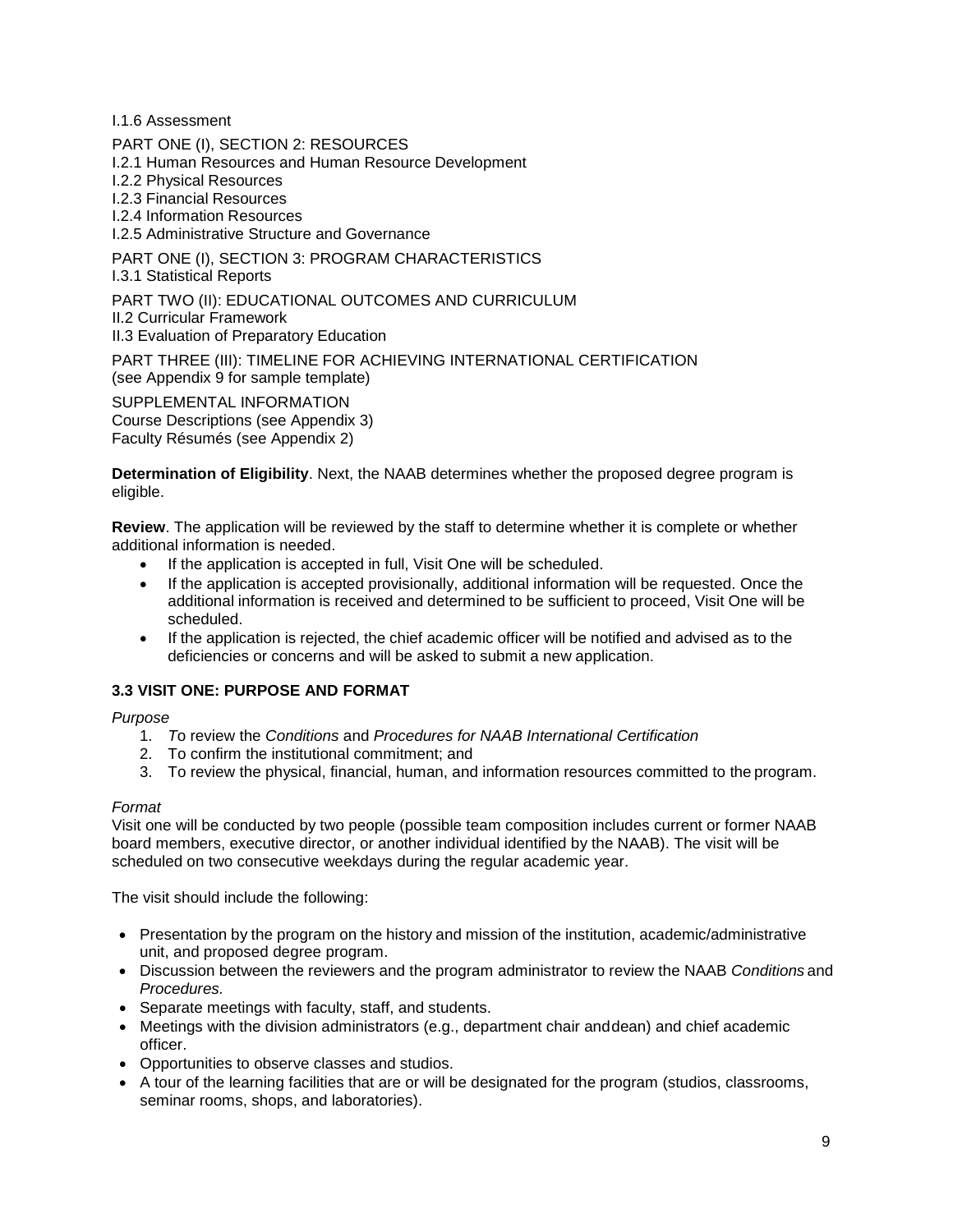- A tour of the library or other information resource center(s) that support the program.
- Optional: a meeting with alumni of the institution and local architects.

**Report from Visit One**. The review team completing Visit One must submit a memorandum to the NAAB Board of Directors that documents the team's observations and conclusions. The report must include the following:

- A review of the resources committed to the program.
- Commitment of the institution to achieving the ICert designation.
- Assessment of the readiness of the program to complete Visit Two.
- Recommendation to the NAAB board to schedule Visit Two. The recommendation mayalso identify the length of time that should elapse before scheduling Visit Two and whether a representative from the program should complete any specific training or other learning experiences.

#### **Action on Visit One Report**

The board will review the report and take action at its next regularly scheduled meeting.

- If the board accepts the report and advances the program to Visit Two, the NAAB staff will advise the program to compile a Program Self-Evaluation Report (PSER) and prepare for Visit Two.
- If the board does not accept the report or advance the program to Visit Two, the program must submit a new application within two years.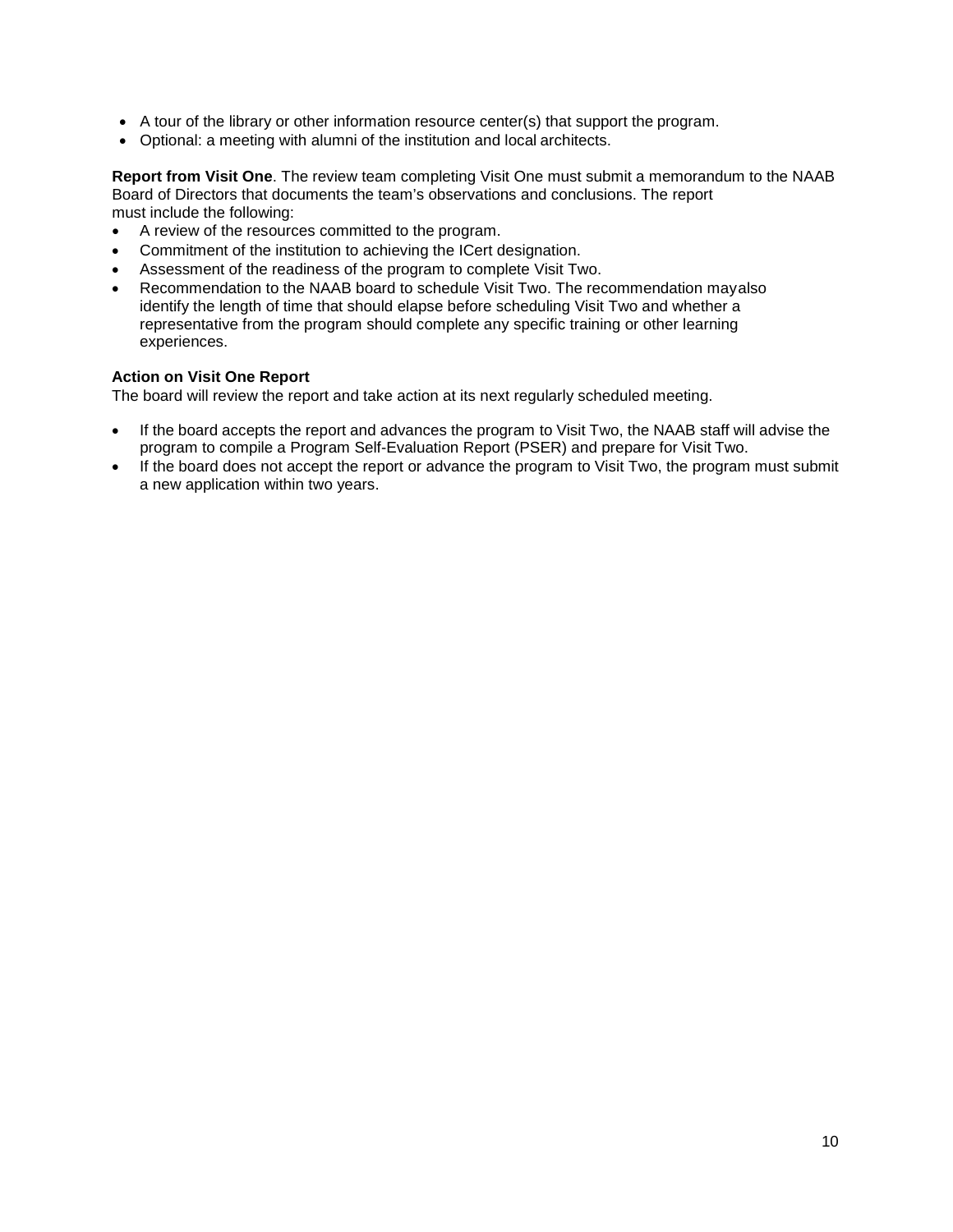# **SECTION 4. PROCEDURES FOR VISIT TWO: CANDIDACY**

Once a program has been advanced to Visit Two, the visit will be scheduled for the next academic year, generally in the fall. The first step is the preparation of a Program Self-Evaluation Report (PSER) and preparation for a visiting team. The PSER, selection of the visiting team, and other elements of the site visit are described below.

#### **4.1 PROGRAM SELF-EVALUATION REPORT (PSER) SUBMITTED FOR VISIT TWO**

**Purpose**. The PSER serves as both a self-study for the program and as the principal source document for conducting the visit.

**Content.** Present complete and accurate information to demonstrate the extent to which the program is already in compliance with each of the *Conditions for NAAB International Certification*. Areas and levels of excellence will vary among degree programs as will approaches to meeting the *Conditions*. While programs are encouraged to identify those areas in which they believe they excel, positive aspects of a degree program in one area cannot override deficiencies in another.

**Format**. Schools must use the following format for the PSER for International Certification. Each part should be used to describe how the program's *unique* qualities and its students' achievements satisfy (or will) the conditions that all programs must meet in order to be granted International Certification. For additional information about the contents of the PSER, see the 2019 *Conditions for NAAB International Certification*.

#### **Cover Page**

- 1. Name of institution
- 2. Academic unit within which the program seeking ICert resides
- 3. Title of degree (e.g., Bachelor of Architecture, Master of Architecture)
- 4. Name, address, email address, and phone number of the following:
- President of the institution
- Chief academic officer
- Program administrator
- Contact person for the visit

#### **Part One, Section 1 – Identify and Self-Assessment**

- I.1.1 History and Mission
- I.1.2 Learning Culture
- I.1.3 Social Equity
- I.1.4 Defining Perspectives
- I.1.5 Long-Range Planning
- I.1.6 Assessment

#### **Part One, Section 2 – Resources**

- I.2.1 Human Resources and Human Resource Development
- I.2.2 Physical Resources
- I.2.3 Financial Resources
- I.2.4 Information Resources
- I.2.5 Administrative Structure and Governance

#### **Part One, Section 3 – Program Characteristics**

I.3.1 Statistical Data

#### **Part Two, Section 1 – Educational Outcomes and Curriculum**

II.1.1. Student Performance Criteria

#### **Part Two, Section 2 – Curricular Framework**

II.2.1 Institutional Quality Assurance

II.2.2 Professional Degrees and Curriculum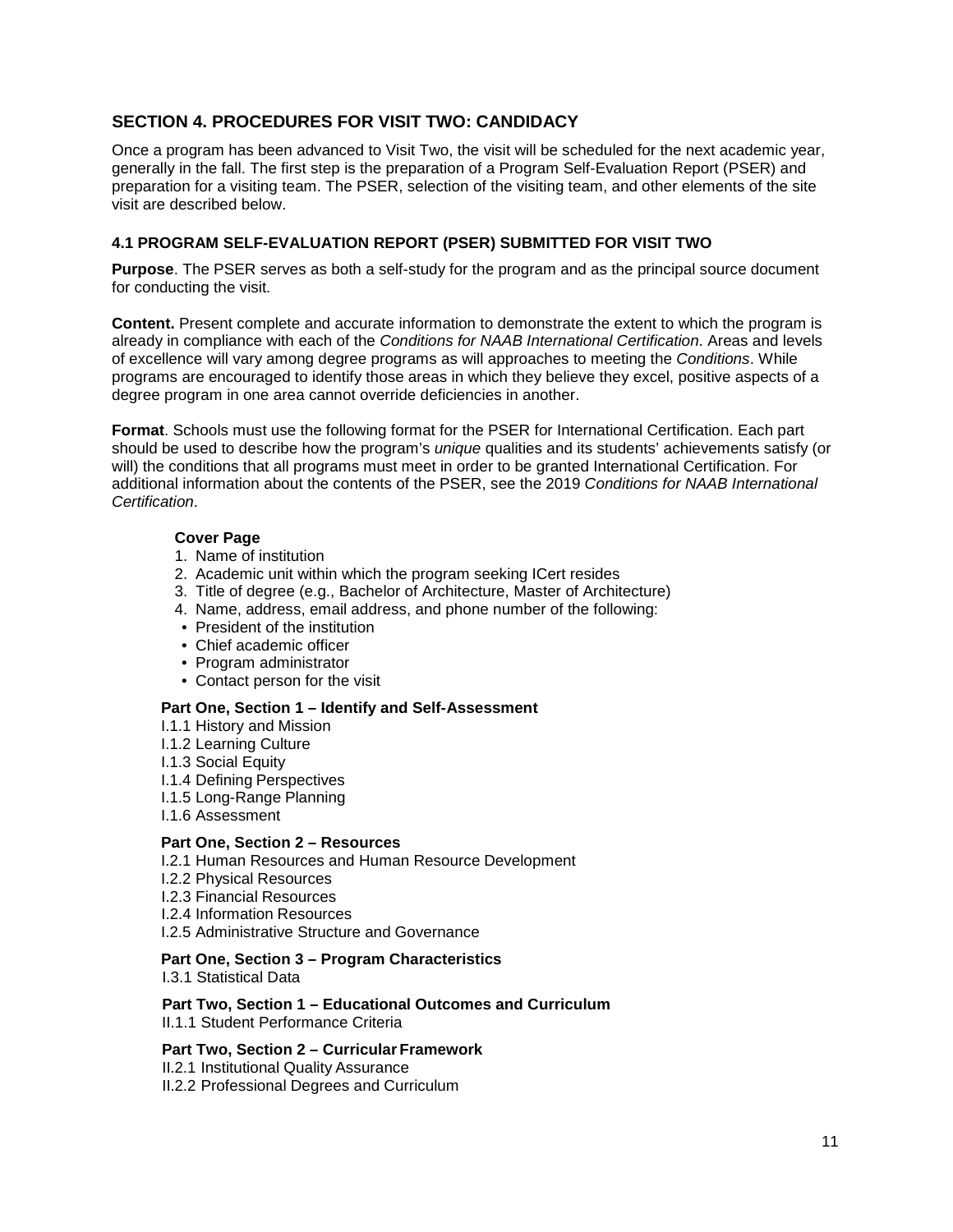#### **Part Two, Section 3 – Evaluation of Preparatory Education**

#### **Part Two, Section 4 – Public Information**

II.4.1 Statement on International Certification Degrees

- II.4.2 Access to NAAB Conditions and Procedures for NAAB International Certification
- II.4.3 Access to Career Development Information
- II.4.4 Public Access to Program Self-Evaluation Reports and Visiting Team Reports
- II.4.5 Admissions and Advising
- II.4.6 Student Financial Information

#### **Part Three, Appendix – Supplemental Information**

These documents should be provided via hyperlinks or stored in an easily accessible file-sharing portal (such as Dropbox):

- Descriptions of all courses offered within the curriculum of the ICert degree program. The program must use the template provided in Appendix 3.
- Faculty vitae/résumés. The program must use the template provided in Appendix 2.
- Studio Culture document.
- Self-Assessment policies and objectives.
- Policies on academic integrity for students (e.g., cheating and plagiarism)
- The institution's policy regarding human resource development opportunities, such as sabbaticals, research leave, and scholarly achievements.
- Policies, procedures, and criteria for faculty appointment, promotion, and, when applicable, tenure.
- Response to the Branch Campus Questionnaire (see Appendix 9 in these *Procedures*).

The specific content of the Program Self-Evaluation with respect to each element of Part One and Part Two is outlined in this document.

#### **Review and Acceptance**

The PSER is first reviewed by the NAAB staff to ensure it is complete. The PSER is then reviewed by the team chair for completeness and clarity, to understand the complexity of the program's structure, and to identify issues that may affect the duration and agenda for Visit Two. The visiting team chair's review results in a recommendation to the NAAB board to do one of the following:

- ●Accept the PSER and set the agenda for Visit Two.
- Accept the PSER, set the agenda for Visit Two, and request additional information before the visit.
- ●Require submission of additional information not less than 60 days before the scheduled visit date. The date will be confirmed after the additional information is received, reviewed, and determined to be acceptable.
- ●Reject the PSER and require a new report be submitted for review not less than 45 days beforethe date of the visit. If the new PSER is considered acceptable, the visit will take place.
- ●Should the chair recommend the PSER be rejected, the PSER and the chair's review arebrought before the NAAB Board of Directors for review and action.
- ●Should the school fail to deliver an acceptable amended or replacement PSER, the chief academic officer of the institution is notified that the visit will have to be postponed to a later date. A new chair will be appointed and a new team assembled.

**Dates/Deadlines.** PSERs are due in the NAAB office 120 days before the date of the visit. If a new PSER is requested, it is due at the NAAB at least 45 days before the date of the visit.

**Dissemination of the PSER before the Visit**. The PSER should be distributed to the program community before the visit. However, it may not be shared with the public until the final decision has been communicated by the NAAB (see Section 6, Conflicts of Interest).

#### **4.2 VISITING TEAMS**

#### **Composition of Teams**

Teams for Visit Two are composed of two individuals: an educator and a practitioner. A third member may be added at the discretion of the NAAB.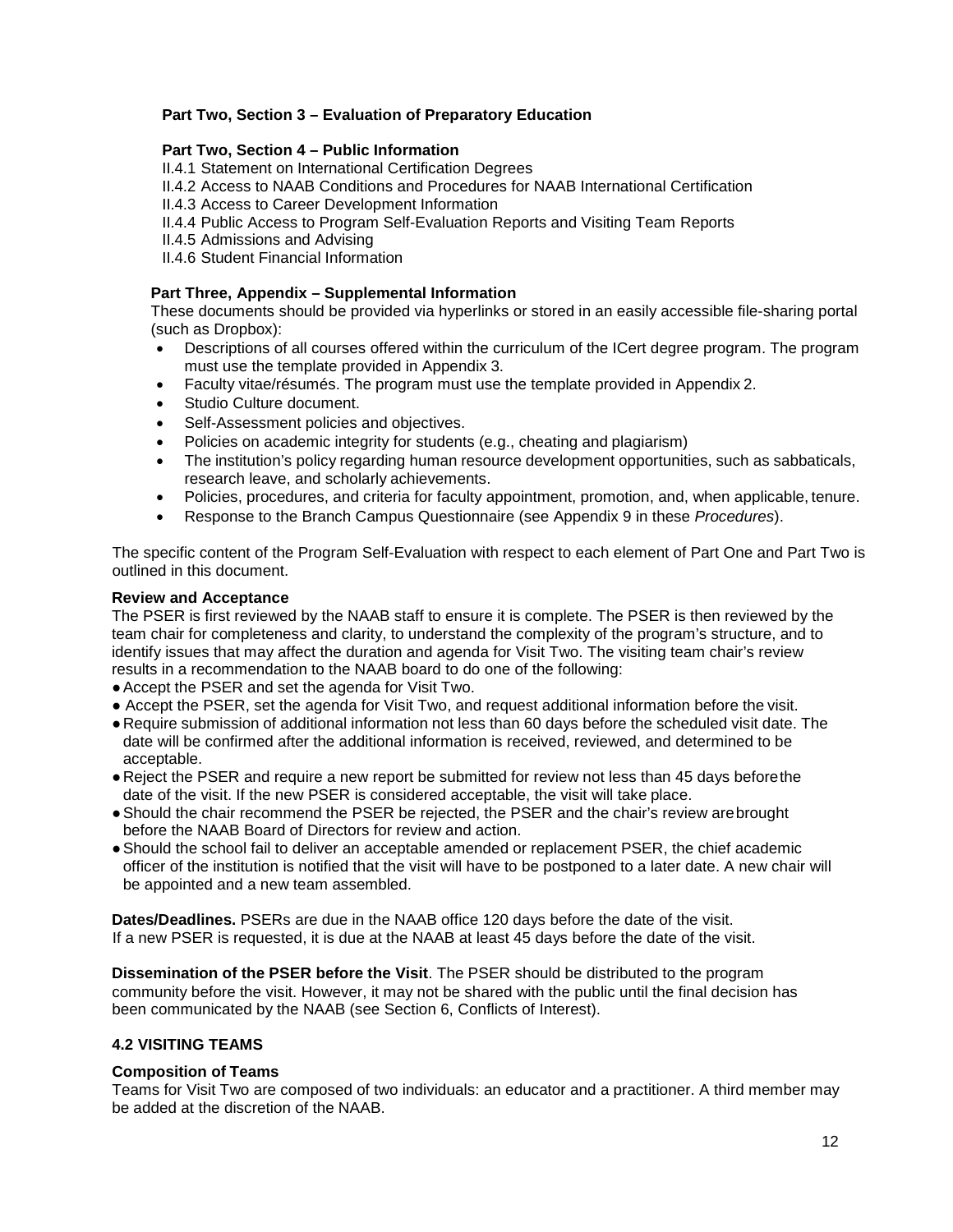The NAAB makes every effort to ensure the team is balanced for geography, gender, race/ethnicity, and international experience and that not more than one team member is on his/her first visit. In addition, the staff makes every effort to ensure that no one proposed as a member of a visiting team has a real or perceived conflict of interest as defined below (and in Section 6).

Team members are advised of their preliminary selection for a specific visit with the understanding that final approval of the team is the responsibility of the program. Team members are required to complete the NAAB team training program before serving on a team.

**Team Chair**. The chair is responsible for the following:

- Negotiating the date for the visit with the program administrator.
- Reviewing the PSER and identifying needs for additional information or requesting changes to the report.
- Developing the agenda for the visit with the program administrator.
- Communicating with the team before the visit to establish expectations and special requirements or circumstances.
- Convening a conference call with the team, including the facilitator, at least 30 days before the visit.
- Preparing the final draft of the Visiting Team Report (see below) and sending it to the NAAB office within 30 days of the visit.
- Securing the signatures of all team members on the report, including the facilitator.
- Securing the signatures of the team on the confidential recommendation.
- Approving corrections of errors of fact submitted by the program after reviewing the draft VTR.
- Ensuring the team's compliance with the ICert *Procedures* appropriate standards of conduct during the visit.

**Selection**. Visiting team chairs are nominated by the staff before the site visit. The selection is based on a review of the résumés of former visiting team chairs and experienced visiting team members. Visiting team chairs may also be selected from among former directors of the NAAB. NAAB staff notifies the program administrator when a chair has been nominated. The administrator may challenge the nomination on the basis of potential conflicts of interest. Once the chair has been confirmed, the administrator and the chair work together to select a date for the visit.

*Notification to Program*. The NAAB staff notifies the program administrator when a full team has been assembled. The program administrator is responsible for determining whether any member of the team poses a real or potential conflict of interest.

*Conflicts of Interest*. The NAAB seeks to avoid any real or perceived conflict of interest in its procedures, deliberations, and decisions. See Section 6 for additional information.

*Challenges to Team Members*. Programs may challenge one member of a proposed team for Visit Two. Such challenges are to be made in writing within 10 days of receiving notice of the membership of a visiting team. Challenges will be reviewed by the NAAB executive director. Where challenges are permitted to stand, a new team member will be assigned. Challenges will not be accepted less than 21 days before the start of a visit.

**Facilitator:** To facilitate communication and foster a spirit of collaboration, the program is encouraged to nominate one facilitator to participate in the site visit. He/she may provide insight into the local cultural and professional context and the program's unique qualities and history and may also serve as a translator. The program is responsible for the expenses of the facilitator.

#### *Selection and approval of the facilitator*

The program may nominate one facilitator for Visit Two by sending a c.v./résumé of the nominee to the NAAB. The selection must be mutually agreed upon by the program and the visiting team chair to be part of the team. The facilitator is a volunteer. He/she may also be called upon to serve as a translator, if necessary.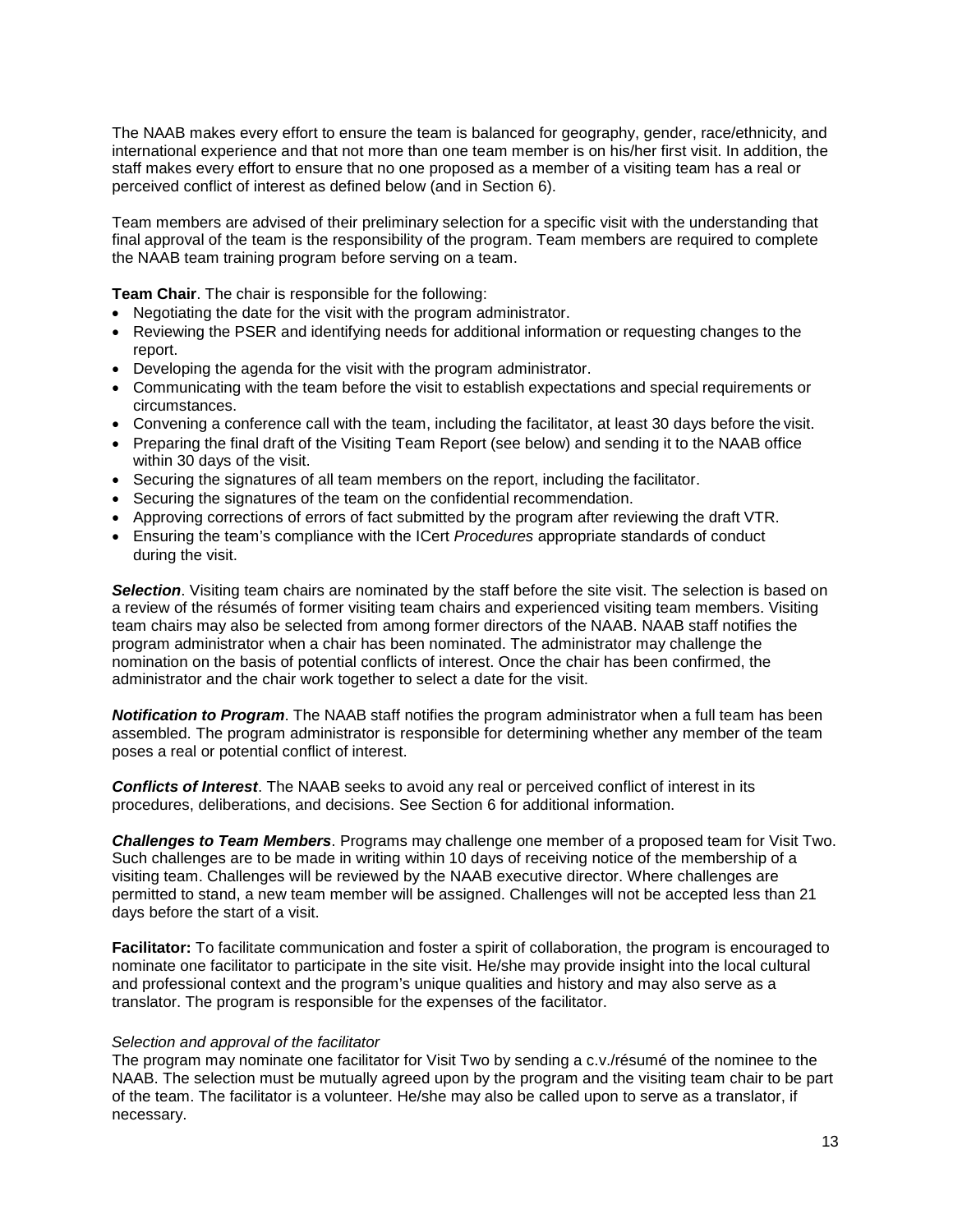#### *Participation*

- The facilitator must participate throughout the entire site visit including orientation, entry meetings, evidence confirmation, and exit meetings. He/she is encouraged to offer comments and advice tothe visiting team.
- The facilitator does not participate in the formal team decisions concerning the recommendation on ICert.
- The chair reserves the right to excuse the facilitator from any team work session.
- The facilitator must agree in advance to observe the principles of confidentiality as outlined below.
- •

# **4.3 SITE VISITS**

#### **Scheduling the Dates of the Visit**

- The dates for Visit Two are set by the team chair and the program administrator in consultation.
- Generally, these visits take place between mid-February and mid-April or late September and mid-November.
- All members of the team are expected to participate during the entire visit.
- Except under extreme circumstances, visit dates cannot be changed once a team hasbeen assembled and proposed to the program.

#### *Length of the visit*

- Visits typically last four days.
- It may be necessary to extend the length of the visit if the program seeking International Certification is offered at more than one site (see Section 7, Special Circumstances, for more information about the review of programs at remote locations). These arrangements are decided by the team chair with the program administrator and advice from the NAAB staff.

#### **Before the Visit**

*Previsit conference call*: Team members, including the facilitator, will participate in a mandatory previsit call approximately 30 days before the visit. The purpose of the call is to:

- review the PSER and the *Conditions* and *Procedures*; discuss initial reactions to the PSER, raise any concerns, and identify and prioritize questions to be addressed during the visit.
- discuss visit protocols.
- establish expectations for how the team will work.
- make VTR writing assignments.
- review travel plans (arrivals/departures, hotel information, ground transportation).
- review special customs and etiquette issues related to the specific visit.

# **During the Visit**

*Schedule/Agenda for the visit*: Each visit must include, at a minimum:

- **Review of the PSER** (team only): This on-site review of the PSER allows team members to further clarify the issues to be addressed during the visit and to decide whether the team needs to ask for additional information/evidence. In light of this discussion, the team chair outlines team assignments and may revise details of the agenda.
- **Team room orientation:** The program will explain how the team room is organized and provide information about accessing required technology.
- **Tours**
	- o Physical Resources: The school conducts a tour of the physical resources that support the professional degree programs. This tour should include the facilities the program uses (e.g., woodshops, digital fabrication, studios, critique spaces, offices, labs) and meetings with personnel of media centers, workshops, and laboratories.
	- $\circ$  Library/Information Resources: The library tour includes a meeting with the architecture librarian and visual resources professional to discuss their assessment of those components.
- **Meetings.** All meetings are confidential, informal discussions, not presentations. *Staff*. This is a meeting with key staff of the academic unit without the presence of administrators.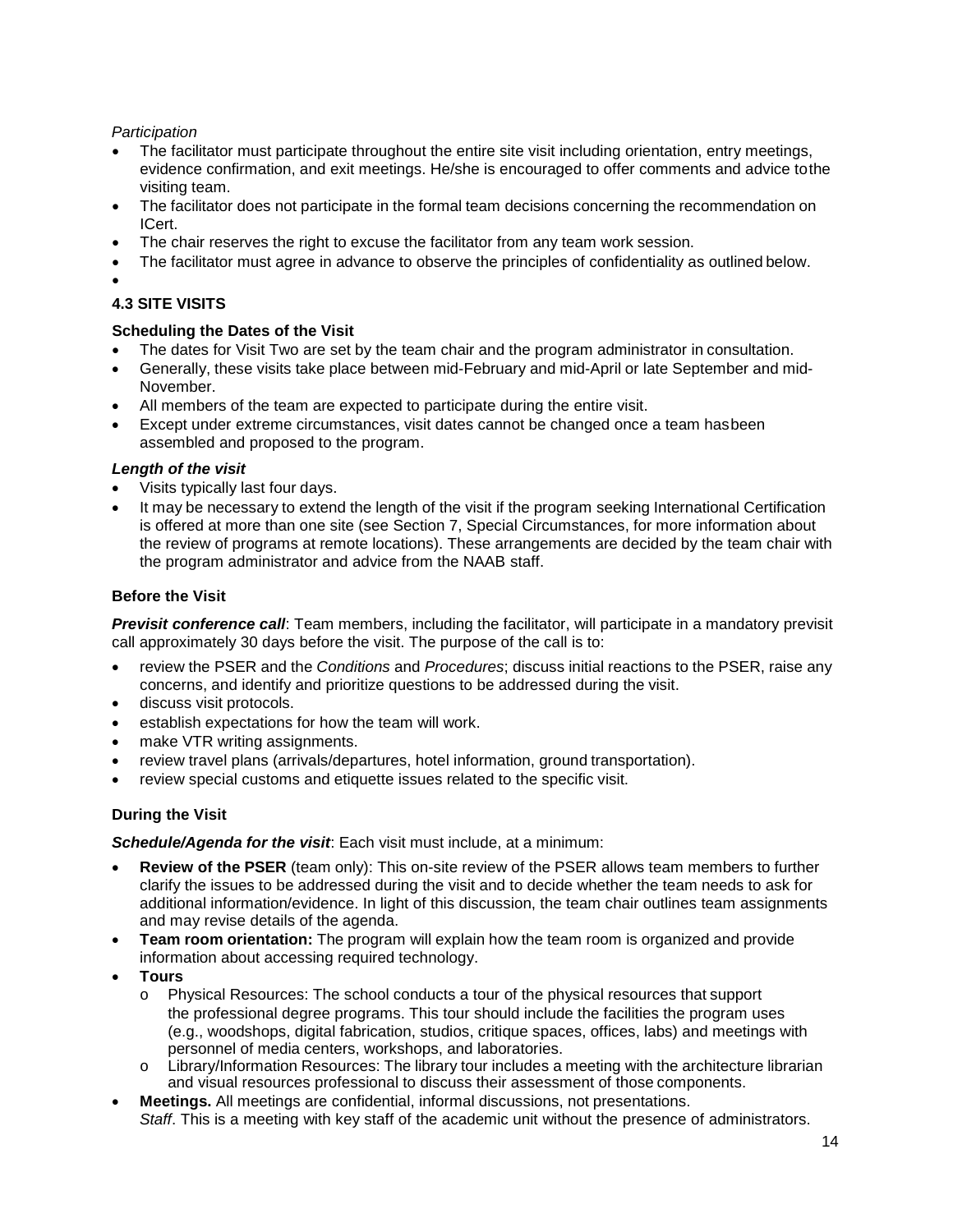Attendees should include but not be limited to administrative assistants, shop personnel, librarian, career placement, and advisors.

*Program Head*. This includes a discussion of issues arising from the PSER, the program's strategic plan and self-assessment procedures, any changes required to the visit agenda, and any requests for additional materials the team may need.

*Entrance Meetings with the School or College Administrator, Chief Academic Officer, Faculty, and Students.* These are separate meetings and allow comparison of the views held by each constituency on the program's strengths and causes for concern or any issue raised by the visiting team, the program, or the institution.

- o Meetings with faculty must be open to all ranks from the various curricular areas, including those from other disciplines supporting the program.
- o Meetings with students without the presence of any administrators, staff, or faculty shouldbe arranged so that all students can attend.

*Meeting with Student Representatives.* This is an informal gathering of a small group of students, without the presence of administrators, staff, or faculty, who may be officers in student organizations or elected to attend by their peers. All meetings are confidential informal discussions, not presentations.

*Optional*. Meetings with graduates of the program and local practitioners: This is often scheduled as a social event.

- **Review of student exhibits in team room**. Team members are individually and jointly responsible for assessing work in the team room.
- **Observation of studios, lectures, and seminars.** The team may attend scheduled classes and may use evenings to observe unscheduled studio activity.
- **Review of general studies, electives, and related programs**. This review includes meetings with faculty or administrators to discuss prerequisite general studies courses, minors, or concentrations that students may pursue, and any programs or groups that have a significant relationship with the professional degree program.
- **Review of school records and transfer credit assessment.** The visiting team chair may request school and student records; these records should be presented with names removed orredacted.
- **Debriefing sessions**. Each evening, the team meets to evaluate its progress, adjust assignments, and assess the need for more information.
- **Deliberation and drafting the Visiting Team Report.** The last afternoon and evening of the site visit are devoted to developing the team's consensus on whether the program has met each of the Conditions for NAAB International Certification, drafting an assessment of the latter, and agreeing on the confidential recommendation to the NAAB directors. By the end of the last work session, the VTR should be in a draft form and ready for editing by the team chair.

#### • **Exit Interviews**

The sequence of exit interviews is prescribed in order to ensure the team delivers its initial information to key leaders of the institution and the program before addressing the faculty, staff, and students in the program. These interviews are not to take place until the team has finished its deliberations. The purpose of these interviews is to communicate the following:

- o Conditions met with distinction
- o Conditions not met/not yet met
- o General team comments or acknowledgments

The interviews are led by the chair; the chair may call upon other team members to offer comments. All members of the team are advised to avoid making any comments that may be interpreted as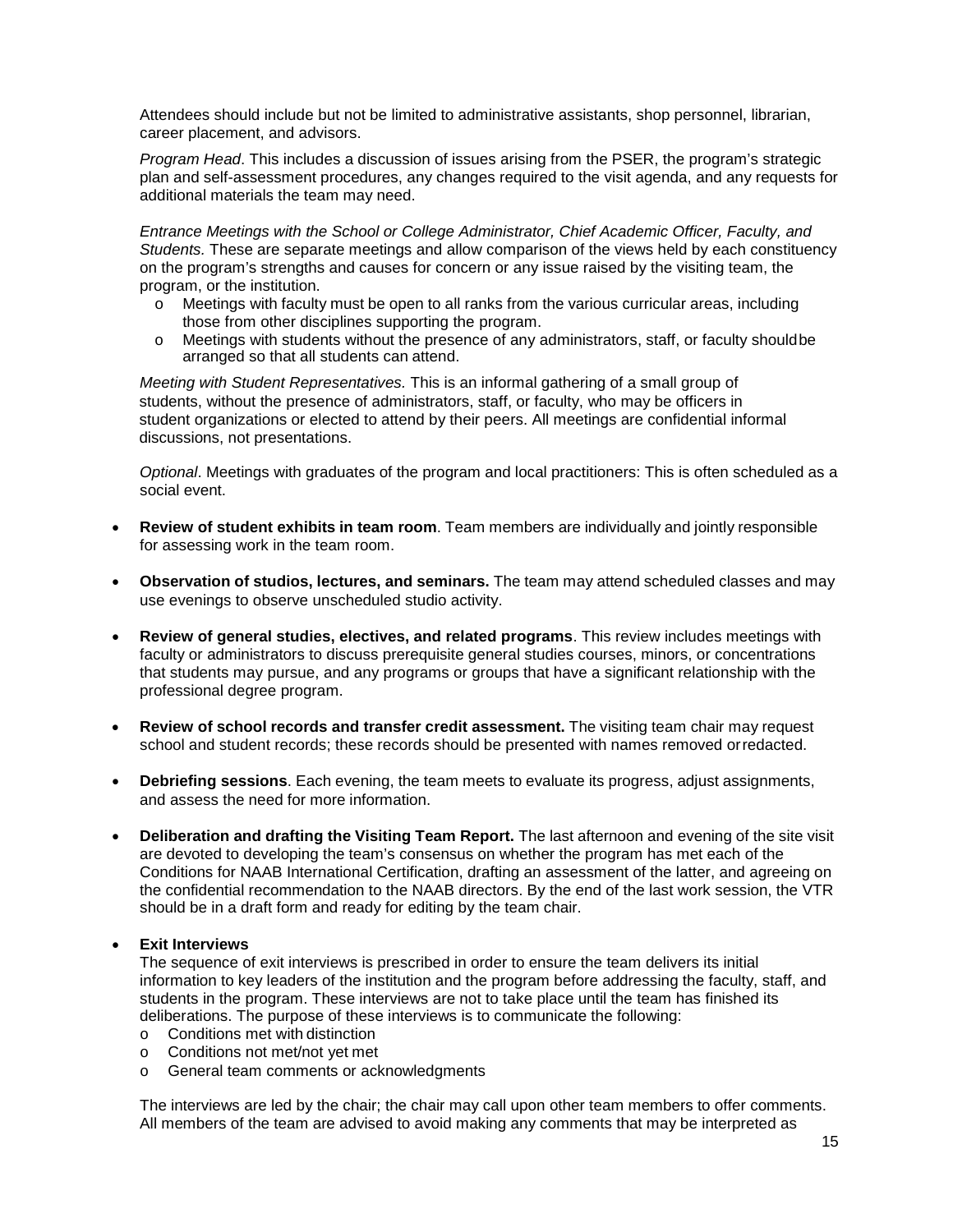offering advice or other recommendations to the program or as revealing the content of the confidential recommendation.

**Sequence of interviews**. The recommended sequence of exit interviews on the final morning of the visit is as follows:

- o Exit interview with the program administrator, one hour. Questions and answers are permitted.
- o Exit interview with the leadership of the academic unit in which the program is located (e.g., director, chair, dean), 30 minutes. Questions and answers are permitted. NOTE: This may be broken down into more than one meeting.
- $\circ$  Exit interview with the administrators responsible for oversight of the academic unit (e.g., provost, vice president for academic affairs, president), 30 minutes. Questions and answers are permitted.
- o Exit interview with the students, faculty, and staff of the program, 30 minutes. Questions and answers are not permitted.
- o The team is expected to leave the institution as soon as the last interview is completed.

#### <span id="page-19-0"></span>**4.4 TEAM ROOM**

**Purpose.** The team room is a securable, reasonably soundproof room accessible only to the team. It should be located within the building that is the primary physical resource for the program. It is to be designated for the exclusive use of the team to evaluate the program in confidence.

**Contents.** Before the site visit, the program head and visiting team chair discuss the content and organization of the team room. The team room must contain fully labeled and easily accessible exhibits of student work. Materials used as exhibits must:

- Include examples of both the minimum passing grade and high achievement.
- Be of sufficient quantity to ensure that all graduates are meeting the performance criteria.
- Have been executed since the previous site visit
- Span no less than a single previous academic year

The team room must also contain the following:

*Student studio work*: The majority of the visual material should be mounted on vertical surfaces; not placed in stacks. The presentation of studio work must represent the full range of approaches taken and assignments made by various studio critics, and must include project assignments, handouts, bibliographies, and corresponding samples of student drawings and models. In addition to final projects, in-progress work and student journals may be included, or the progress of one group of students may be illustrated. Student design work may be presented digitally. The NAAB's recommended format and organization of digital content are described in the ["Guidelines for the Use of Digital Content in](https://www.naab.org/wp-content/uploads/NAAB-Guidelines-for-the-Use-of-Digital-Content-in-Accreditation-Visits_July2017.pdf) [Accreditation Visits."](https://www.naab.org/wp-content/uploads/NAAB-Guidelines-for-the-Use-of-Digital-Content-in-Accreditation-Visits_July2017.pdf)

*Student coursework*: A notebook should be provided for each required and elective course. The presentation of course work must contain a syllabus showing weekly activities and assignments; a bibliography; quizzes and examinations, where applicable; and corresponding samples of student work. Course notebooks may be presented in digital format if the team chair approves. See the section (above) on student studio work for information on presenting digital content.

*Team work area*: The room must contain a conference table, with seating for the team.

*Visit agenda and team résumés*: Should be posted in the vicinity of the team room.

*SPC matrix*: A large copy of the matrix, described in Part II.1, Student Performance Criteria, of the 2019 Conditions for International Certification.

**General**: While a range of work must be displayed for each required course, it is not necessary to present the complete output of a studio, lecture, or seminar.

The organization of student work is left to the discretion of the program, but each piece must crossreference the course matrix and criteria it addresses, be dated, and indicate its assessment from minimum achievement to high achievement. Ideally, examples by several different students or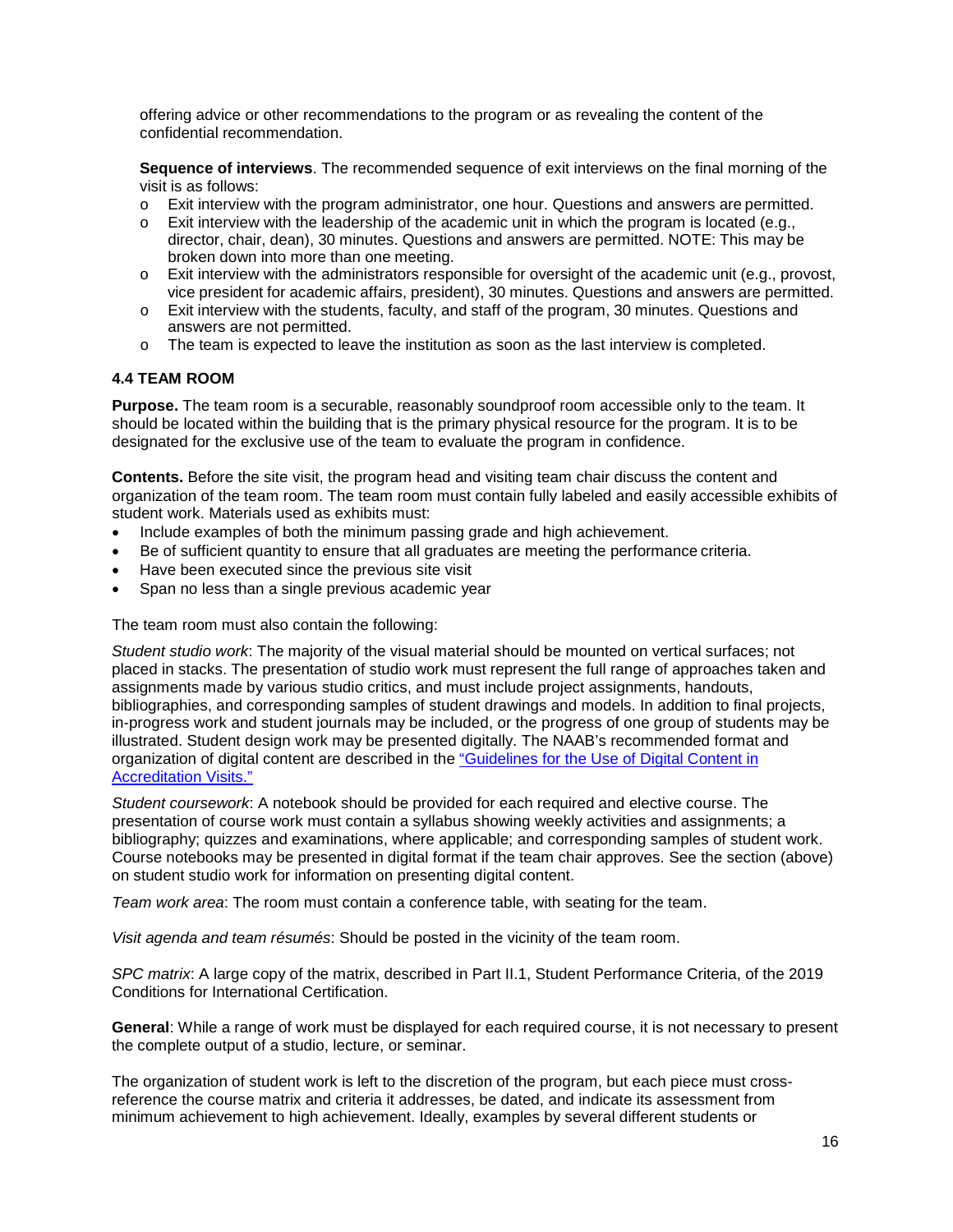teams should be furnished.

Exhibits in spaces outside the team room can augment, but not substitute for, team room exhibits. Such exhibits should be identified in a manner consistent with team room displays, except that indications of minimum to high pass may be omitted in public displays. Class assignments must be available for all projects presented.

**Digital Presentation of Team Room Content:** Programs that wish to pursue the use of digital content in a visit should contact the NAAB in the early stages of visit planning, so the NAAB can prepare an appropriate team and the team chair can begin a conversation with the program administrator about expectations. At a minimum, programs must follow the NAAB's ["Guidelines for the Use of Digital Content](https://www.naab.org/wp-content/uploads/REV2a_Guidelines-for-the-Use-of-Digital-Content-in-Accreditation-Visits.pdf) [in Accreditation Visits."](https://www.naab.org/wp-content/uploads/REV2a_Guidelines-for-the-Use-of-Digital-Content-in-Accreditation-Visits.pdf) These guidelines address required file types and sizes, file structure and organization, equipment to be provided by the program in the team room, and how to cross-reference student work with the SPC matrix.

**Access**. The team room must be lockable; the only keys are to be given to the members of the team. No one other than the team is to be in the room, except at the team's invitation.

**Equipment**. The room must contain the following:

- telephone
- document shredder
- computer equipment as requested by the team chair
- Internet access
- printer
- sufficient number of electrical outlets and adapters

#### <span id="page-20-0"></span>**4.5 VISITING TEAM REPORT (VTR) FOR VISIT TWO**

**Purpose**. The VTR serves several purposes. It is essential to the NAAB in making its decision regarding International Certification; it may serve to strengthen the program and its position within the institution; and it may inform current and prospective students about the nature and quality of the program. VTR*s*  are considered nonbinding and advisory to the NAAB directors.

**Contents.** The VTR conveys the visiting team's assessment of whether the program's progress toward achieving the designation is reasonable and capable of being implemented, and to what extent the program meets or is likely to meet the 2019 *Conditions for NAAB International Certification*, as measured by the following:

- Evidence of student learning
- The overall capacity of the program to fulfill its obligations to ensure student achievement
- The overall learning environment

The VTR establishes the degree to which the program is functioning in the manner described in the Program Self-Evaluation Report. Therefore, the VTR must be concise and consistent and include documentation of the following:

- The program's noteworthy qualities with respect to the *Conditions for International Certification*.
- The program's progress toward identifying and eliminating deficiencies with respect to the *Conditions*, especially the Student Performance Criteria
- Comments that may be helpful in preparing for visit three.

#### **Format**.

#### **Section I, Summary of Team Findings**

- *Team comments*: Acknowledgments, general comments on the program and the PSER.
- *Conditions Not Met/Not Yet Met*: This is a list of the conditions and Student Performance Criteria that the team determines are either not met or not-yet met.
- *Items to Address:* This is an enumerated list that describes specific concerns of the team relative to not-yet-met conditions or to conditions that may have been met within the strict definition of the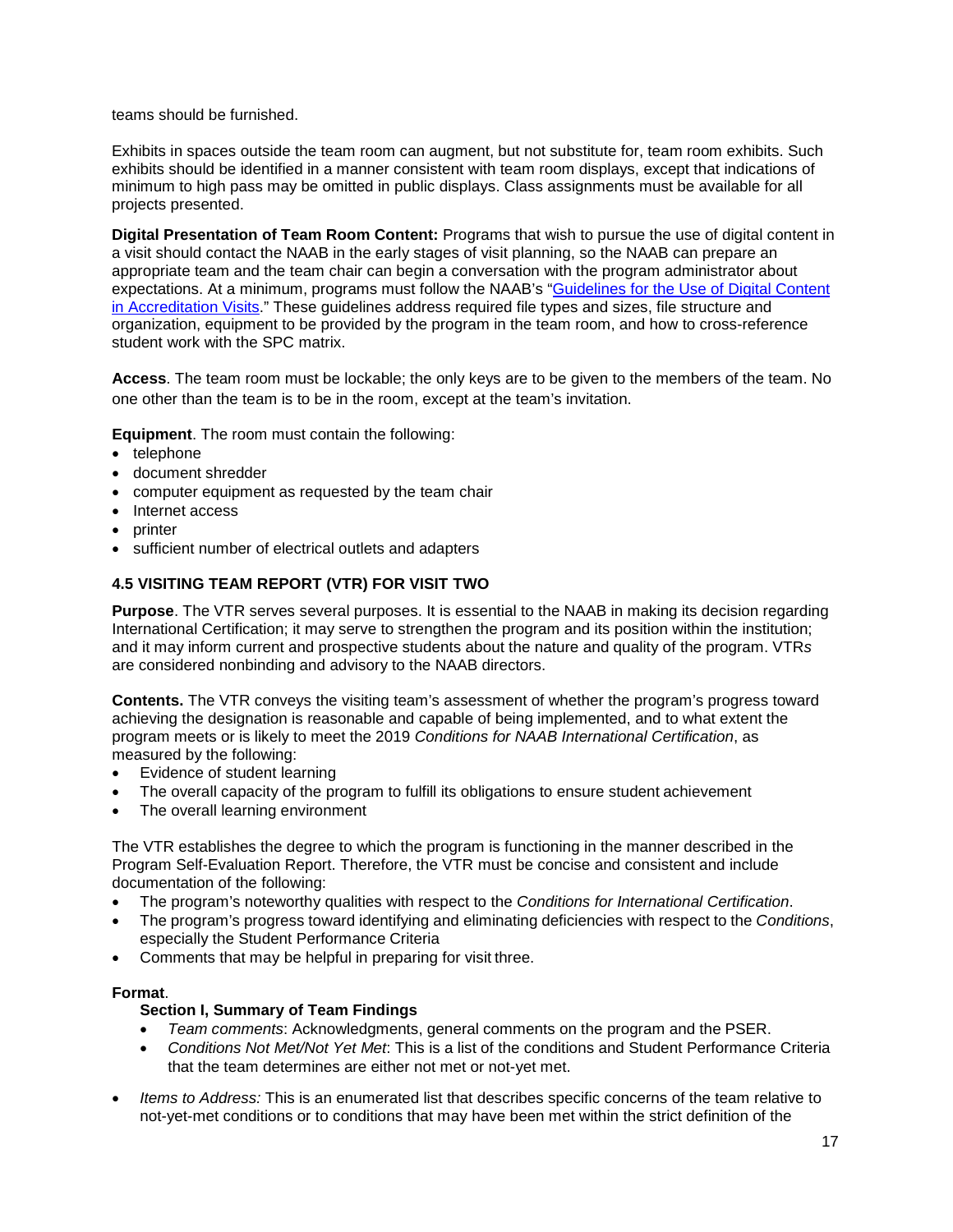condition/criterion but for which the team has concerns or questions. This should be a numbered list, and each item should have a title. It is not necessary for a not-yet-met condition to generate a cause for concern; likewise, conditions/criteria that are determined to be met may have also generated concerns within the team. All of these should be documented in this section of the report.

#### • **Section II, Compliance with the Conditions for International Certification**

#### **Section III, Appendices**

- Appendix A. Conditions Met with Distinction: A list of the conditions and Student Performance Criteria for which the team wishes to commend the program.The team is encouraged to include a brief narrative for each one of the conditions or criteria listed here.
- Appendix B. Team SPC Matrix
- Appendix C. Team roster

**Section IV, Report Signatures**: Signature of all team members, including, if applicable, the facilitator.

**Confidential Recommendation**. In a separate document, the team transmits a recommendation on Visit Two to the NAAB International Committee and then to the Board of Directors. This recommendation is signed by both members of the team, but not by the facilitator. The document will also include a recommendation as to the length of time until Visit Three and may also recommend other activities that may aid the program. This document is considered confidential in perpetuity and is nonbinding on the board. This document is to be transmitted to the NAAB within 30 days after the visit ends.

**Review/Acceptance/Transmittal by the team**. The team chair must transmit a final draft of the VTR to the NAAB office within 30 calendar days after the visit ends. During the interim, the team chair is responsible for completing the draft and collecting additional input or suggested text from the other member of the team.

**Review by NAAB Staff**. Upon receiving the draft from the team chair, the NAAB staff reviews the draft report for completeness and edits the document (for grammar, spelling, unclear writing, and the like). This draft, without the confidential recommendation, is then sent to the program administrator.

**Corrections of Fact (COF) and Optional Response.** The program administrator is then asked to review the draft VTR to make corrections of fact (for example, misspelled names, incorrect course titles, and the like) and to write an optional response to the VTR. The optional response is sent to NAAB staff in a separate file from the VTR. The NAAB sends the COF draft to the team chair for acceptance. The team chair has five days to review and accept the COF.

#### **Date and Deadlines**

- 1. Thirty days after visit ends, the team chair sends the VTR to NAAB staff.
- 2. NAAB staff completes the initial edits and corrections and sends the draft to theprogram administrator for corrections of fact and the option to write a response to the report.
- 3. Within 14 days, the program sends its COF and optional response to the NAAB. The staff sends the COF draft to the team chair, who has five days to review and accept it.
- 4. The NAAB staff sends the VTR to the International Committee for review at its next regularly scheduled conference call. If necessary, the International Committee may contact the team chair for clarification of the team's findings.
- 5. Not later than 21 days before the next meeting of the NAAB Board of Directors, the NAABstaff prepares the final report package for board review. The package contains the following:
	- o Final VTR
	- o Optional program response
	- o Confidential recommendation

**Confidentiality**. The team and any facilitators must maintain strict confidence with respect to materials reviewed, interviews conducted, and team deliberations, including the team's recommendation at the end of Visit Two. The team bases its assessment of the program, in part, on interviews with various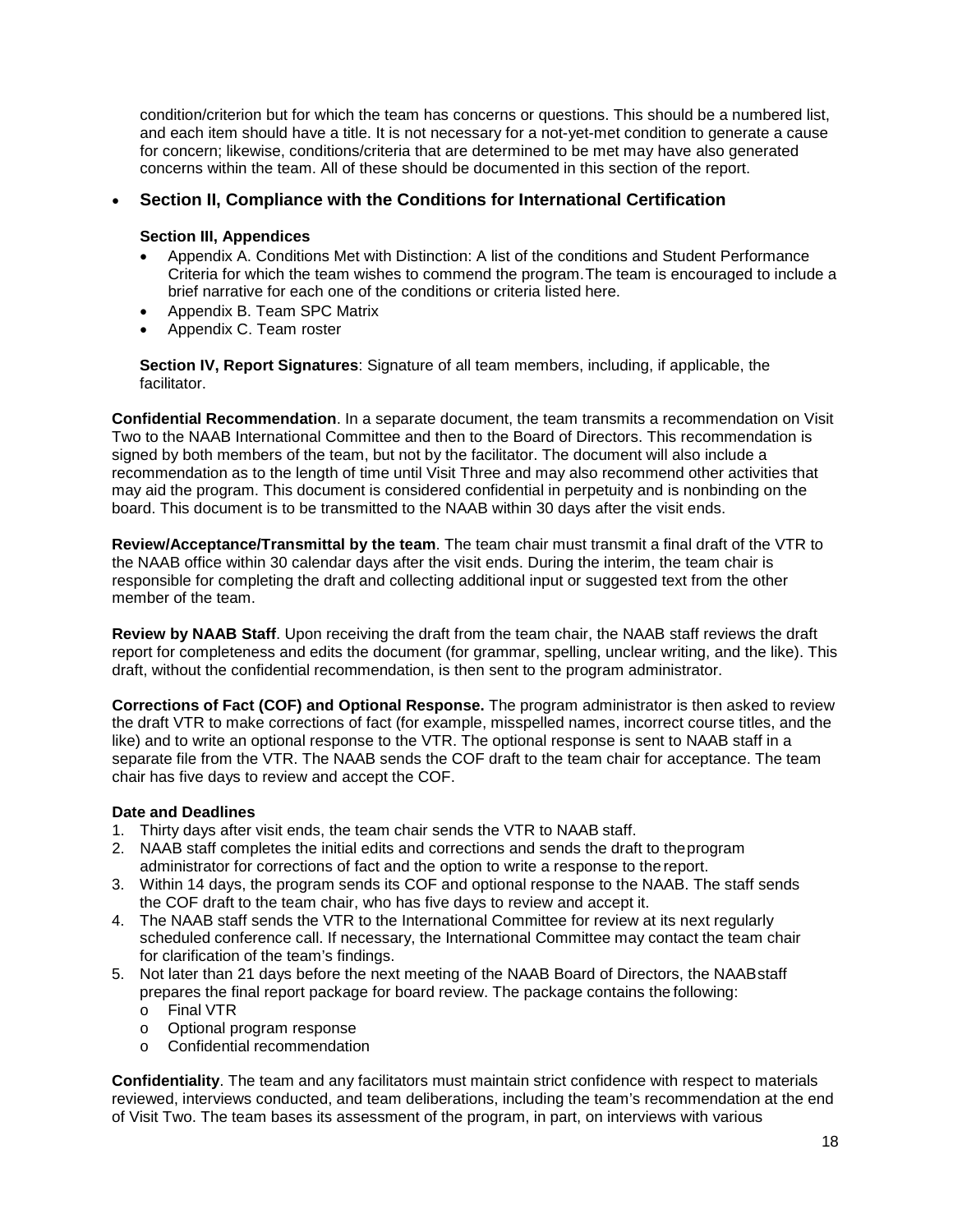constituencies of the program. All individual and group interviews are confidential, and the information obtained from them is for the exclusive use of the team in preparing its report and recommendation.

Before the decision, both the NAAB and the program are prohibited from making either the PSER or the VTR available to the public.

#### <span id="page-22-0"></span>**4.6 PUBLIC DISCLOSURE OF OUTCOMES**

- After the decision, the program is required to disseminate the PSER, the final VTR and pertinent attachments, the current editions of the *Conditions* and *Procedures for NAAB International Certification*, and the NAAB's decision letter. These documents must be housed together in the architecture library and be freely accessible to all. All of these documents must also be available on the institution's website (see appendices 5 and 6).
- Unless written permission is obtained from the NAAB, the program may disseminate only complete copies of the *Conditions*, the *Procedures*, and the VTR.
- PSERs and VTRs of all programs that have achieved the ICert designation as well as those in the ICert process are posted on the NAAB website.
- The International Certification decisions for a given year are published by the NAAB.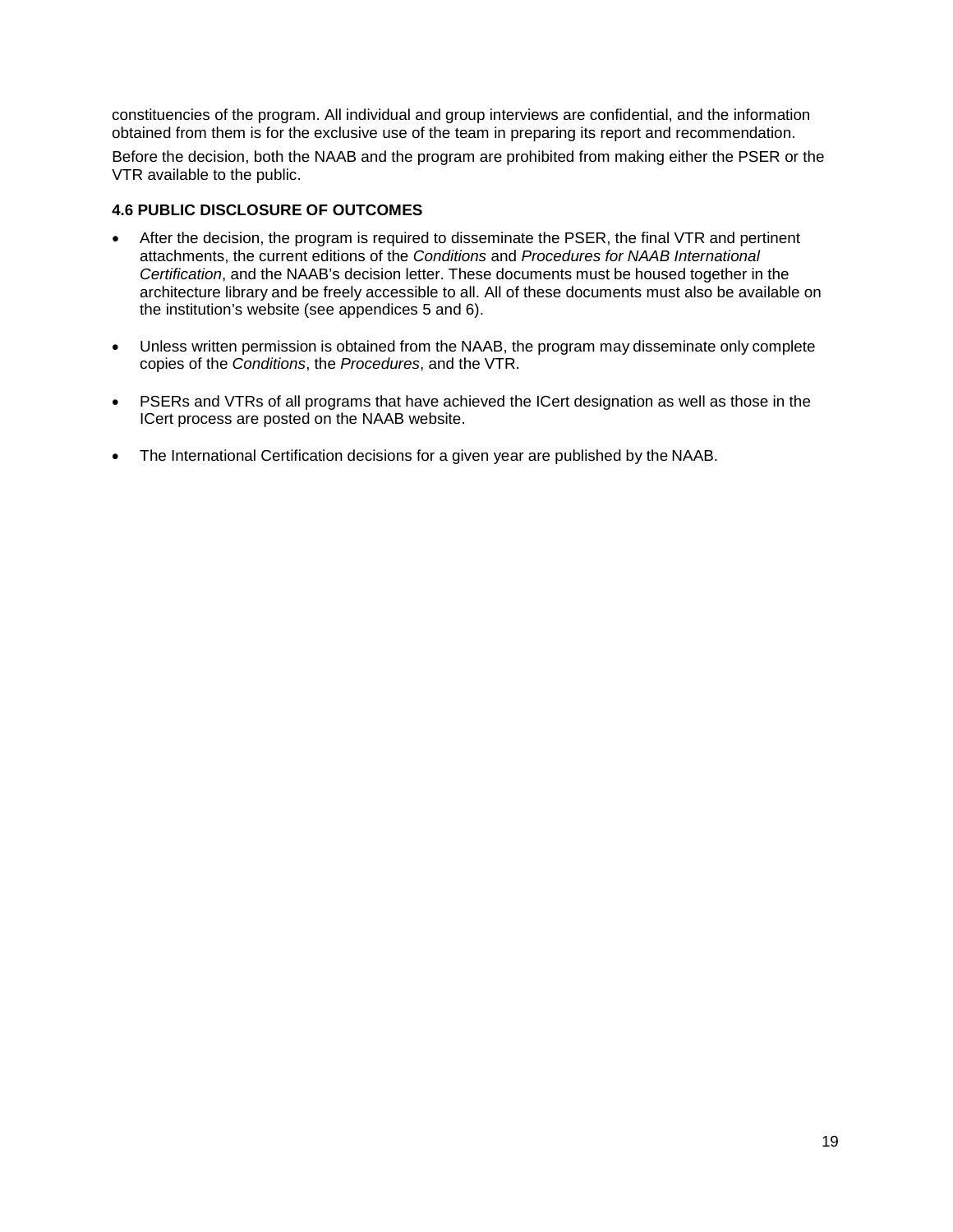# <span id="page-23-0"></span>**SECTION 5. PROCEDURES FOR VISIT THREE: INTERNATIONAL CERTIFICATION**

#### <span id="page-23-1"></span>**5.1 ELIGIBILITY FOR VISIT THREE**

- Completion of Visit Two and board approval to advance to VisitThree.
- One year, but not more than three years, has elapsed since VisitTwo.

#### <span id="page-23-2"></span>**5.2 REQUEST FOR VISIT THREE**

Institutions requesting Visit Three must first notify the NAAB of their desire to be granted International Certification. To initiate the process, the request must include and be submitted as follows:

- A written request from the institution's chief academic officer to schedule Visit Three to review the degree program in architecture. The letter should include the specific degree name.
- A copy of the most recent decision letter from the NAAB.
- The Program Self-Evaluation Report (PSER) for Visit Three.
- Applications must be submitted electronically as an Adobe PDF, no larger than 7 MBs.
- Send the application via email to [info@naab.org. I](mailto:info@naab.org)nclude "Application for ICert Visit Three" and the name of the institution in the subject line.
- Once the application for Visit Three has been reviewed for completeness, the program will be added to the annual visit schedule for the next academic year. The first step is the preparation of a Program Self-Evaluation Report (PSER) and selection of a visiting team. These and other aspects of the site visit are described below.

#### **5.3 PROGRAM SELF-EVALUATION REPORT (PSER) FOR VISIT THREE**

**Purpose.** The PSER serves as both a self-study for the program and as the principal source document for the team conducting the visit.

#### **Content**.

- Present complete and accurate information to demonstrate the extent to which the program complies with each of the NAAB Conditions for International Certification.
- Present complete and accurate information to demonstrate how the program has respondedto comments in the Visiting Team report for Visit Two.
- Present areas and levels of excellence. These will vary among degree programs as will approaches to meeting the conditions and reporting requirements. While programs are encouraged to identify the areas in which they believe they excel, positive aspects of a degree program in one area cannot override deficiencies in another.

**Format**. Schools must use the following headings to organize the PSER for Visit Three. Each part should describe how the program's unique qualities and its students' achievements satisfy the conditions that all programs must meet in order to achieve the ICert designation. For additional information on the contents of the PSER*,* see the *2019 Conditions for NAAB International Certification*.

#### **Cover Page**

- 1. Name of institution
- 2. Academic unit within which the program seeking ICert resides
- 3. Title of degree (e.g., Bachelor of Architecture, Master of Architecture)
- 4. Name, address, email address, and phone number of the following:
- President of the institution
- Chief academic officer
- Program administrator
- Contact person for the visit

#### **Part I, Section 1 – Identify and Self-Assessment**

- I.1.1 History and Mission
- I.1.2 Learning Culture
- I.1.3 Social Equity
- I.1.4 Defining Perspectives
- I.1.5 Long-Range Planning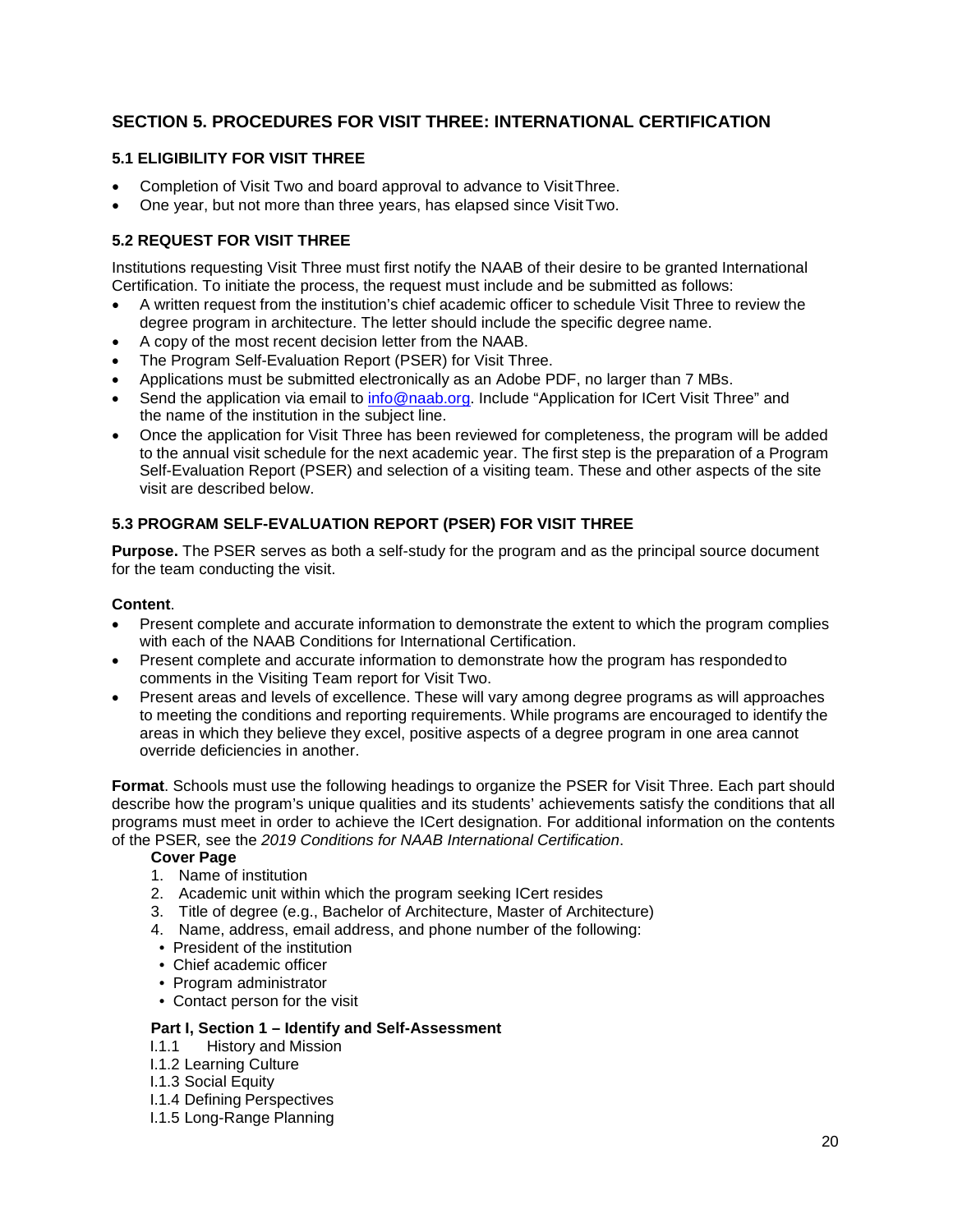#### I.1.6 Assessment

#### **Part I, Section 2 – Resources**

- I.2.1 Human Resources and Human Resource Development
- I.2.2 Physical Resources
- I.2.3 Financial Resources
- I.2.4 Information Resources

I.2.5 Administrative Structure and Governance

# **Part I, Section 3 – Program Characteristics**

I.3.1 Statistical Data and Faculty Credentials

#### **Part II, Section 1 – Educational Outcomes and Curriculum**

II.1.1. Student Performance Criteria

#### **Part II, Section 2 – Curricular Framework**

II.2.1 Institutional Quality Assurance

II.2.2 Professional Degrees and Curriculum

#### **Part II, Section 3 – Evaluation of Preparatory Education**

#### **Part II, Section 4 – Public Information**

- II.4.1 Statement on International Certification Degrees
- II.4.2 Access to NAAB Conditions and Procedures for NAAB International Certification
- II.4.3 Access to Career Development Information
- II.4.4 Public Access to Program Self-Evaluations and Visiting Team Reports
- II.4.5 Admissions and Advising
- II.4.6 Student Financial Information

#### **Part III – Summary of Responses to the Team's Findings from the Last Visit**

III. 1 Responses to Conditions Not Met

III.2 Responses to Items to Address (formerly "Causes of Concern")

#### **Part IV – Supplemental Information**

These documents should be provided via hyperlinks or stored in an easily accessible file-sharing portal (such as Dropbox).

- Descriptions of all courses offered in the curriculum of the ICert degree program. The program must use the template provided in Appendix 3.
- Faculty vitae. The program must use the template provided in Appendix 2.
- Policies related to studio culture
- Self-Assessment procedures and objectives
- Policies on academic integrity for students (e.g., cheating and plagiarism)
- The institution's policy regarding human resource development opportunities, such as sabbaticals, research leave, and scholarly achievements
- Policies, procedures, and criteria for faculty appointment, promotion, and, when applicable, tenure
- Response to the Branch Campus Questionnaire (see Appendix 6, 2019 ICert Procedures)

PSERs are limited to 150 pages for parts I-III. The page limit does not include the VTR from Visit Two or the institution's catalog.

#### **Review and Acceptance**

The PSER is first reviewed by the NAAB staff to ensure it is complete. The PSER is then reviewed by the team chair for completeness and clarity, to understand the complexity of the program's structure, and to identify issues that may affect the duration and agenda for Visit Three. The team chair's review results in a recommendation to the NAAB board to do one of the following:

- Accept the PSER and set the agenda for Visit Three.
- Accept the PSER, set the agenda for Visit Three, and request additional information before the visit.
- ●Require submission of additional information not less than 60 days before the scheduled visit date. The date will be confirmed after the additional information is received, reviewed, and determined to be acceptable.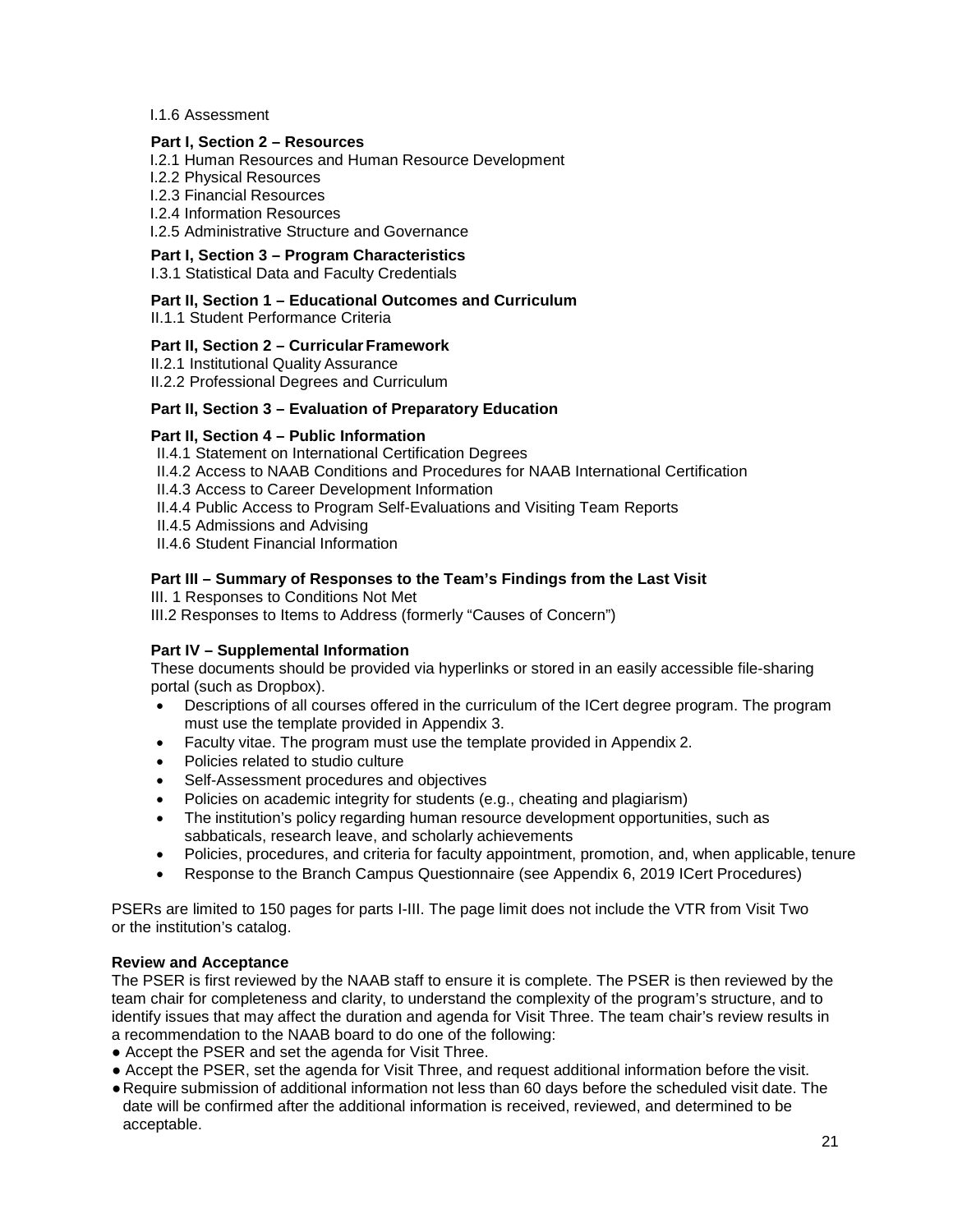- ●Reject the PSER and require a new report be submitted for review not less than 45 days beforethe date of the visit. If the new PSER is considered acceptable, the visit will take place.
	- o Should the chair recommend the PSER be rejected, the PSER and the chair's review arebrought before the NAAB Board of Directors for review and action.
	- o Should the school fail to deliver an acceptable amended or replacement PSER, the chief academic officer of the institution is notified that the visit will have to be postponed to a later date. A new chair will be appointed and a new team assembled.

**Dates/Deadlines.** PSERs are due in the NAAB office 120 days before the date of the visit. If a new PSER is requested, it is due at the NAAB at least 45 days before the date of the visit.

**Dissemination of the PSER before the Visit**. The PSER should be distributed to the program community before the visit. However, it may not be shared with the public until the final decision has been communicated by the NAAB (see Section 6, Conflicts of Interest).

#### **5.4 VISITING TEAM**

#### **Composition of Teams**

- Teams are composed of four persons, including one educator, a practitioner, and a recent graduate of a NAAB-accredited architecture program. An additional team member may be added at the discretion of the NAAB.
- Teams are composed by the NAAB staff after the date of the visit has been set by the team chair and the program administrator. The NAAB makes every effort to ensure the team is balanced for geography, gender, race/ethnicity, and accreditation experience. In addition, the staff makes every effort to ensure that no one proposed as a member of a visiting team has a real or perceived conflict of interest as defined below. To maintain the uniform quality of visits and Visiting Team Reports (VTRs), teams are selected so that not more than one person, excluding the recent graduate, is on his or her first visit.
- Team members are advised of their preliminary selection for a specific visit with the understanding that final approval of the team is the responsibility of the program.

**Team Chair**. The chair is responsible for the following:

- Negotiating the date of the visit, in consultation with the program administrator.
- Reviewing the PSER and identifying needs for additional information or requesting changes to the report.
- Developing the agenda for the visit with the program administrator.
- Convening conference calls with the team at least 30 days before the visit.
- Approving proposed facilitator for the team. *Note*: team chairs may also revoke this approval if they determine the individual has a real or potential conflict of interest or is not prepared to fully participate in the visit.
- Communicating with the team before the visit to establish expectations and special requirements or circumstances.
- Preparing the final draft of the VTR (see below) and sending it to the NAAB offices within 30 days of the end of the visit.
- Securing the signatures of all team members, including the facilitator, on the report.
- Securing the signatures of the team on the confidential recommendation, excluding the facilitator.
- Approving corrections of fact submitted by the program after reviewing the draft VTR.
- Ensuring the team's compliance with the Procedures for NAAB International Certification and appropriate standards of conduct during the visit.

**Selection**. Visit Three team chairs are nominated by the executive director. The selection is based on a review of the résumés of former visiting team chairs and experienced visiting team members. Visit Three team chairs may also be selected from among former directors of the NAAB. The NAAB staff notifies the program administrators once a chair has been nominated. The administrator may challenge the nomination for potential conflicts of interest. Once the chair has been confirmed, the administrator and the chair work together to select a date for the visit.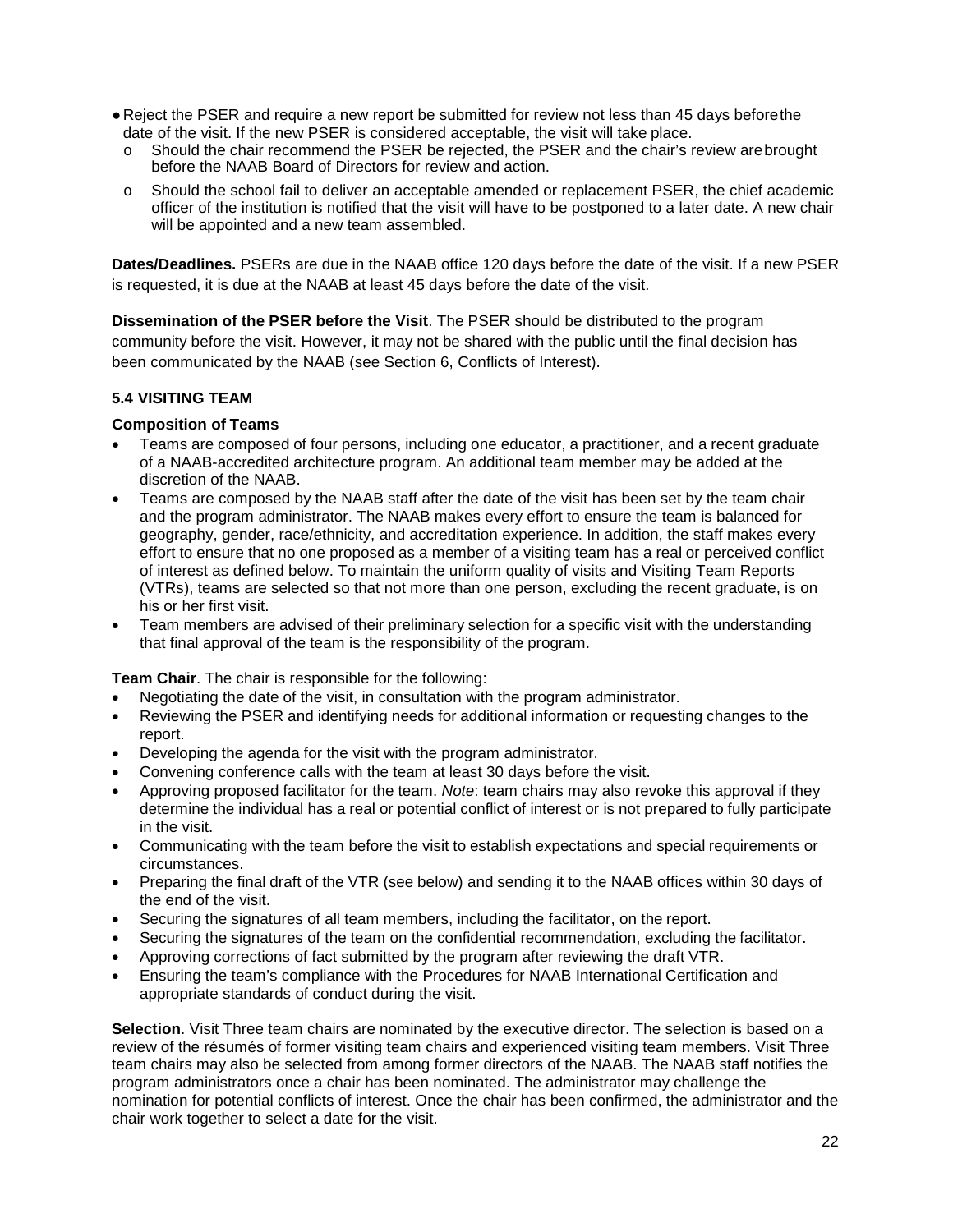- **Notification to program:** The NAAB staff notifies the program administrator when a full team has been assembled. The program administrator is responsible for determining whether any member of the team poses a real or potential conflict of interest.
- o *Conflicts of interest*: The NAAB seeks to avoid any real or perceived conflict of interest inits procedures, deliberations, and decisions. See Section 6 for more information.
- **Challenges to Team Members:** Programs may challenge one member of a proposed team for Visit Three. Such challenges are to be made in writing within 10 days of receiving notice of the membership of a visiting team. Challenges will be reviewed by the NAAB executive director. Where challenges are permitted to stand, a new team member will be assigned. Challenges will not be accepted less than 21 days before the start of a visit.

**Facilitator:** To facilitate communication and foster a spirit of collaboration, the program is encouraged to nominate one facilitator to participate in the site visit. He/she may provide insight into the local cultural and professional context and the program's unique qualities and history. and may also be called upon to serve as a translator, as necessary. The program is responsible for the expenses of the facilitator.

*Selection and approval of the facilitator*: The program may nominate one facilitator for Visit Three by sending a c.v./résumé of the nominee to the NAAB. The selection must be mutually agreed upon by the program and the visiting team chair to be part of the team. The facilitator is a volunteer.

#### *Participation*

- The facilitator must participate throughout the entire site visit including orientation, entry meetings, evidence confirmation, and exit meetings. He/she is encouraged to offer comments and advice to the visiting team.
- The facilitator does not participate in the formal team decisions concerning the recommendation on ICert.
- The chair reserves the right to excuse the facilitator from any team work session.
- The facilitator must agree in advance to observe the principles of confidentiality as outlined below.

#### <span id="page-26-0"></span>**5.5 SITE VISIT**

#### **Scheduling the Dates of the Visit**

- The dates for Visit Two are set by the team chair and the program administrator in consultation.
- Generally, these visits take place in the spring (between mid-February and mid-April) or the fall (between late September and mid-November).
- All members of the team are expected to participate during the entire visit.
- Except under extreme circumstances, visit dates cannot be changed once a team hasbeen assembled and proposed to the program.

#### *Length of the visit*

- Visits typically last four days.
- It may be necessary to extend the length of the visit if the program seeking International Certification is offered at more than one site (see Section 7, Special Circumstances, for more information about the review of programs at remote locations). These arrangements are decided by the team chair with the program administrator and advice from the NAAB staff.

#### **Before the Visit**

*Previsit conference call*: Team members, including the facilitator, will participate in a mandatory previsit call approximately 30 days before the visit. The purpose of the call is to:

- review the PSER and the Conditions and Procedures; discuss initial reactions to the PSER, raiseany concerns, and identify and prioritize questions to be addressed during the visit
- discuss visit protocols
- establish expectations for how the team will work
- make VTR writing assignments
- review travel plans (arrivals/departures, hotel information, ground transportation)
- review special customs and etiquette issues related to the specific visit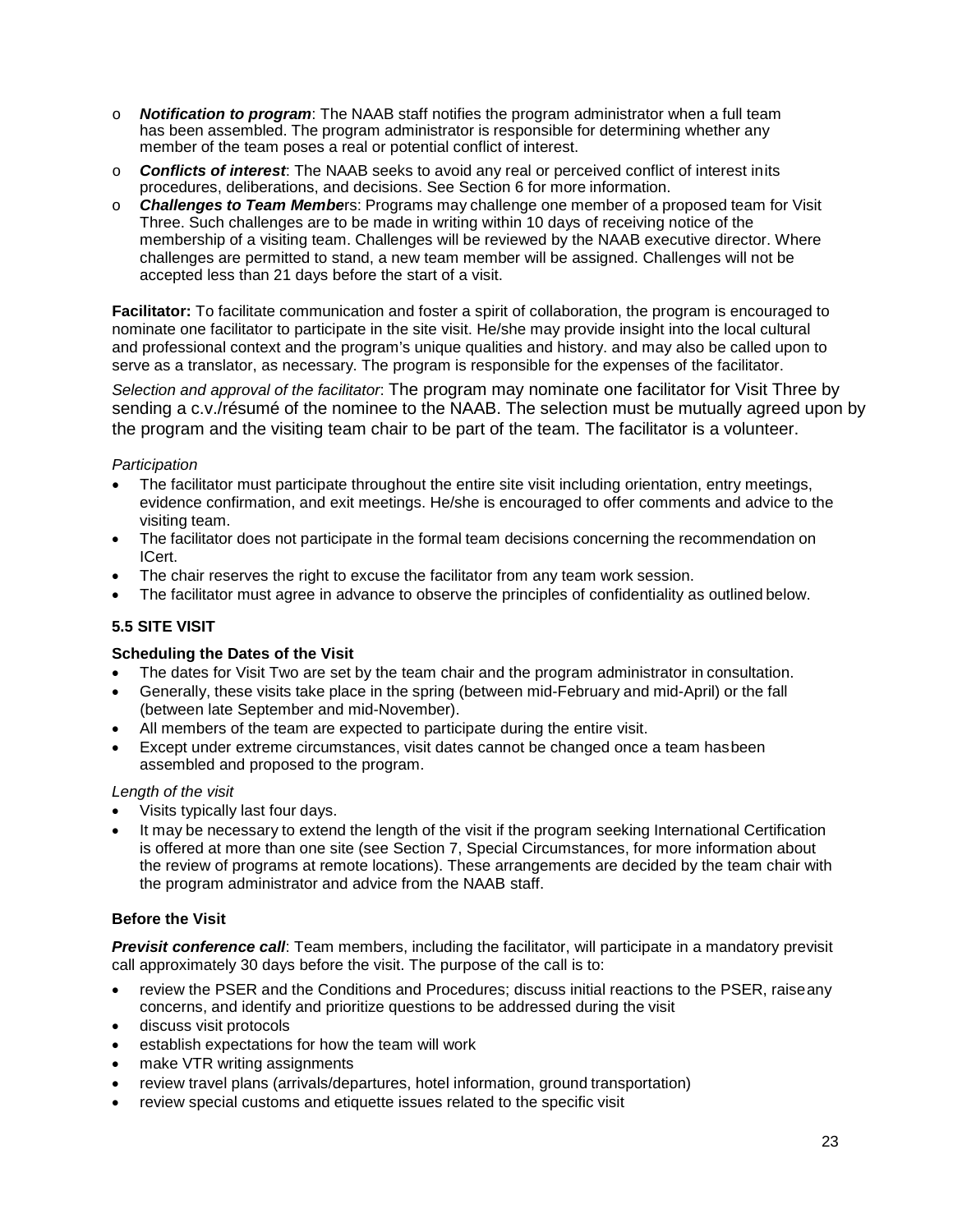#### **During the Visit**

*Schedule/Agenda for the visit*: Each visit must include, at a minimum:

- **Review of the PSER** (team only): This on-site review of the PSER allows team members to further clarify the issues to be addressed during the visit and to decide whether the team needs to ask for additional information/evidence. In light of this discussion, the team chair outlines team assignments and may revise details of the agenda.
- **Team room orientation:** The program will explain how the team room is organized and provide information about accessing required technology.
- **Tours**
	- o Physical Resources: The school conducts a tour of the physical resources that support the professional degree program. This tour should include the facilities the program uses (e.g., woodshops, digital fabrication, studios, critique spaces, offices, labs) and meetings with personnel of media centers, workshops, and laboratories.
	- $\circ$  Library/Information Resources: The library tour includes a meeting with the architecture librarian and visual resources professional to discuss their assessment of those components.
- **Meetings.** All meetings are confidential, informal discussions, not presentations. *Staff*. This is a meeting with key staff of the academic unit without the presence of administrators. Attendees should include but not be limited to administrative assistants, shop personnel, librarian, career placement, and advisors.

*Program Head*. This includes a discussion of issues arising from the PSER, the program's strategic plan and self-assessment procedures, any changes required to the visit agenda, and any requests for additional materials the team may need.

*Entrance Meetings with the School or College Administrator, Chief Academic Officer, Faculty, and Students.* These are separate meetings and allow comparison of the views held by each constituency on the program's strengths and causes for concern or any issue raised by the visiting team, the program, or the institution.

- $\circ$  Meetings with faculty must be open to all ranks from the various curricular areas, including those from other disciplines supporting the program.
- o Meetings with students without the presence of any administrators, staff, or faculty should be arranged so that all students can attend.

*Meeting with Student Representatives.* This is an informal gathering of a small group of students, without the presence of administrators, staff, or faculty, who may be officers in student organizations or elected to attend by their peers. All meetings are confidential informal discussions, not presentations.

*Optional*: Meetings with graduates of the program and local practitioners: This is often scheduled as a social event.

- **Review of student exhibits in team room**. Team members are individually and jointly responsible for assessing work in the team room.
- **Observation of studios, lectures, and seminars.** The team may attend scheduled classes and may use evenings to observe unscheduled studio activity.
- **Review of general studies, electives, and related programs**. This review includes meetings with faculty or administrators to discuss prerequisite general studies courses, minors, or concentrations that students may pursue, and any programs or groups that have a significant relationship with the professional degree program.
- **Review of school records and transfer credit assessment.** The visiting team chair may request school and student records; these records should be presented with names removed orredacted.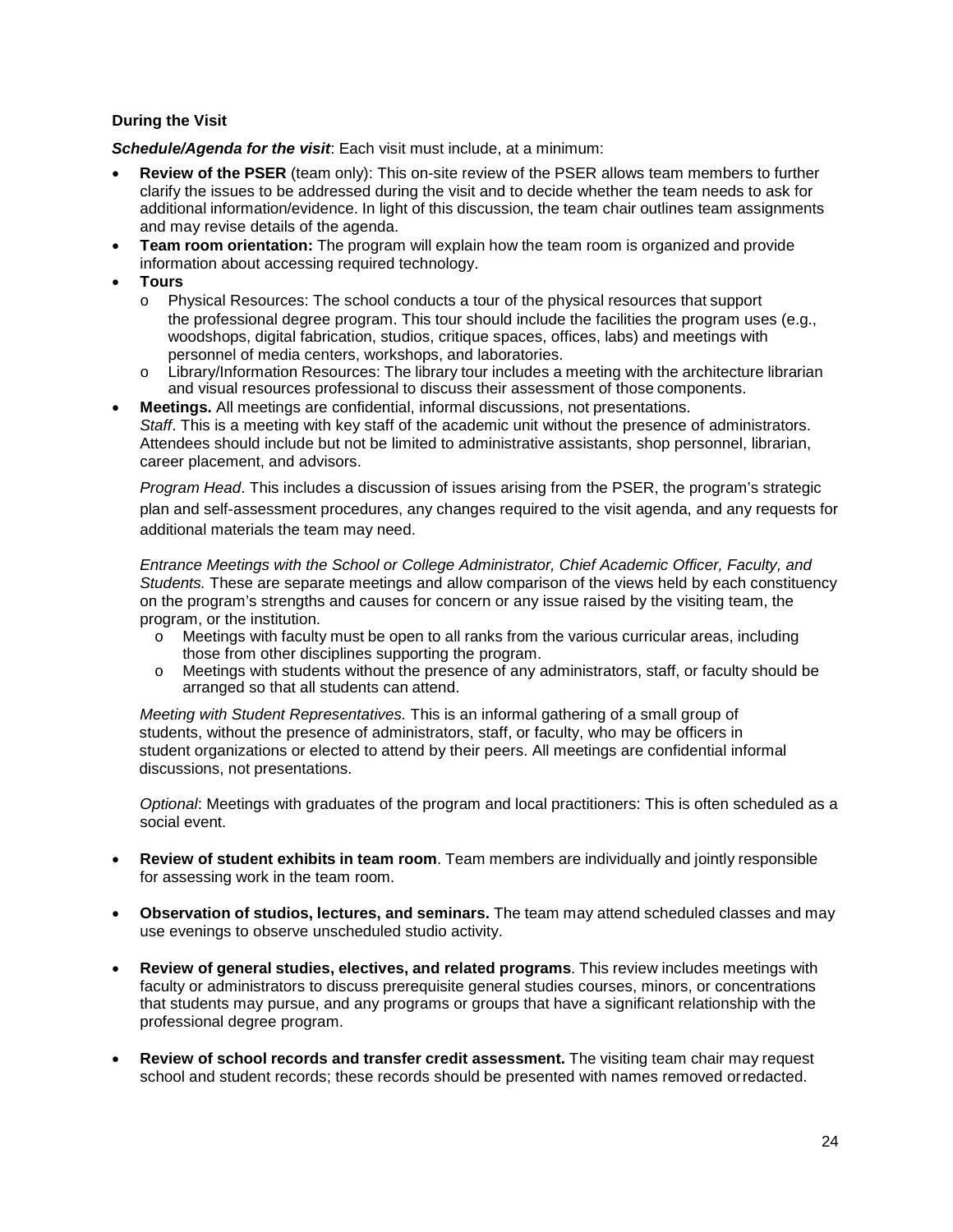- **Debriefing sessions**. Each evening, the team meets to evaluate its progress, adjust assignments, and assess the need for more information.
- **Deliberation and drafting the Visiting Team Report.** The last afternoon and evening of the site visit are devoted to developing the team's consensus on whether the program has met each of the Conditions for NAAB International Certification, drafting an assessment of the latter, and agreeing on the confidential recommendation to the NAAB directors. By the end of the last work session, the VTR should be in a draft form and ready for editing by the team chair.

#### • **Exit Interviews**

The sequence of exit interviews is prescribed in order to ensure the team delivers its initial information to key leaders of the institution and the program before addressing the faculty, staff, and students in the program. These interviews are not to take place until the team has finished its deliberations. The purpose of these interviews is to communicate the following:

- o Conditions met with distinction
- o Conditions not met/not yet met
- o General team comments or acknowledgments

The interviews are led by the chair; the chair may call upon other team members to offer comments. All members of the team are advised to avoid making any comments that may be interpreted as offering advice or other recommendations to the program or as revealing the content of the confidential recommendation.

**Sequence of interviews**. The recommended sequence of exit interviews on the final morning of the visit is as follows:

- $\circ$  Exit interview with the program administrator, one hour. Questions and answers are permitted.
- $\circ$  Exit interview with the leadership of the academic unit in which the program is located (e.g., director, chair, dean), 30 minutes. Questions and answers are permitted. NOTE: This may be broken down into more than one meeting.
- $\circ$  Exit interview with the administrators responsible for oversight of the academic unit (e.g., provost, vice president for academic affairs, president), 30 minutes. Questions and answers are permitted.
- o Exit interview with the students, faculty, and staff of the program, 30 minutes. Questions and answers are not permitted.
- o The team is expected to leave the institution as soon as the last interview is completed.

#### <span id="page-28-0"></span>**5.6 TEAM ROOM**

**Purpose.** The team room is a securable, reasonably soundproof room accessible only to the team. It should be located within the building that is the primary physical resource for the program. It is designated for the exclusive use of the team to evaluate the program in confidence, and it is well organized with labels and signage. The team room is *not* a museum-quality exhibit of the best work by the best students in the program.

**Contents.** Before the site visit, the program head and visiting team chair discuss the content and organization of the team room. The team room must contain fully labeled and easily accessible exhibits of student work. Materials used as exhibits must:

- Include examples of both the minimum passing grade and high achievement.
- Be of sufficient quantity to ensure that all graduates are meeting the performance criteria.
- Have been executed since the previous site visit
- Span no less than a single previous academic year

The team room must also contain the following:

*Student studio work*: The majority of the visual material should be mounted on vertical surfaces, not placed in stacks. The presentation of studio work must represent the full range of approaches taken and assignments made by various studio critics, and must include project assignments, handouts,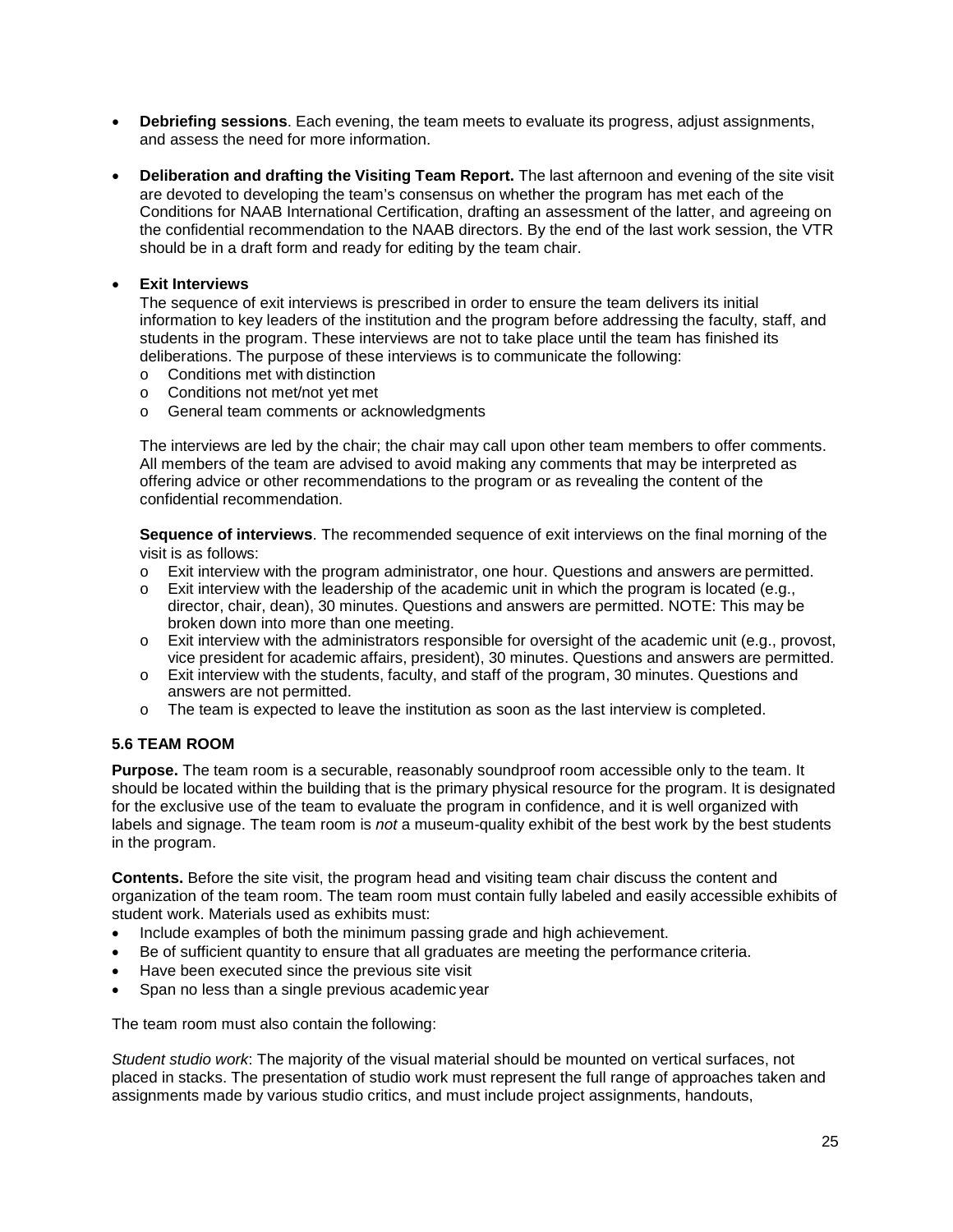bibliographies, and corresponding samples of student drawings and models. In addition to final projects, in-progress work and student journals may be included, or the progress of one group of students may be illustrated. Student design work may be presented digitally. The NAAB's recommended format and organization of digital content are described in the ["Guidelines for the Use of Digital Content in](https://www.naab.org/wp-content/uploads/NAAB-Guidelines-for-the-Use-of-Digital-Content-in-Accreditation-Visits_July2017.pdf) [Accreditation Visits."](https://www.naab.org/wp-content/uploads/NAAB-Guidelines-for-the-Use-of-Digital-Content-in-Accreditation-Visits_July2017.pdf)

*Student coursework*: A notebook should be provided for each required and elective course. The presentation of course work must contain a syllabus showing weekly activities and assignments; a bibliography; quizzes and examinations, where applicable; and corresponding samples of student work. Course notebooks may be presented in digital format if the team chair approves. See the section (above) on student studio work for information on presenting digital content.

*Team work area*: The room must contain a conference table, with seating for the team.

*Visit agenda and team résumés*: Should be posted in the vicinity of the team room.

*SPC matrix*: A large copy of the matrix, described in Part II.1, Student Performance Criteria, of the *2019 Conditions for International Certification*.

**General**: While a range of work must be displayed for each required course, it is not necessary to present the complete output of a studio, lecture, or seminar.

The organization of student work is left to the discretion of the program, but each piece must crossreference the course matrix and criteria it addresses, be dated, and indicate its assessment from minimum to high achievement. Ideally, examples by several different students or teams should be furnished.

Exhibits in spaces outside the team room can augment, but not substitute for, team room exhibits. Such exhibits should be identified in a manner consistent with team room displays, except that indications of minimum to high pass must be omitted in public displays. Class assignments must be available for all projects presented.

**Digital Presentation of Team Room Content:** Programs that wish to pursue the use of digital content in a visit should contact the NAAB in the early stages of visit planning, so the NAAB can prepare an appropriate team and the team chair can begin a conversation with the program administrator about expectations. At a minimum, programs must follow the NAAB's ["Guidelines for the Use of Digital Content](https://www.naab.org/wp-content/uploads/REV2a_Guidelines-for-the-Use-of-Digital-Content-in-Accreditation-Visits.pdf) [in Accreditation Visits."](https://www.naab.org/wp-content/uploads/REV2a_Guidelines-for-the-Use-of-Digital-Content-in-Accreditation-Visits.pdf) These guidelines address required file types and sizes, file structure and organization, equipment to be provided by the program in the team room, and how to cross-reference student work with the SPC matrix.

**Access**. The team room must be lockable; the only keys are to be given to the members of the team. No one other than the team is to be in the room, except at the team's invitation.

**Equipment**. The room must contain the following:

- telephone
- document shredder
- computer equipment as requested by the team chair
- Internet access
- printer
- sufficient number of electrical outlets and adapters

#### <span id="page-29-0"></span>**5.7 VISITING TEAM REPORT (VTR) FOR VISIT THREE**

**Purpose**. The VTR serves several purposes. It is essential to the NAAB in making its decision regarding International Certification; it may serve to strengthen the program and its position within the institution; and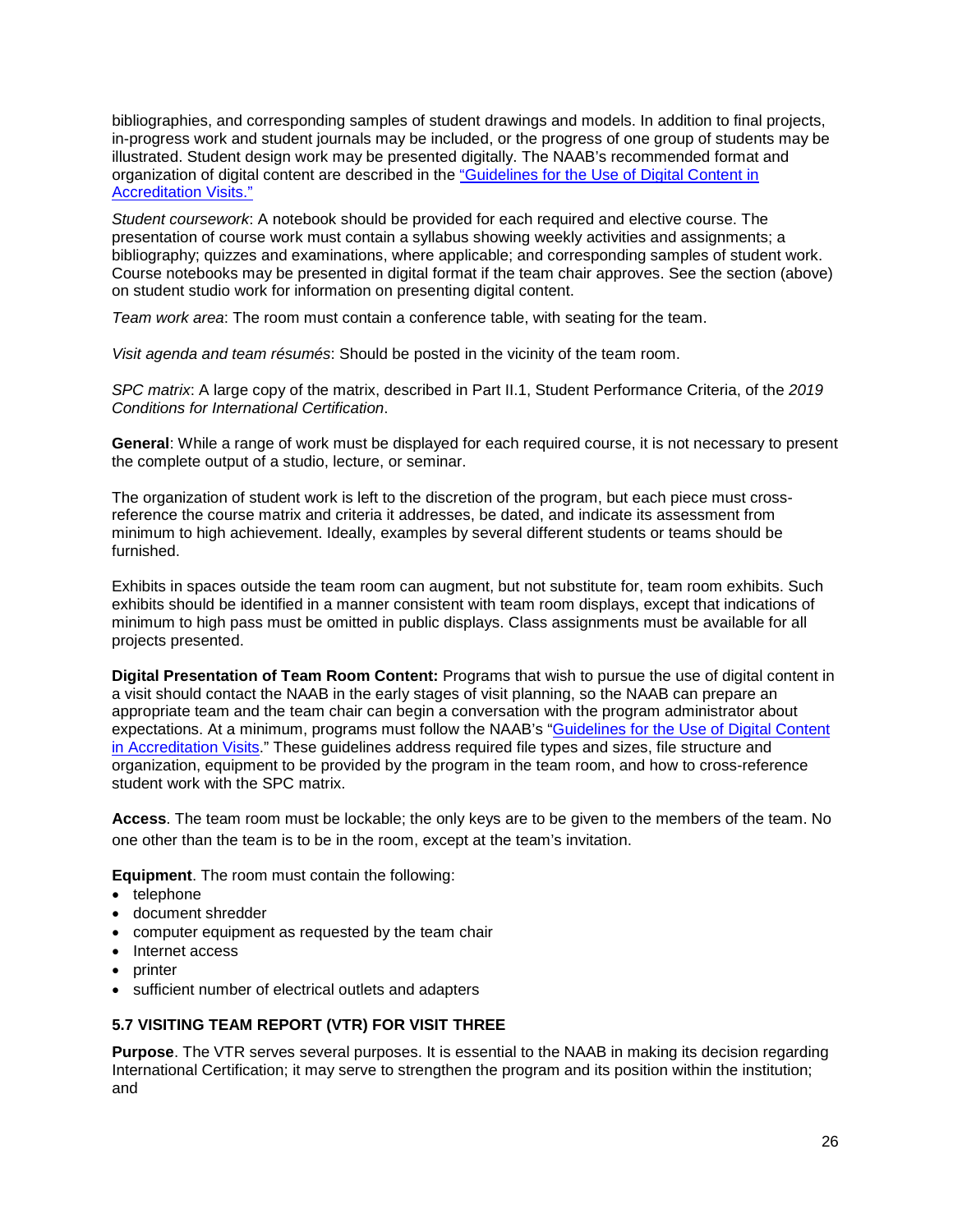it may inform current and prospective students about the nature and quality of the program. VTR*s* are considered nonbinding and advisory to the NAAB directors.

**Contents.** The VTR conveys the visiting team's assessment of whether the program meets the *Conditions for International Certification*, as measured by

- Evidence of student learning
- The overall capacity of the program to fulfill its obligations to ensure student achievement
- The overall learning environment

The VTR establishes the degree to which the program is functioning in the manner described in the Program Self-Evaluation Report. Therefore, the VTR must be concise and consistent and include documentation of the following:

- The program's noteworthy qualities with respect to the *Conditions for International Certification*.
- The program's deficiencies with respect to the *Conditions*, especially the Student Performance **Criteria**
- Items to address: Concerns about the program's future performance and/or its capacity to meet its long-term strategic objectives.
- Comments that may be helpful in preparing for future visits.

#### **Format**.

#### **Section I, Summary of Team Findings**

- *Team Comments*: Acknowledgments, general comments on the program and the PSER.
- *Conditions Not Met*: This is a list of the conditions and Student Performance Criteria that the team determines are not met.
- *Items to Address:* This is a numbered list that describes specific concerns of the team relative to not-met Conditions or to Conditions that may have been met within the strict definition of the condition/criterion but for which the team has concerns or questions. Each item should have a title. It is not necessary for a not-met Condition to generate an Item to Address; likewise, conditions/criteria that are determined to be met may have also generated concerns within the team. All of these should be documented in this section of the report.
- *Progress Since the Previous Visit*: This is a narrative in which the current team reviews the program's progress against each of the not-met conditions and Items to Address from the previous visit and VTR. It is the responsibility of the current team to determine, based on its review, whether previouslynot-met conditions are now met and whether the Item to Address have been addressed.

#### **Section II, Compliance with the Conditions for International Certification**

#### **Section III, Appendices**

- Appendix A. Conditions Met with Distinction: A list of the Conditions and Student Performance Criteria for which the team wishes to commend the program. The team is encouraged to include a brief narrative for each one of the Conditions or criteria listed here.
- Appendix B. Team roster

**Section IV, Report Signatures**: Signature of all team members, including, if applicable, the facilitator.

**Confidential Recommendation**. In a separate document, the team transmits a recommendation on International Certification to the NAAB International Committee and then to the Board of Directors. This recommendation is signed by all members of the team, except the facilitator. This document is considered confidential in perpetuity and is nonbinding on the board. This document is to be transmitted to the NAAB within 30 days after the visit ends.

**Review/Acceptance/Transmittal by the Team**. The team chair must transmit a final draft of the VTR to the NAAB office within 30 calendar days after the visit ends. During the interim, the team chair is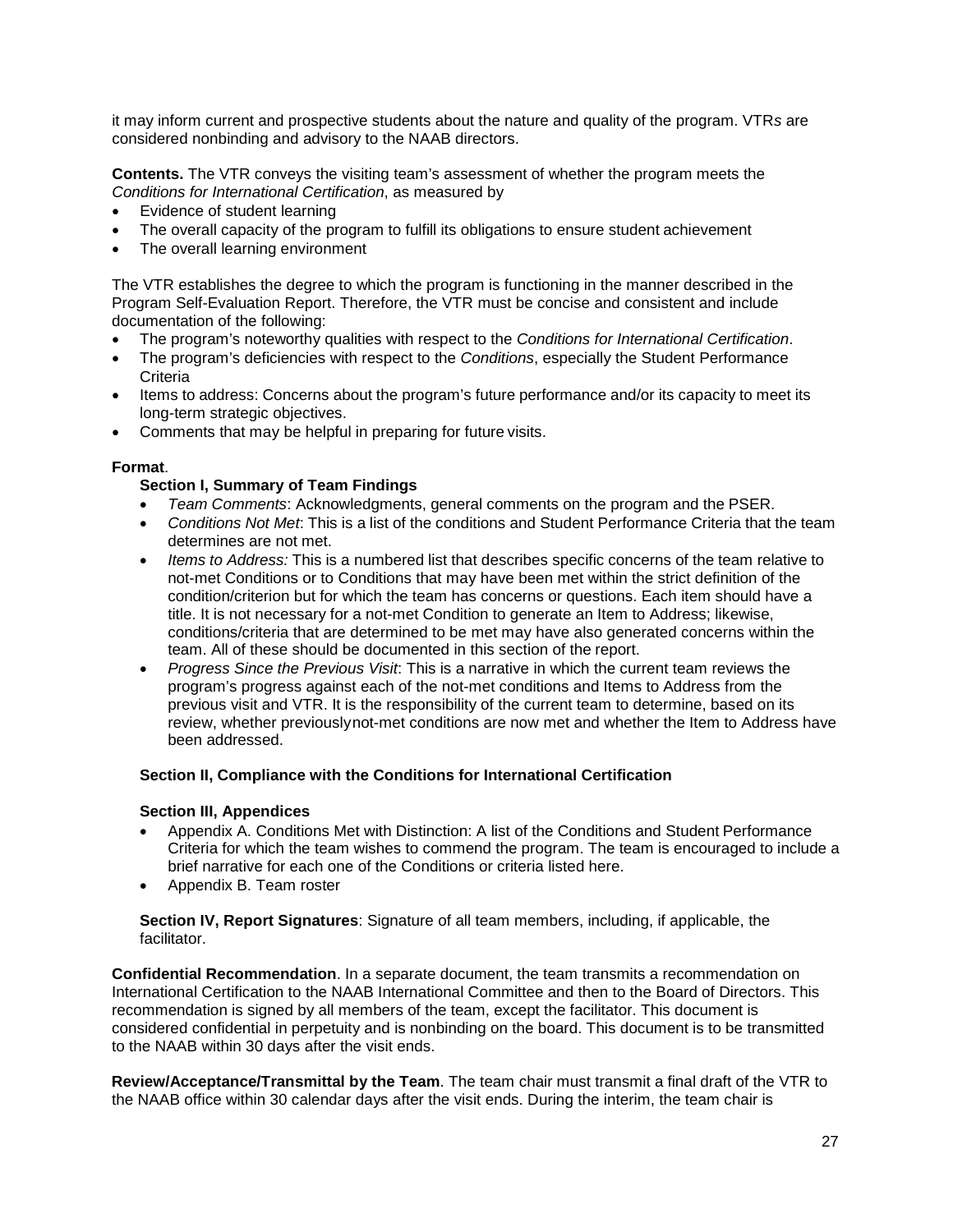responsible for completing the draft and collecting additional input or suggested text from the other member of the team.

**Review by NAAB Staff**. Upon receiving the draft from the team chair, the NAAB staff reviews the draft report for completeness and edits the document (for grammar, spelling, unclear writing, and the like). In addition, the report is reviewed for completeness and comprehension and to ensure the team has not offered advice or recommendations for changes or modifications to the program. This draft, without the confidential recommendation, is then sent to the program administrator.

**Corrections of Fact (COF) and Optional Response.** The program administrator is then asked to review the draft VTR to make corrections of fact (misspelled names, incorrect course titles, and the like) and to write an optional response to the VTR. The optional response is sent to NAAB staff in a separate file from the VTR. The NAAB sends the COF draft to the team chair for acceptance. The team chair has five days to review and accept the COF.

#### **Dates and Deadlines**

- 1. Thirty days after the visit ends, the team chair sends the VTR to NAAB staff.
- 2. NAAB staff completes the initial edits and corrections and sends the draft to the program administrator for corrections of errors of fact and the option to write a response to the report.
- 3. Within 14 days, the program sends its corrections and optional response to the NAAB. The staff sends the COF draft to the team chair, who has five days to review and accept it.
- 4. The NAAB staff sends the VTR to the International Committee for review at its next regularly scheduled conference call. If necessary, the International Committee may contact the team chair for clarification of the team's findings.
- 5. Not later than 21 days before the next meeting of the NAAB Board of Directors, the NAABstaff prepares the final report package for board review. The package contains the following:
	- o Final VTR
	- o Optional program response
	- o Confidential recommendation

**Confidentiality**. The team and any facilitators must maintain strict confidence with respect to materials reviewed, interviews conducted, and team deliberations, including the team's recommendation at the end of Visit Two. The team bases its assessment of the program, in part, on interviews with various constituencies of the program. All individual and group interviews are confidential, and the information obtained from them is for the exclusive use of the team in preparing its report and recommendation.

Before the decision, both the NAAB and the program are prohibited from making either the PSER or the VTR available to the public.

#### <span id="page-31-0"></span>**5.8 PUBLIC DISCLOSURE OF OUTCOMES**

- After the decision, the program is required to disseminate the PSER, the final VTR and pertinent attachments, the current editions of the Conditions and Procedures for NAAB International Certification, and the NAAB's decision letter. These documents must be housed together in the architecture library and be freely accessible to all. All of these documents must also be available on the institution's website.
- Unless written permission is obtained from the NAAB, the program may disseminate only complete copies of the Conditions, the Procedures, and the VTR.
- PSERs and VTRs of all programs that have achieved the ICert designation as well as those in the I Cprocess are posted on the NAAB website.

The International Certification decisions for a given year are published by the NAAB.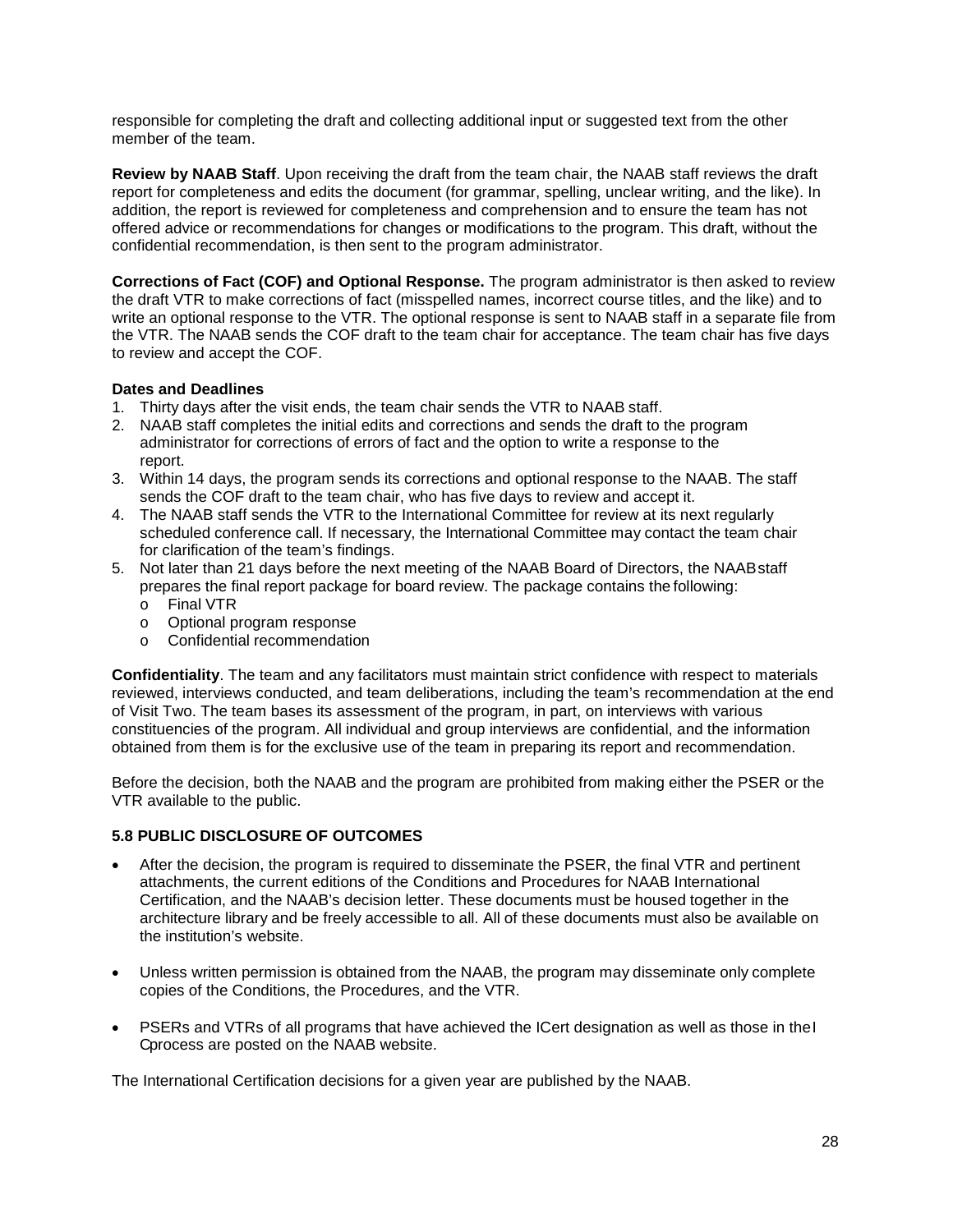# <span id="page-32-0"></span>**SECTION 6. CONFLICTS OF INTEREST**

The NAAB and its volunteer leaders are dedicated to serving the interests of the NAAB's constituencies and collateral partners in the most honorable and ethical manner possible. Among the NAAB's duties is the responsibility to provide assurance to its constituencies and partners that debates, decision making, and all governance at the NAAB is conducted in an objective and bias-free context. Thus, the NAAB seeks to avoid any real or perceived conflict of interest in its procedures, deliberations, and accrediting or International Certification decisions[.1](#page-32-1)

No person shall take part as a visiting team member and no board member shall participate in a International Certification decision or the deliberations leading thereto if he/she cannot evaluate a program objectively and without bias even if none of the categories for automatic disqualification set forth below apply. The term "program" shall include, in addition to the program specifically to be evaluated, any previous program, substitute program, or other program at the institution regardless of its degree title, that has received or is seeking the ICert designation from the NAAB.

The NAAB shall not assign an individual to serve on a visiting team to evaluate a program if it appears that the individual has a real or perceived conflict of interest that would raise a question as to that individual's objectivity regarding the evaluation.

All conflicts, real or potential, must be disclosed to the program administrator, the visiting team chair, and the NAAB staff at least 21 days before the visit begins in order to determine whether specific action should be taken.

- 1. Except as set forth below, no individual shall be assigned more than once to serve as a member ofa visiting team for the same program. This provision shall also apply to local facilitators on a visiting team.
- 2. Directors and potential team members, including local facilitators, are responsible for determining and reporting whenever they have a conflict of interest, or appearance of a conflict of interest, with regard to a particular matte[r2.](#page-32-2) Before serving as a team member or participating in any decision on the matter, an individual shall inform the NAAB if such a conflict or the appearance of a conflictexists.
- 3. An individual, in determining whether he or she should be disqualified from participation shall consider, even in the absence of a true conflict of interest, whether the potential appearance of a conflict of interest is sufficiently serious to dictate the individual's withdrawal from the team.
- 4. When considering whether he or she has a conflict of interest or an apparent conflict of interest that would prevent the individual from taking part in the evaluation of a program, the individual should take into account such matters (nonexclusive) as these:
	- a. Graduation from the institution in which the program being evaluated is located.
	- b. Close association with administrative or faculty personnel in the program or at the institution at which the program is located.
	- c. Having relatives or close friends who are associated with the program or the institution at which it is located.
	- d. Being a donor or providing other resources and support to the program or institution at which it is located.

<span id="page-32-1"></span><sup>1</sup> The policy on conflict of interest was approved by the NAAB Board of Directors on July 20, 2008.

<span id="page-32-2"></span><sup>&</sup>lt;sup>2</sup> Local facilitators are likely to be alumni or individuals otherwise considered "friends" of the program. These relationships do not necessarily preclude an individual from serving as a facilitator; however, he or she must be identified and reported to the team chair before being accepted by the chair as a facilitator on the team. These relationships are to be documented in the *VTR* under Team Comments.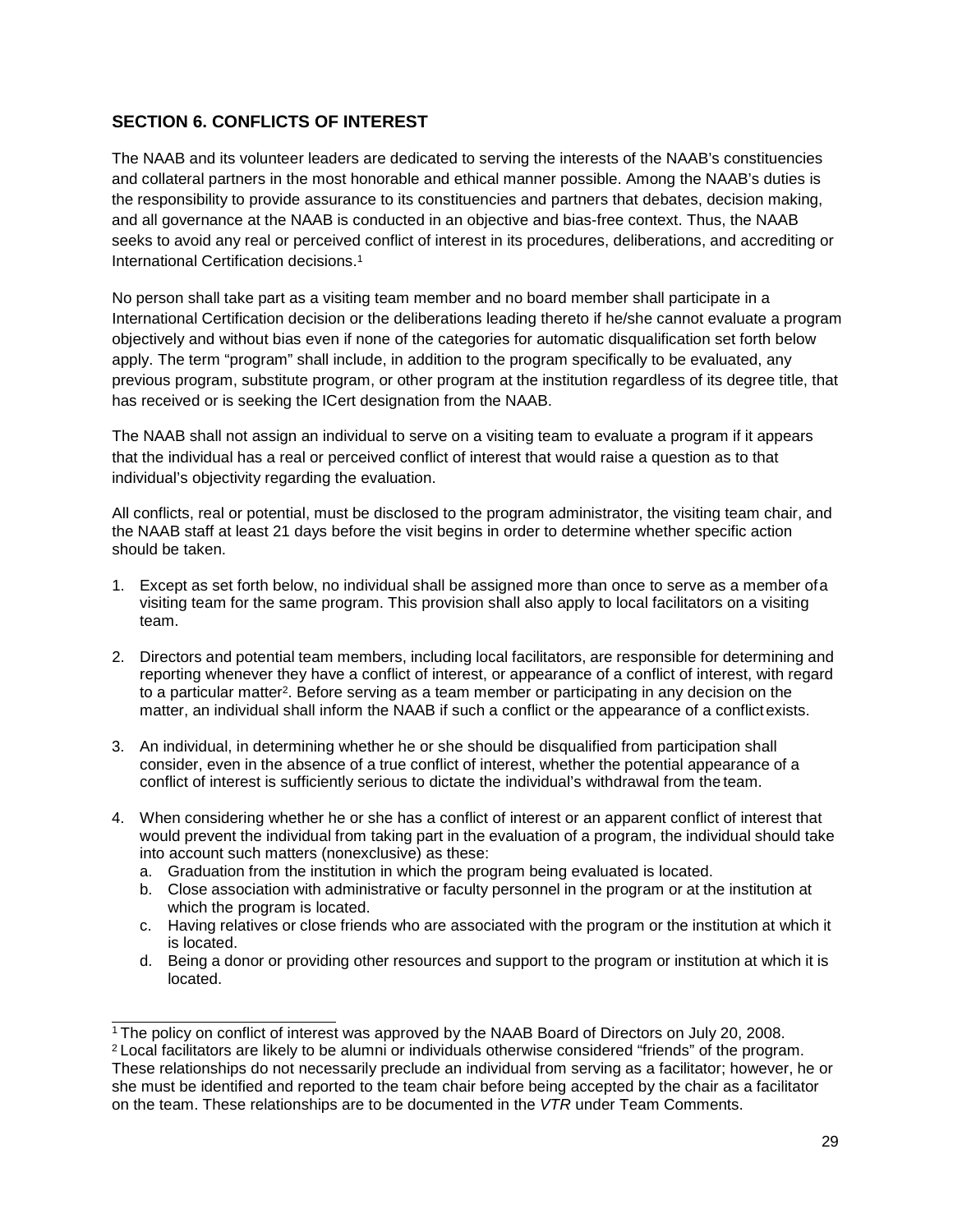- e. Demonstrating that he/she holds a preconceived opinion based on the type of program to be evaluated, its reputation, the underlying philosophy of the program, the extent of expected faculty research, or the extent to which it is an undergraduate or graduate program.
- 5. No person shall serve as a visiting team member and no director shall take part in the deliberations or decision regarding the International Certification of a program under the following circumstances:
	- a. The individual has, or has had, a direct relationship to the program being evaluated, asan employee, current or former student, or graduate of this program.
	- b. Within the 10 years prior to the visit the individual, whether paid or unpaid, has had a limited relationship with the program being evaluated as a temporary employee, visiting facultymember, recipient of an honor, speaker on more than a single occasion, volunteer teacher or mentor, consultant, or financial supporter.
	- c. The individual is currently seeking, or at any time in the 10 years prior to the visit has unsuccessfully sought permanent employment or a relationship of the types set forth in paragraph 5.b. above.
	- d. The individual or a member of the individual's immediate family (including the individual's spouse, child, parent, or sibling and the immediate family of the spouse, child, or sibling) is an employee of, or is currently seeking employment with, the institution in which the program is located.

Exceptions to the above policy may be made if approved by an administrator of the program in writing or if the program fails to make a timely objection to a substitution necessary on short notice.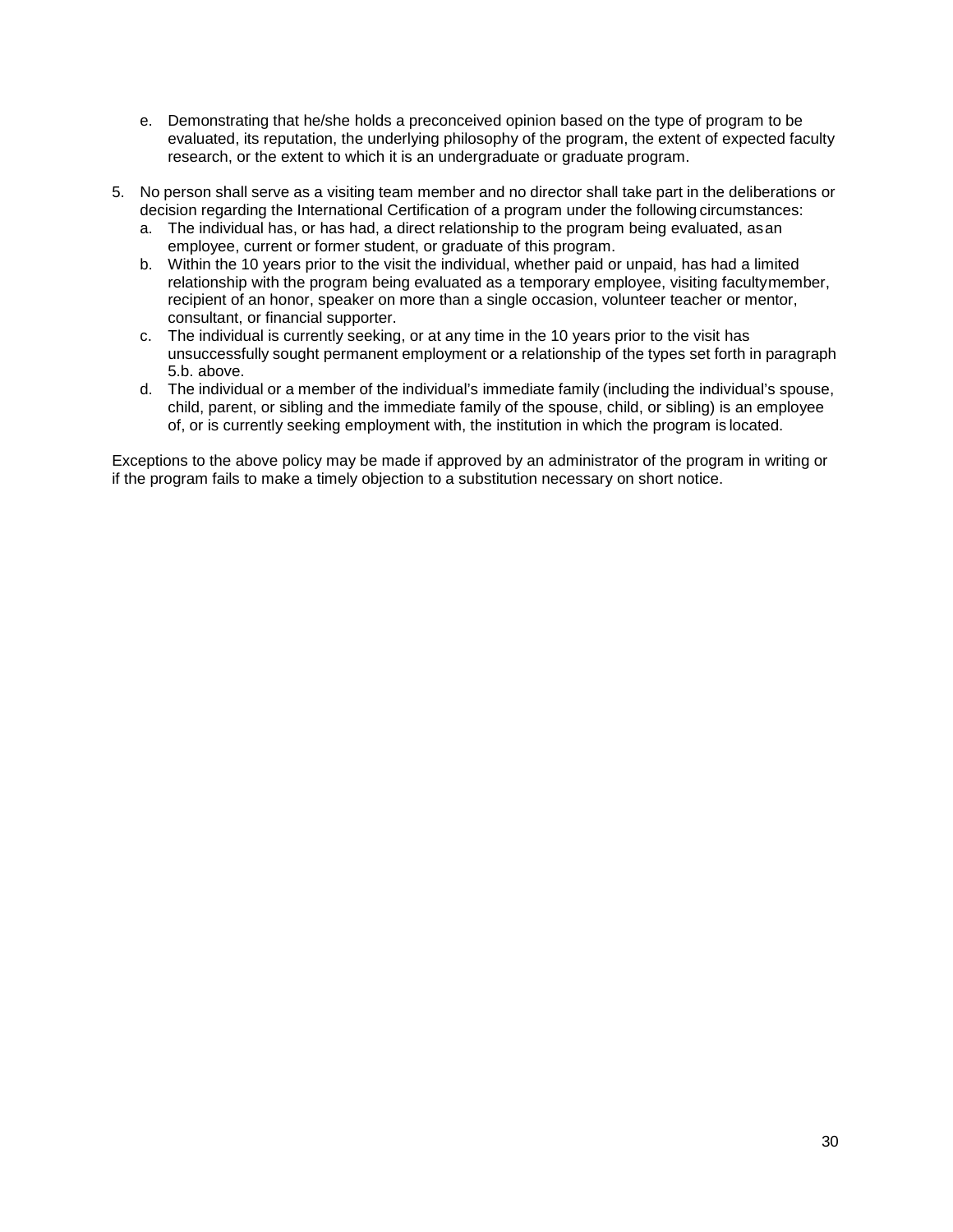# <span id="page-34-0"></span>**SECTION 7. SPECIAL CIRCUMSTANCES**

#### <span id="page-34-1"></span>**7.1 REQUEST TO POSTPONE A VISIT**

Under certain circumstances, a program may request to postpone a scheduled visit. Requests must be received by the NAAB at least 90 days before the date of the visit. The request should include a brief description of the reason(s) for the request and the suggested date of the rescheduled visit. Unless the request is caused by catastrophic circumstances (see below), the rescheduled date should be no later than the following semester or quarter.

**Request to postpone visits two and three:** After the completion of visits one and two, programs have three years in which to schedule the next visit. Requests to postpone a visit beyond the three-year time frame will be considered by the NAAB International Committee at its next regularly scheduled meeting. The committee's decision will be communicated to the program within seven calendar days of the decision.

**Special Circumstances**. In the event of a natural disaster or other catastrophic incident, a program may request a postponement of a scheduled visit without regard to the 90-day deadline described above. In the event of such a request, the program is advised to contact the NAAB executive director immediately.

#### <span id="page-34-2"></span>**7.2 EARLY TERMINATION OF A VISIT IN PROGRESS**

Visits may be terminated only under extreme circumstances or catastrophic conditions. These include the following:

- Incomplete team due to illness or extended travel delay.
- Poor preparation by the program.
- Inadequate or incomplete team room.
- The program is unable to provide adequate information requested by the team.
- Inadequate facilities and arrangements for the team.
- Inability to follow schedule (e.g., multiple cancellations of scheduled meetings).
- Failure by any member of the team to comply substantially with established proceduresfor International Certification visits.
- Unanticipated crisis beyond the control of the program, institution, or team (e.g., weather emergency, state or national emergencies, or illness or death).

The determination that the visit is compromised, and that termination is likely must be made by the entire team and only after consultation with the program, university administrators, and the NAAB executive director. If a team agrees that a visit is sufficiently compromised, the team chair calls an immediate meeting with the program administrator, his/her superior, and the institution's chief academic officer to outline the choices available to the program. The following options are available:

- 1. Terminate the visit, to be rescheduled at a later time.
- 2. Continue the visit, after evaluating the potential consequences to the outcome or potential disruption to the procedures.

If a visit must be terminated and rescheduled because of the program's failure to prepare appropriately, the chief academic officer of the institution is notified that International Certification may lapse as a result.

#### <span id="page-34-3"></span>**7.3 REQUEST TO REINSTATE INTERNATIONAL CERTIFICATION**

A request for reinstatement following revocation or in the event that a program's International Certification expires must be made in writing by an institution's chief academic officer. The request must include a succinct rationale for the reinstatement, given the parameters outlined in these Procedures. The request will be considered by the NAAB's International Committee and will be communicated to the program within seven calendar days of the decision.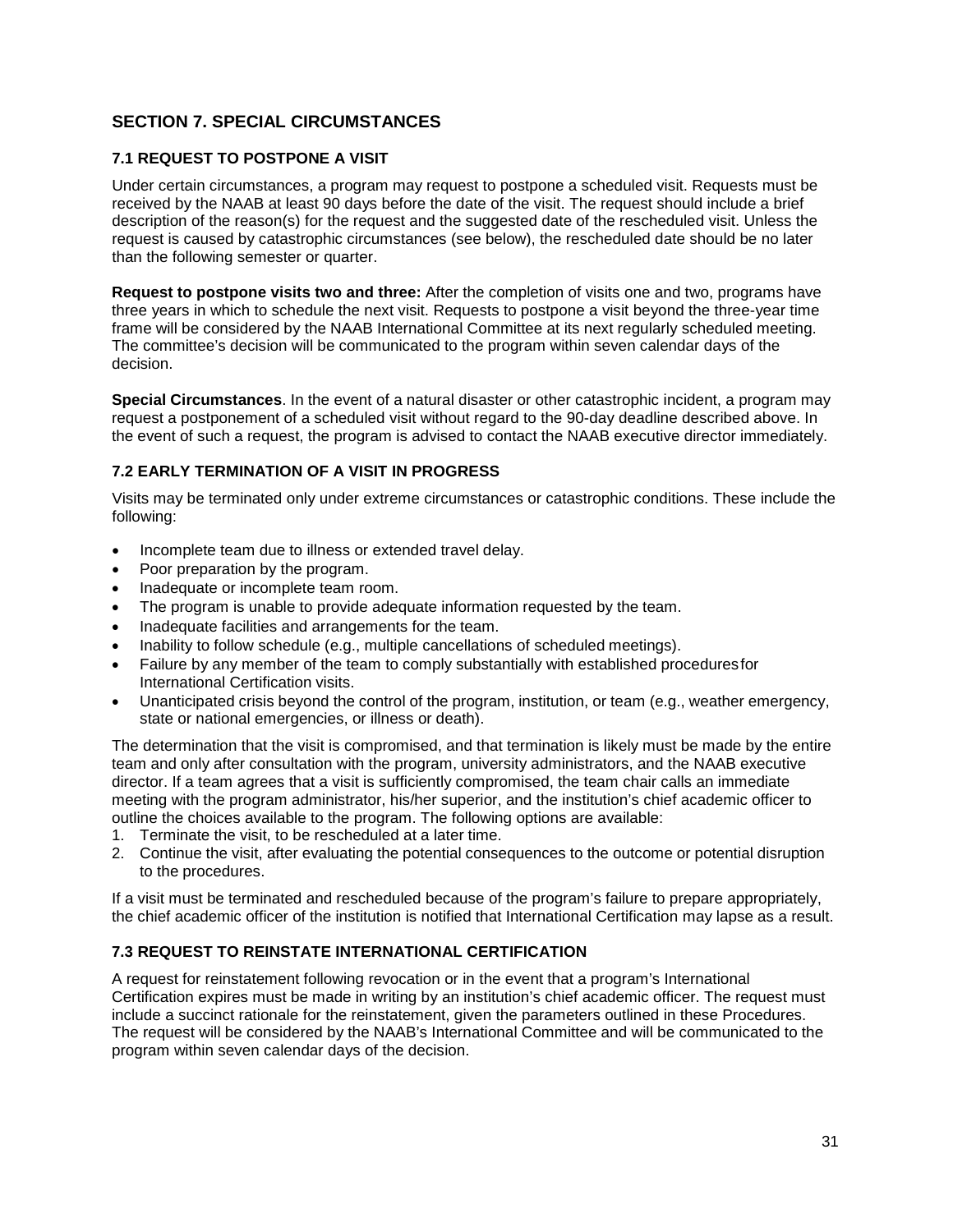#### <span id="page-35-0"></span>**7.4 PROGRAMS AT REMOTE LOCATIONS**

The NAAB recognizes that institutions continue to seek innovative ways in which to deliver curricula leading to International Certification. These innovations may vary from individual courses offered in unique settings (e.g., urban design centers) to dual-campus institutions, where a single curriculum is delivered in part or in full by the same faculty at more than one location. For the purpose of International Certification of a first professional degree in architecture, the following definitions apply:

#### **Definitions**

**Branch Campuses Requiring Separate Accreditation**. A branch campus is a location that is geographically apart from and independent of the program reviewed for NAAB International Certification at the main/flagship campus of the institution, is permanent in nature, offers at least 50 percent of the curriculum leading to the professional degree under review, or has a curriculum that differs significantly from that offered at the main/flagship campus, has its own faculty and administrative/supervisory organization, including committee structures, and has its own budgetary and hiring authority. Students and faculty are engaged in committees or professional organizations that are unique to the branch campus. Opportunities for research and scholarship are controlled at the branch campus.

Programs at branch campuses must be assessed for International Certification separately from those offered at the main campus. Institutional partnerships to offer a program with NAAB International Certification at more than one main/flagship campus of more than one institution will be considered under this definition.

**Additional Site as Part of a Single Program with International Certification**. An additional site is a location that is geographically apart from, but not independent of, the program reviewed for NAAB International Certification at the main/flagship campus or its organizational control and management. There is one dean and/or administrative head with overall responsibility for the program and one committee structure serving the programmatic needs of the additional site and the main campus site (i.e., one curriculum committee, one grievance committee, and one admissions committee). Faculty, staff, and students are integrated into the academic, professional, and social life of the program at the main campus. This includes faculty and students from the additional sites being engaged in committees and professional organizations and having comparable access to scholarly and research activities.

Programs offered at a main campus and at an additional site are assessed together for International Certification as a single program.

**Teaching Site and Study Abroad as Part of a Single Program with International Certification**. A teaching site is a location that is geographically apart from, but not independent of, the program reviewed for NAAB International Certification. It is used only for instruction during a specific course or singlesemester sequence. The teaching site allows the program to meet the needs of different course components within a single curriculum. Teaching sites and study abroad programs are reviewed within the context of the curriculum for the International Certification program.

**Online Learning as Part of a Single Program with International Certification**. For the purposes of NAAB International Certification, courses offered online will be considered under the definition of teaching sites, unless more than 40 percent (credit hours) of the total curriculum of the professional degree program is delivered online or the on-campus residency requirement is less than six weeks. In such cases, the online program will be considered an additional site, providing that the online and onground curricula are the same.

**Determination of International Certification Status for Remote Locations or Additional Sites.** In the Program Self-Evaluation Report submitted for a NAAB International Certification visit, the program must include its responses to the Branch Campus Questionnaire found in Appendix 6 and a narrative description of its remote locations, additional sites, teaching sites, and online learning using the definitions above. The narrative must address the following matters:

**Curriculum**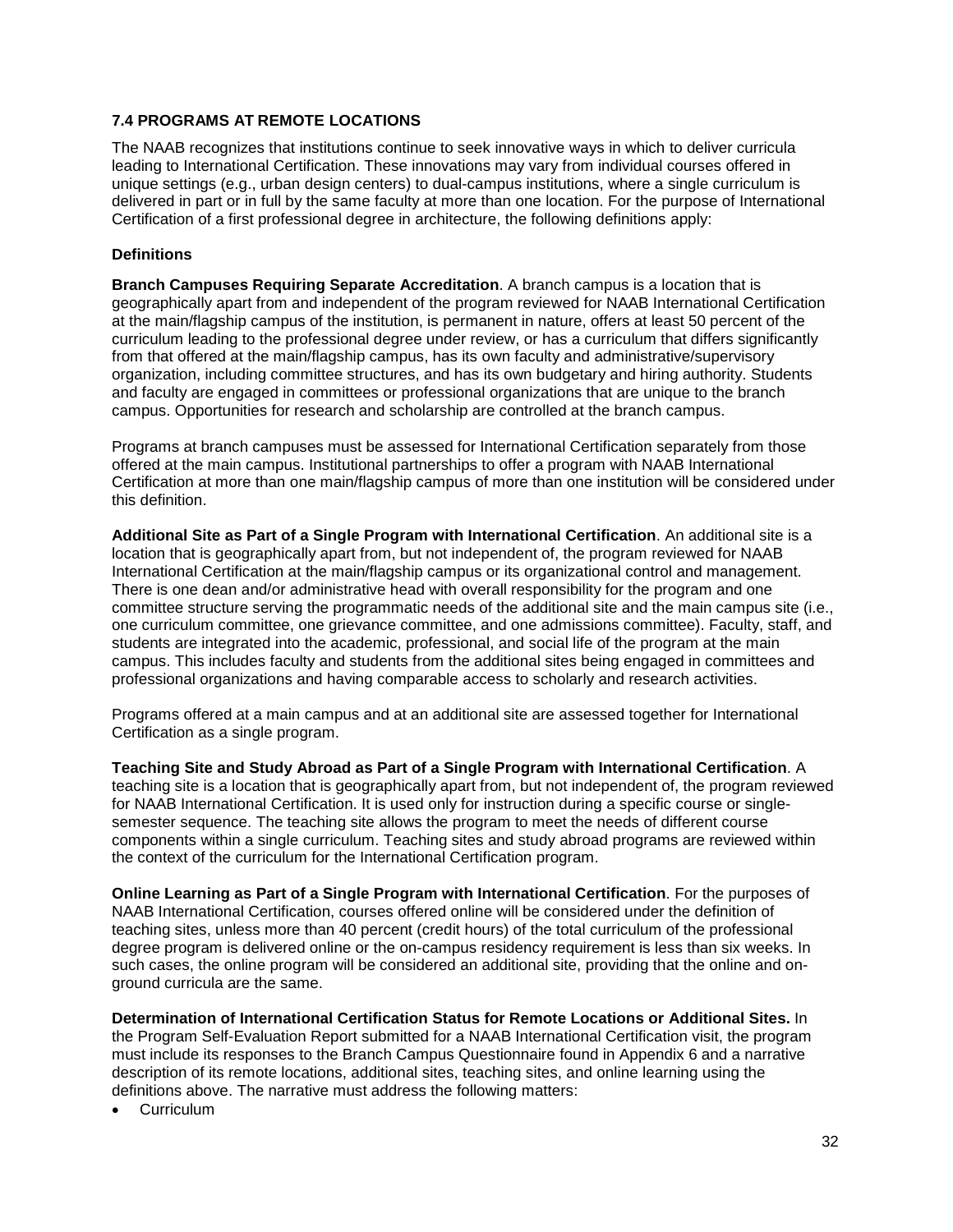- Geographic location
- Administrative structure
- Budgetary and hiring authority and responsibilities
- Faculty access to committee assignments, research and scholarship opportunities, and participation in professional societies
- Student access to services and equipment, and participation in governance
- Physical resources

The responses to the questionnaire and the narrative, taken together, will be used by the team chair and the NAAB staff to determine which category to assign and what additional requirements may be added to the visit. If adjustments need to be made to a visit to accommodate these requirement, the NAAB will notify the program at least 30 days before the visit. The criteria for the determination of the status of the remote programs are outlined below.

**Separate PSER and Separate Site Visits.** Programs on branch campuses will be treated as unique programs, *individually assessed for NAAB International Certification,* and will follow the procedures outlined in Sections 4 or 5. This will require a separate PSER and a separate visit.

**Expanded PSER and Extended Visit**. Programs with additional sites, teaching sites, or online learning are required to describe these sites in the PSER and to identify the role(s) that these sites play in the ability of the program to deliver the curriculum leading to the International Certification degree or the ability of the institution to meet its mission.

Visits to additional sites or teaching sites may be included in the regularly scheduled ICert visit. The site visit may be extended by up to two days to accommodate the visit to the additional or teaching sites. The additional or teaching sites will be visited by the visiting team chair and one other member of theteam.

**Review of Student Work.** NAAB visiting teams shall have access to student work completed at other locations or online. There are several options for this review. The team chair, program administrator, and NAAB staff should consult on the method that best meets the needs of the visit. These optionsinclude:

- 1. Establishing a team room at the additional or teaching site and displaying student work there. In this case, a day will be added to the visit.
- 2. Displaying student work from the additional or teaching site in the team room at the primary location for the program. The work must be clearly identified as having been produced by students at the additional or teaching site.

In all cases, the institution will coordinate the location of the display and logistics of the visit with the team chair prior to the International Certification visit.

**Visiting Team Report.** In all cases, the NAAB Visiting Team Report shall address the additional sites, teaching sites, or online learning relative to the conformance of their administrative structure, financial responsibilities, equipment and facilities, student demographics, curriculum, and student/faculty governance policies to those of the main/flagship campus.

The evaluative measure of the NAAB International Certification process is to ensure the profession and the public that the conditions and performance standards for International Certification, as measured through institutional and student performance criteria, have been achieved at all sites at which the NAAB International Certification degree is offered.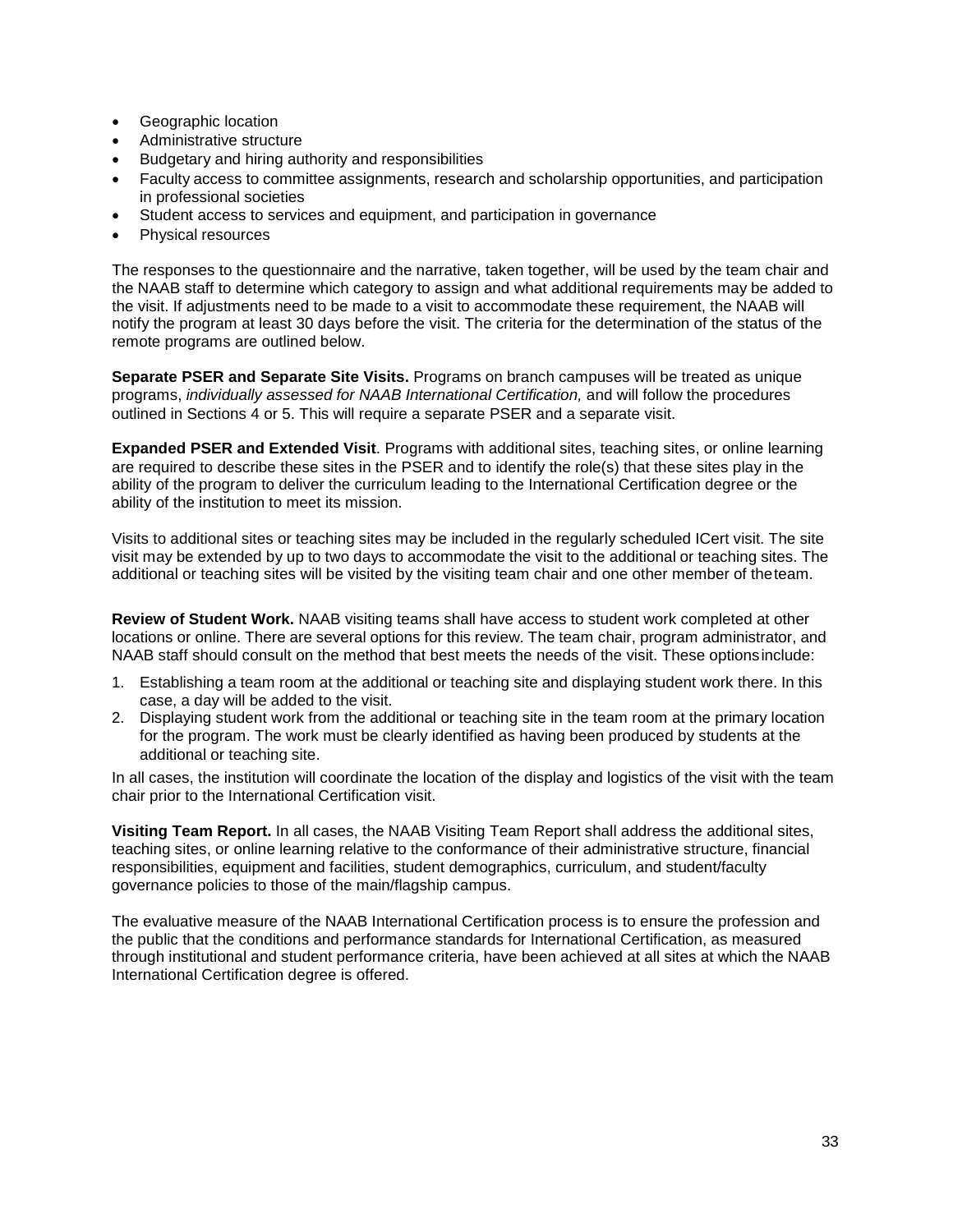# <span id="page-37-0"></span>**SECTION 8. SUBSTANTIVE CHANGES REQUIRING REVIEW BY THE NAAB**

Occasionally, programs or institutions may seek to make substantive changes that will affect the program approved by the NAAB for NAAB International Certification (ICert) degree program. Such changes will need to be approved by the NAAB.

**Definition of Substantive Change**: A notable change in the professional degree program, the school of architecture, or the institution in which the architecture program resides that may affect the quality of the program or its ability to remain in compliance with the quality criteria of the *Conditions for NAAB International Certification*.

While the decision to implement a substantive change is the prerogative and responsibility of the school and institution, the NAAB is obligated to determine the effect of any substantive change on the program's ability to comply with the quality criteria specified in the *Conditions for NAAB International Certification*. It is the responsibility of the dean or chief academic officer of the ICert program that proposes to implement a substantive change to provide written notification of the proposed change to NAAB before the change is implemented. If a program is unclear about whether a change is substantive in nature, the dean should consult with NAAB staff.

Substantive change includes but is not limited to the following:

- A substantial change in the established mission or goals of the institution or program
- Curricular change that represents a significant departure in either content or method of delivery from that which was offered during the program's previous IC review; for example, transitioning from a traditional teaching method to an online delivery approach for a substantial portion of the curriculum (25% or more)
- A decision to move from providing a B. Arch. to an M. Arch. degree that was not already approvedfor International Certification
- A substantial change in enrollment in the professional program (defined as 20% or more in one year or cumulatively over two consecutive years)
- A substantial change in the number of credit hours required for successful completion of the degree program
- A significant change in the length of the program
- The establishment of an additional geographic location at or from which substantial portions of the program are delivered
- A substantial change in academic staff composition or capacity
- A Substantial change in the legal status, governance, or ownership of the school or institution
- Substantial changes in financial resources that could affect the quality of the program
- Changes in leadership
- Changes in organizational structure that affect the delivery of the educational program substantially
- A significant change in relationship between the ICert-approved institution and approved accrediting or quality assurance agencies

NAAB must receive documentation that the program will continue to comply with the NAAB's quality criteria. The notification must allow sufficient time for evaluation of continued compliance with the Conditions for NAAB International Certification*.*

The NAAB reserves the right to review and reconsider the terms of International Certification in accord with standard evaluation and operational procedures or appropriate monitoring, such as an on-site review. If a school fails to follow this Substantive Change policy and its procedures, the IC status of the program may be placed in jeopardy.

#### **Procedure for Requesting NAAB Review of a Substantive Change** to a **program holding NAAB**

**International Certification.** Any program seeking to make a substantive change must first consult the NAAB to determine whether the change will require a simple modification or accommodation to the existing ICert documents or whether the change is significant enough to require a new or partial reapplication and/or site visit.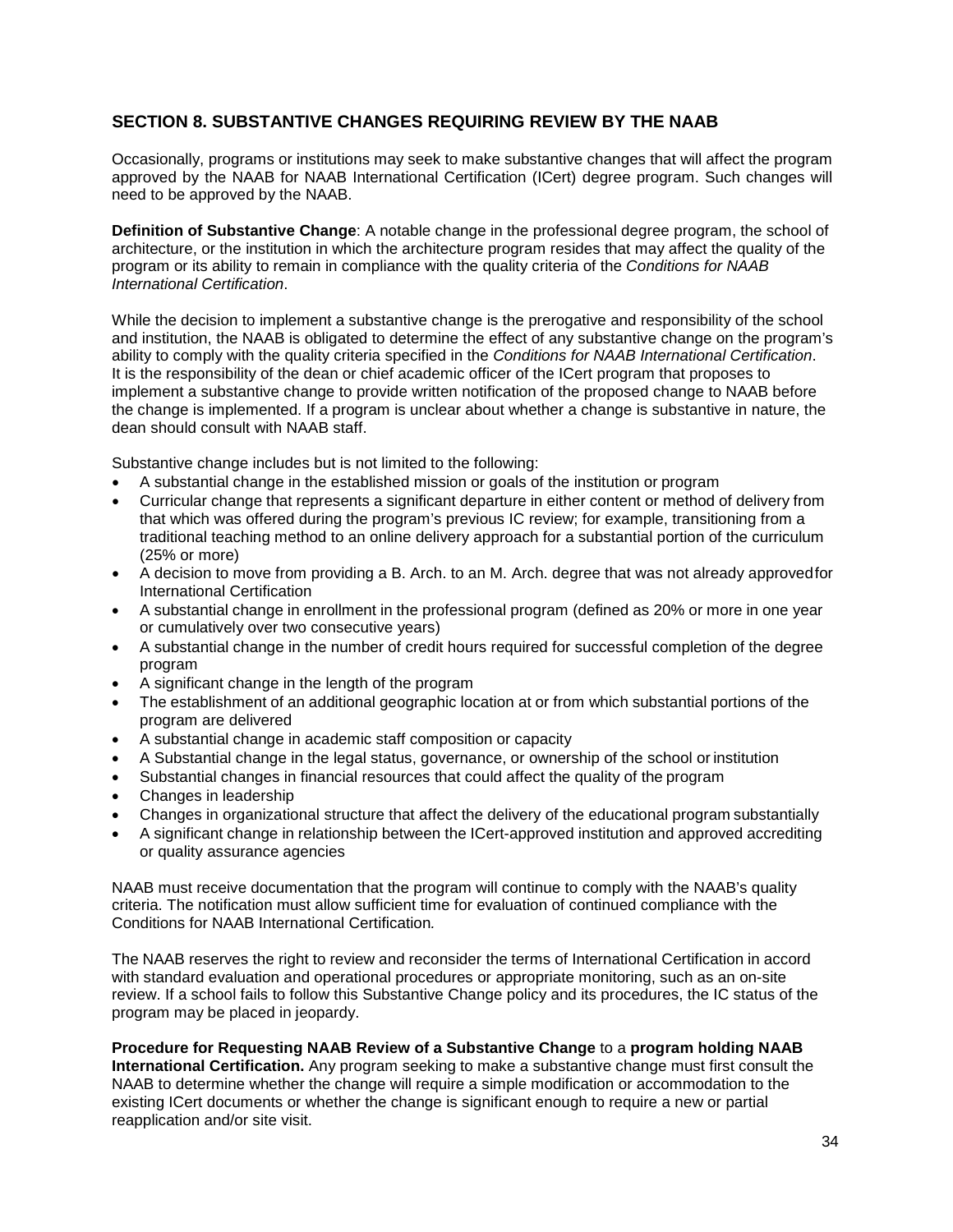Generally, review and approval of substantive changes follow this sequence:

- Letter of notification of change to the NAAB by the ICert program.
- Submission of a proposal or description of the change.
- Review of the proposal by a three-person panel appointed by the NAAB International Committee.
- The panel will determine whether
	- the proposal can be implemented with no further action by or input from the NAAB; or
	- the proposal needs to be further assessed for its impact on the program's ability to comply with the quality criteria of the Conditions for International Certification.
- The panel will refer its decision to the Board of Directors if it believes that the circumstances warrant an on-site visit before the next regularly scheduled visit.
- The NAAB will notify the program of its decision on the substantive change proposal within 30 days of the next regularly scheduled meeting of the NAAB Board of Directors.

If applicable, a new date will be established for submission of a Program Self-Evaluation Report and an on-site visit.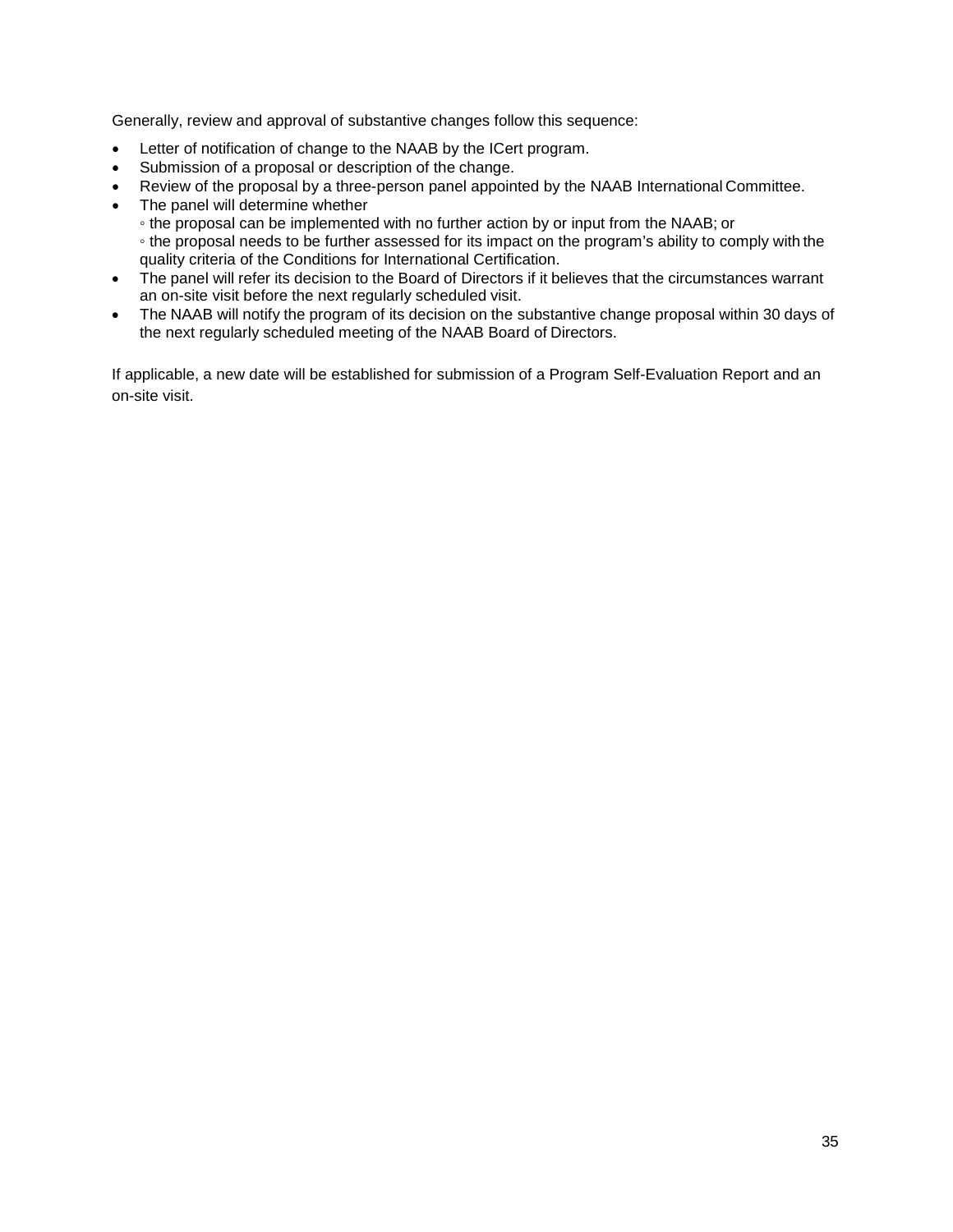# <span id="page-39-0"></span>**SECTION 9. LOSS OF INSTITUTIONAL QUALITY ASSURANCE RECOGNITION**

The institution offering the program holding NAAB International Certification must be duly authorized to offer higher education in the country in which it is located. Such authorization may come from a government ministry or other type of agency.

During the period of ICert eligibility and after granting the ICert designation, the NAAB International Committee will take into account all actions by recognized accrediting and quality assurance agencies in the country or region, including but not limited to: (i) denial of accreditation to the parent institution offering the ICert program; (ii) placement of the parent institution on public probationary status (or equivalent); (iii) revocation of accreditation of the parent institution; and (iv) actions taken by a national or state agency that has suspended, revoked, or terminated the parent institution's legal authority to provide postsecondary education.

Upon discovery of any decision referenced above by another accrediting, quality assurance, national, or state agency, the NAAB will initiate a request for information regarding the action of the other agency and the effect of the cited issues on the ability of the program to maintain compliance with the Conditions for International Certification. The request for information will be communicated in writing to the Dean of the school in which the architecture program resides.

The school will be given thirty (30) days to respond to such a request. Upon receiving the school's response, the NAAB staff will review the information provided to determine whether the circumstances leading to the other agency's decision will affect the ability of the professional degree program to maintain compliance with the NAAB conditions and criteria. If it is determined that the program may be impacted, all relevant information will be presented to the International Committee for review and consideration of whether to (i) place the program on probation and suspend the ICert process until the institution acts to correct the cited issues, or (2) revoke the remainder of the program's ICert term until the institution acts to correct the cited issues.

The NAAB will post a notice of such action on its website.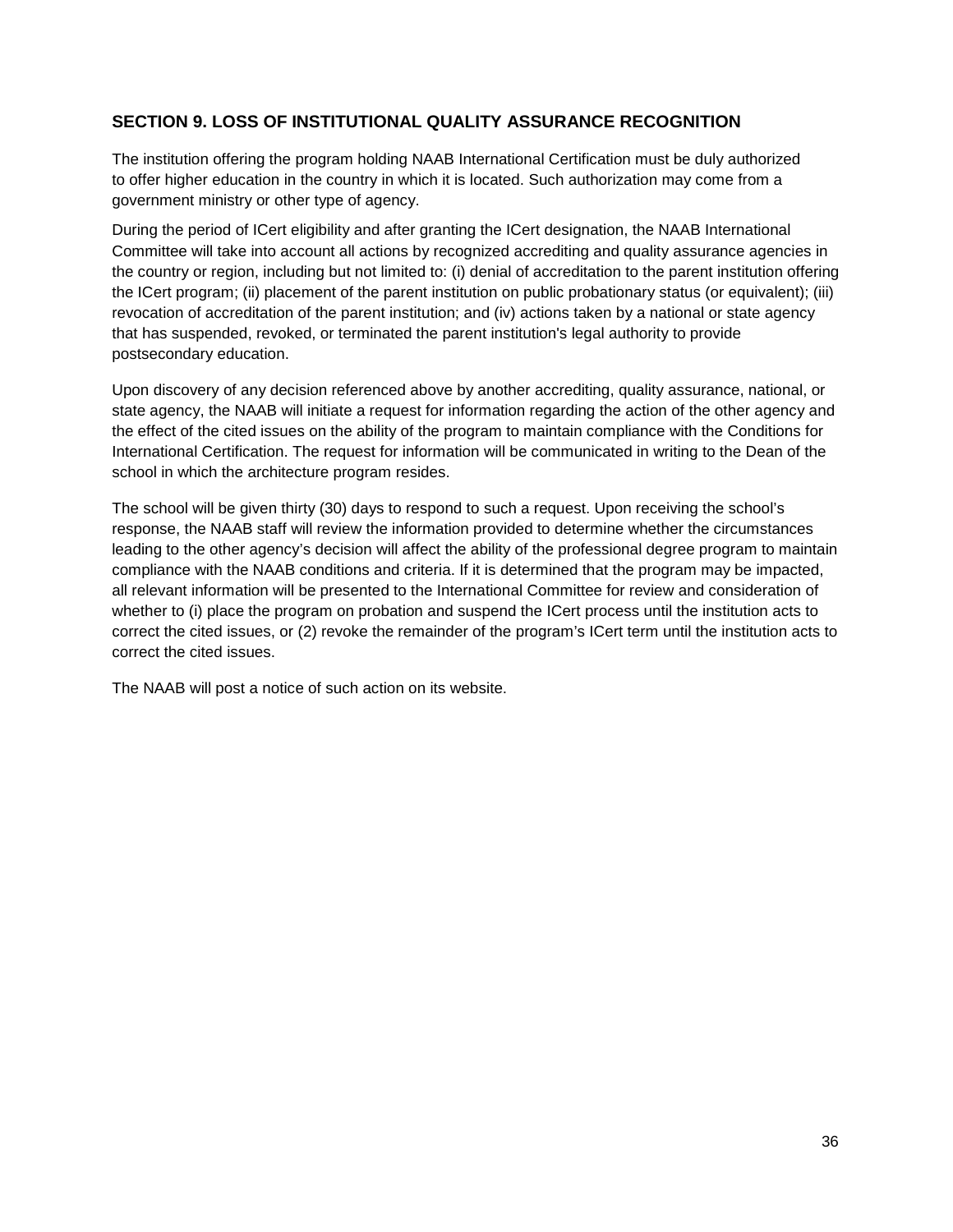# <span id="page-40-0"></span>**SECTION 10. COMPLAINTS ABOUT PROGRAMS**

Individuals who wish to file a complaint that a program holding NAAB International Certification is not currently complying with the Conditions for NAAB International Certification must do so in writing.

- 1. A letter, addressed to the NAAB president, and sent to the NAAB office at 1735 New York Avenue, NW, Washington, DC 20006, must include the following:
	- a. A description of the specific nature or subject of the complaint.
	- b. A description of how the failure of the program or the institution to address the subject of the complaint affects the program's ICert designation.
	- c. A reference to the specific section of the *Conditions for NAAB International Certification* that may be compromised as a result of the program's failure to address the subject of the complaint.
	- d. Evidence that the complainant has exhausted all other institutional means for resolving the issue.
- 2. Upon receiving a written complaint about a program, the NAAB will notify the program that a complaint has been received and forward a copy of the complaint. The NAAB will request a response from the program within 30 days, which period may be extended by the NAAB for good cause shown.
- 3. The International Committee will review the complaint and the response and will present its recommendation on appropriate action to the Board of Directors for consideration at its next meeting. At that time, the board may consider the following:
	- a. Take no action and consider the complaint resolved.
	- b. Require the program to address the matter of the complaint inwriting.
	- c. Append the complaint and response to the next VTR or Substantive Change Review Report (see Section 8), to be considered as part of the record for the next ICert action.
- 4. The NAAB will not consider complaints from students about grades given in specific courses offered in ICert programs.

Complaints may be filed at any time during a program's current ICert cycle. Complaints about matters that arose prior to the most recent visit will not be considered.

Anonymous or confidential complaints will not be considered.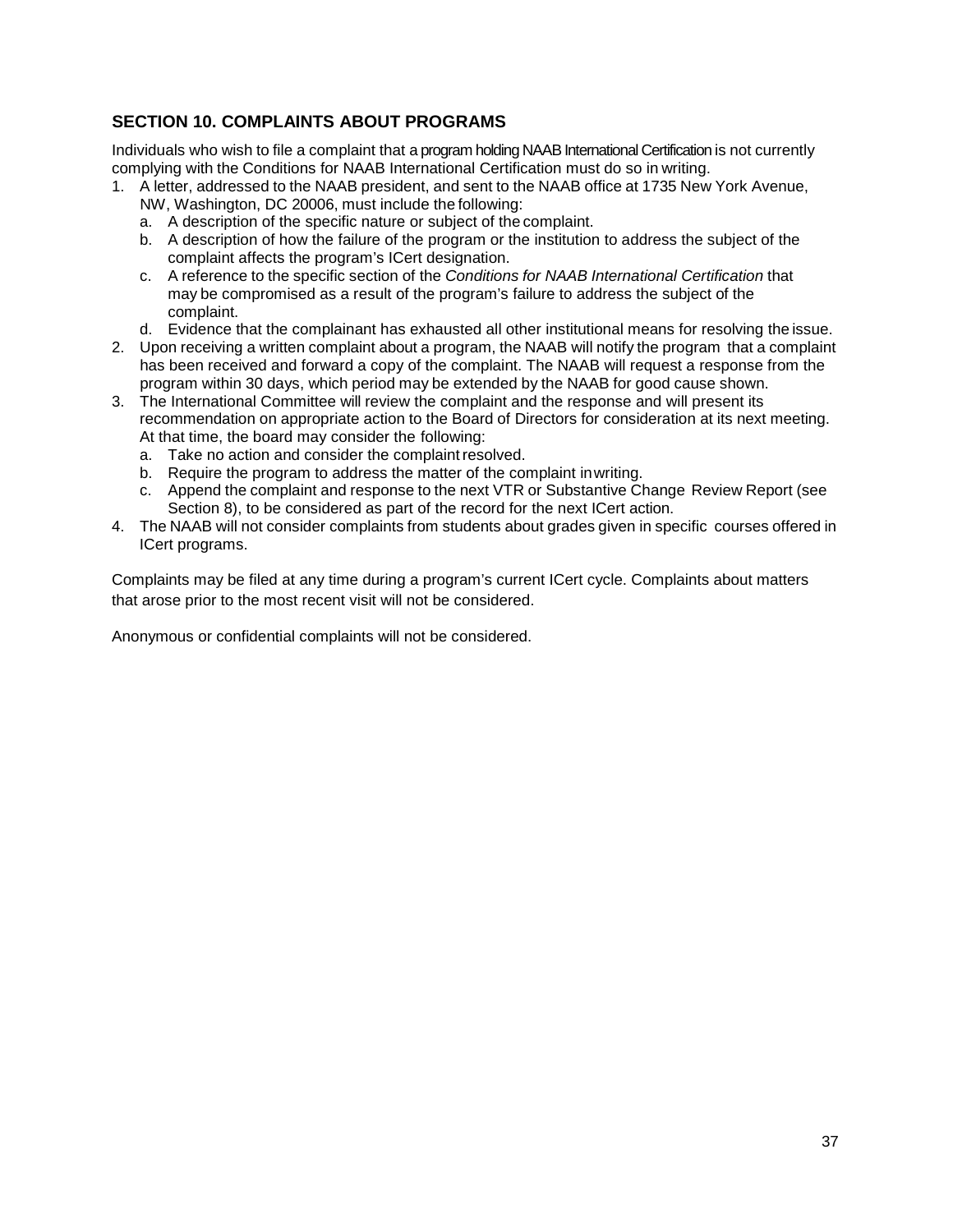# <span id="page-41-0"></span>**SECTION 11. INTERIM PROGRESS REPORTS**

Programs holding NAAB International Certification are required to submit a narrative interim progress report in the third year after they receive a six-year term of ICert. For example, a program that receives ICert in 2020 will be required to submit its IPR in 2023.

The program will report on the following:

- Progress to address not-met conditions or student performance criteria identified in the most recent VTR
- Significant changes to the program or institution since the last visit
- Changes to the program's responses to Conditions I.1-I.5 since the previous PSER was submitted.
- Items to address

IPRs are due on November 30. The NAAB will notify the program by March 30 that it will have an IPR due in November and will provide a template showing the deficiencies from the previous visit. IPRs must be submitted as PDFs; files may not exceed 4 MBs.

IPRs will be reviewed by a panel composed of two members of the International Committee. The panel may make one of three recommendations to the International Committee about the acceptance of the report:

- Accept the report as having demonstrated satisfactory progress toward addressing deficiencies.
- Accept the report as having demonstrated progress but request more information
- Reject the IPR and notify the institution's chief academic officer of noncompliance. The NAAB may consider advancing the date of the next ICert visit by one year.

**Failure to submit an IPR**: The NAAB International Committee may consider recommending revocation of the program's ICert status to the Board of Directors.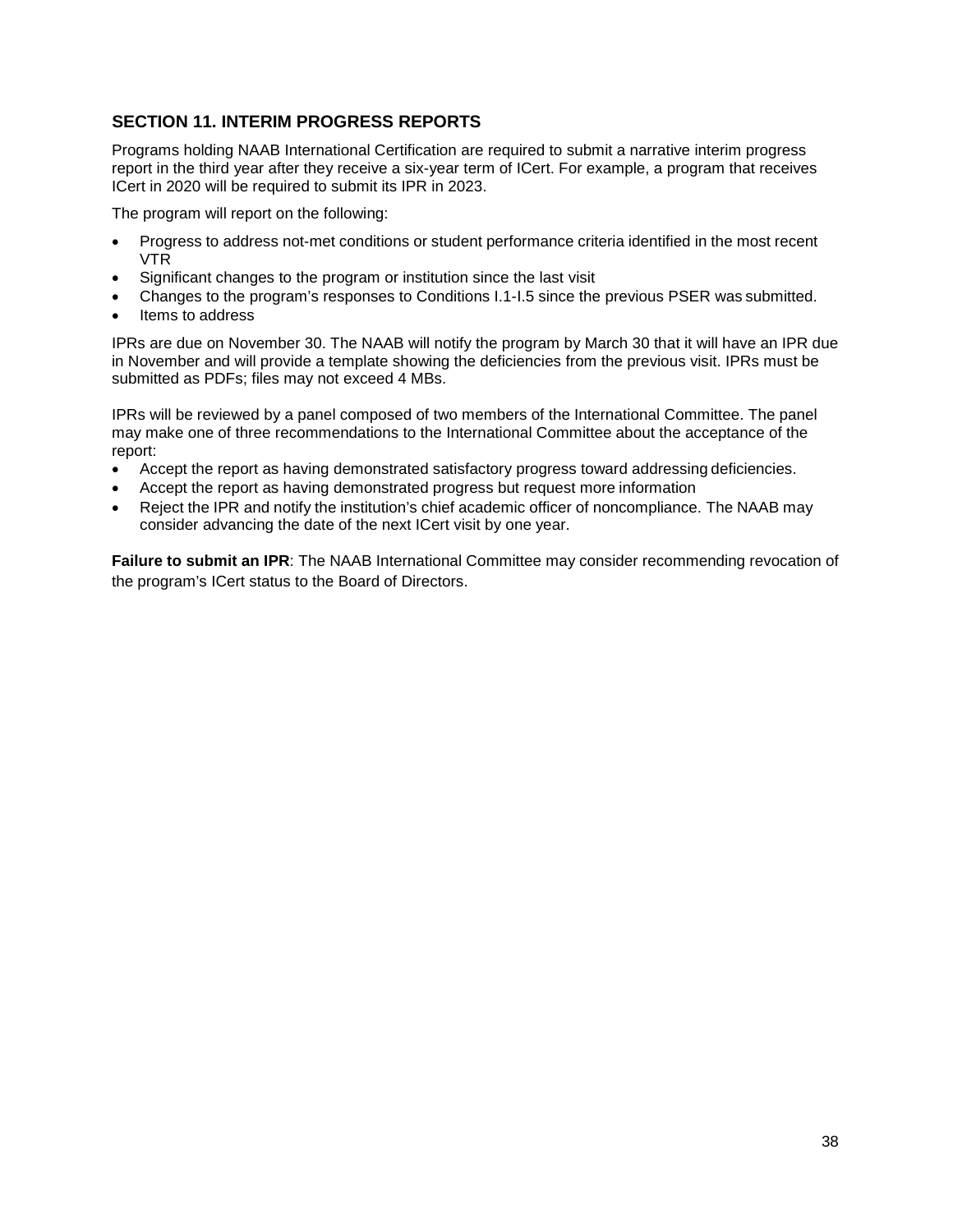# <span id="page-42-0"></span>**SECTION 12. ADMINISTRATIVE/OPERATIONAL**

#### <span id="page-42-1"></span>**12.1 RESPONSIBILITIES OF THE NAAB STAFF**

- Ensuring that the visiting team chair, team members, and observers are informed of their responsibilities.
- Providing the team chair and team members with the *Conditions* and *Procedures*, and a template for completion of the VTR not less than four weeks before the visit.
- Providing team members with copies of the PSER at least 60 days before the visit.
- Approving all airline reservations.
- Communicating with team members on behalf of the program; team members are advised not to communicate with the program directly; this is the responsibility of the NAAB staff and the team chair.
- Sending an invoice for the visit fee to the program at least 60 days before the visit. After the visit, the NAAB will send the program an invoice for the following expenses:
	- o airfare
	- o visa processing fees
	- o medical/security insurance
	- o team member reimbursable fees (e.g., for meals, groundtransportation)
	- The NAAB will provide the following supporting documentation:
	- o Copies of invoices or itineraries for airfare or other transportation.
	- o Copies of receipts for meals and other expenses overUS\$25.00.

#### <span id="page-42-2"></span>**12.2 RESPONSIBILITIES OF THE VISITING TEAM CHAIR**

- In cooperation with the program administrator, setting the date for the visit.
- Reviewing the PSER and identifying whether additional/different information is required.
- Developing the agenda for the visit with the program administrator.
- Consulting with the program administrator on the format and content of the team room.
- Hosting mandatory pre-visit conference calls with the team before the visit.
- Preparing the final draft of the Visiting Team Report and sending it to the NAAB within 30 days of the end of the visit.
- Securing the signatures of all team members. including the facilitator (if applicable), on the report.
- Securing the signatures on the confidential recommendation.
- Ensuring the team's compliance with the Procedures for Accreditation and appropriate standards of conduct during the visit.

#### <span id="page-42-3"></span>**12.3 RESPONSIBILITIES OF VISITING TEAM MEMBERS**

- Contacting the NAAB office to confirm their participation in an ICert visit at least four weeks before the visit.
- After the visit, each team member must promptly suggest any revisions to the visiting team chair on the draft VTR.
- Reviewing Section 6, Conflicts of Interest, and verifying to the NAAB office that no conflict of interest exists.
- Making air travel arrangements at least 4 weeks before the visit. NOTE: Business-class travel may be authorized for travel in excess of eight hours, including layovers. See Section 14, International Travel Policies, for details.
- Before the visit, reviewing the *Conditions* and the *Procedures*, the program's PSER, the format for the VTR, and the visiting team members' résumés.
- Thoroughly examining documentation in the team room as assigned by the visiting team chair.
- Actively participating or observing, as applicable, in all aspects of the visit and carrying out all tasks assigned by the team chair with integrity and timeliness.
- Participating in writing the draft of the VTR, which should reflect the team's consensus on all matters of substance, by the last night of the visit before the exit interviews.
- Holding information in strictest confidence as specified in these *Procedures*.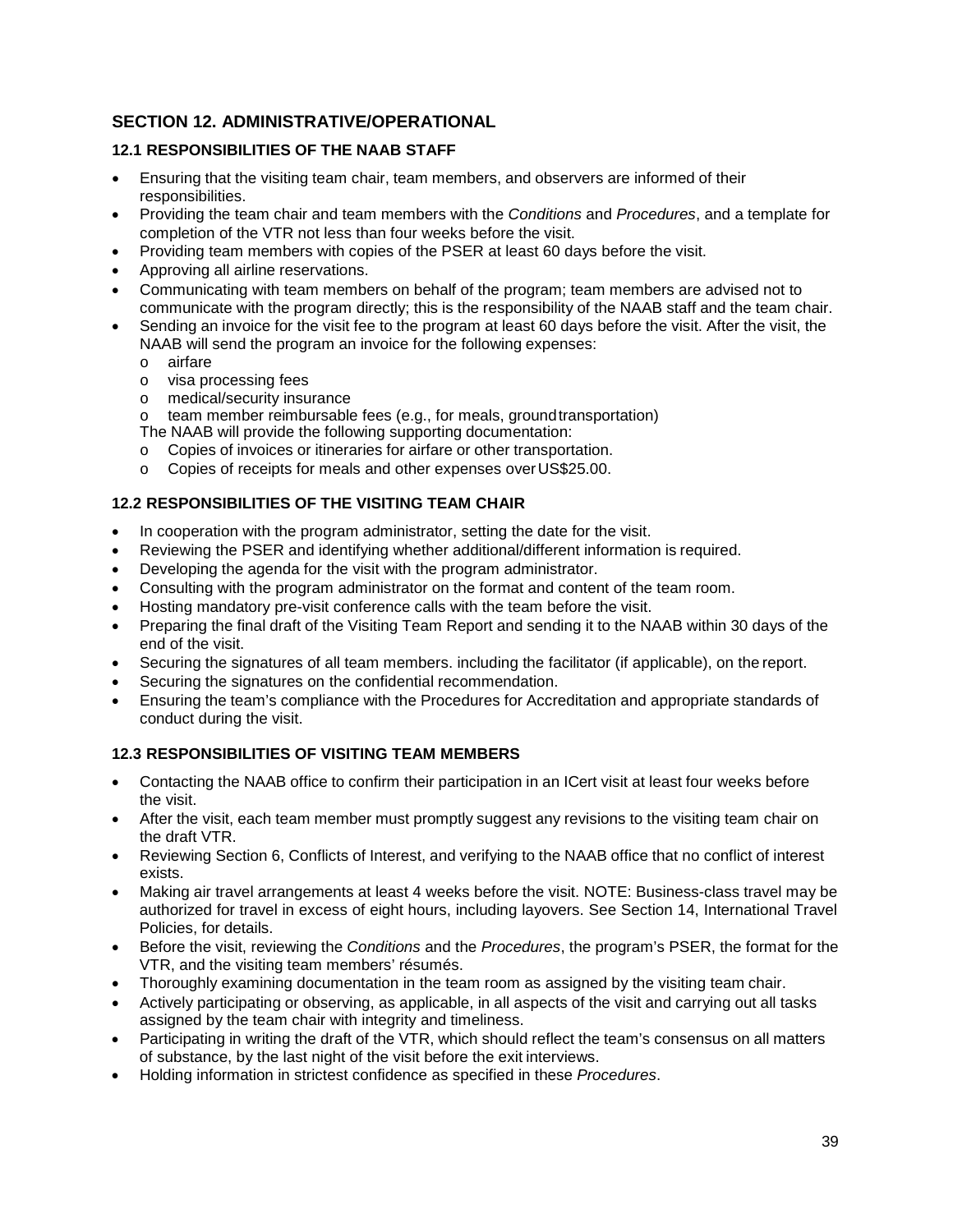- Notifying the NAAB office immediately in the event of a personal emergency that renders the team member unable to fulfill his/her responsibilities.
- Completing and submitting his/her reimbursement requests in a timely manner, no later than 45 days after the visit. The reimbursement form can be found at [www.naab.org. S](http://www.naab.org/)ee details below.

#### **Team member reimbursements**

Requests for reimbursement must include:

- Invoice/itinerary for transportation (air or rail)
- Receipts for ground transportation, including rental car
- Receipts for meals and incidental expenses over U.S.\$25.00
- Any reimbursement item in excess of US\$25.00 that does not have an accompanying receipt or explanation (e.g., "3 of us shared the check for dinner; myshare was US\$30.00") will not be honored and the total amount of the reimbursement will be adjusted accordingly.
- Requests for reimbursement submitted more than 45 days after the visit ends will not be honored.
- The NAAB will not reimburse team members for alcoholic beverages, personal items, dry cleaning, laundry, or entertainment.
- Team members will be responsible for any fees assessed by an airline resulting from changes made to reservations that have already been made. See Section 15, Travel Policies.
- All requests for reimbursement must be submitted in U.S. currency, not in the currency of the country visited.

# <span id="page-43-0"></span>**12.4 RESPONSIBILITIES OF THE SCHOOL/PROGRAM**

- Make all local arrangements (lodging, meals, and transportation, including to/from the airport) for the team. This includes ensuring that reasonable accommodation has been made for persons with disabilities.
- Provide official documents required for obtaining visas in a timely manner—60 days before the visit, if possible.
- Notify the NAAB staff not less than 30 days before the visit if there are visit-related expenses that cannot be reimbursed according to institution policy (e.g., alcohol served at meals).
	- Reimburse the NAAB for the team's direct expenses, including
		- o Air travel (unless purchased by the program/institution)
		- o Visas or other documentation fees
		- o Local (in-country of the program and/or any required transit country) transport, lodging, and meals, if not agreed in advance to be provided by the program/institution
		- o Medical and security evacuation insurance
		- o Bank charges
- Ensure the NAAB's invoice for the visit fee is paid 30 days before the visit begins. The invoice for reimbursable expenses must be paid within 30 days of receipt. Programs with unpaid invoices will not receive their decision letters until the invoices are satisfied. All invoices must be paid via electronic bank transfer and must be paid in U.S. dollars.
- Provide original student work for the team room.
- Complete the NAAB's assessment/evaluation survey within 10 days of the end of the visit.

# <span id="page-43-1"></span>**12.5 VISITING TEAM MEMBER POOL FOR NAAB INTERNATIONAL CERTIFICATION**

**Collateral organization nominations**: Visiting team members for ICert visits are selected from the pool of nominees submitted by the Association of Collegiate Schools of Architecture, the American Institute of Architects, the National Council of Architectural Registration Boards, and the American Institute of Architecture Students. These organizations set the timeline and process for making these nominations, and nominees remain in the team pool for four years, dating from January 1 of the year in which their name is submitted.

**Self-Nomination**. Individuals may also submit a self-nomination form (see appendix 8) to the NAAB. Nominations for ICert visits are particularly focused on language skills and experience with international practice customs and education systems. The self-nomination form must be accompanied by ac.v./résumé and a letter of intent that describes how the candidate's professional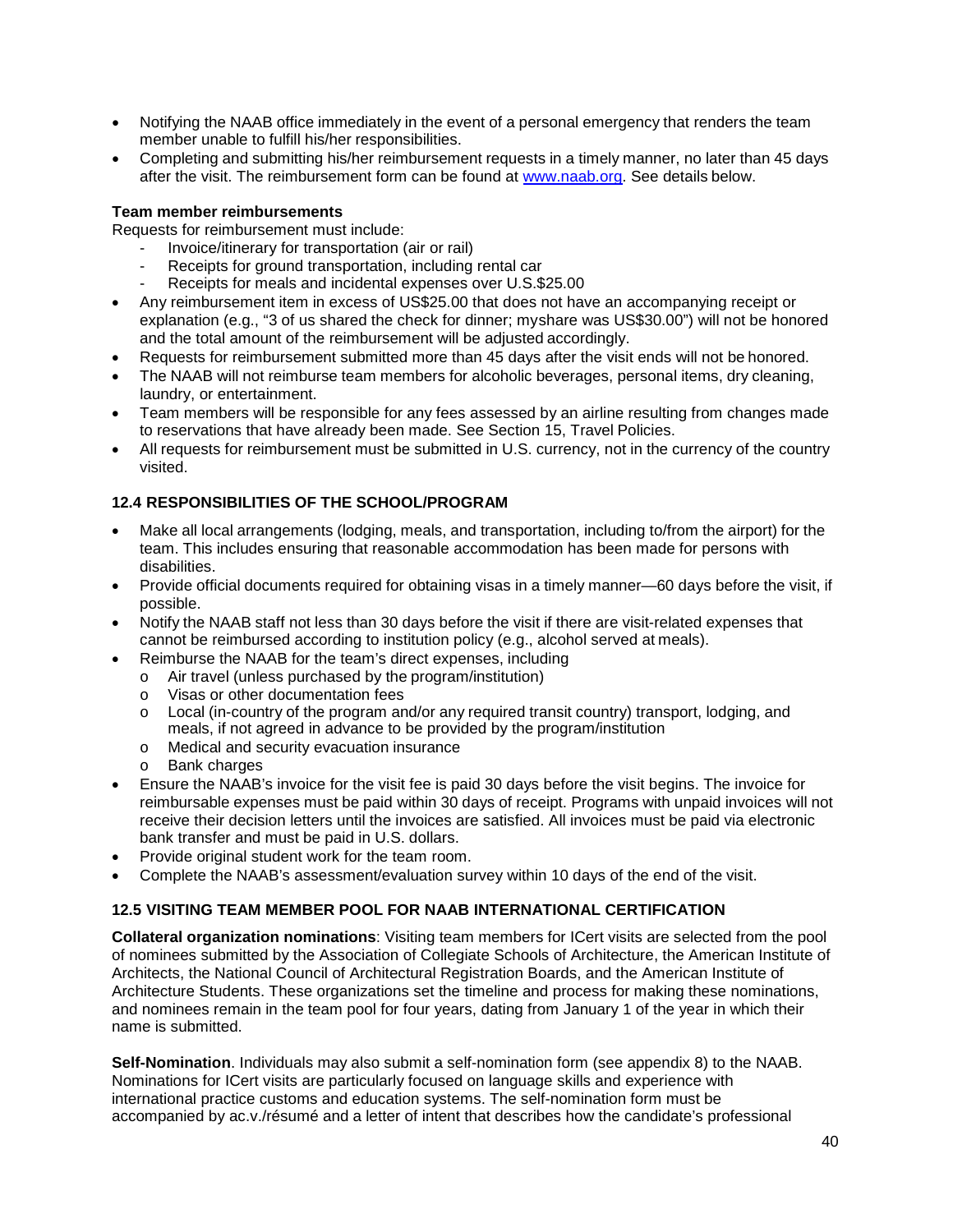and academic experiences have prepared him/her to participate in ICert visits. The candidate must also be a member/affiliate of one of the following organizations: AIA, ACSA, NCARB, or AIAS. All self-nominated team members must complete team member training.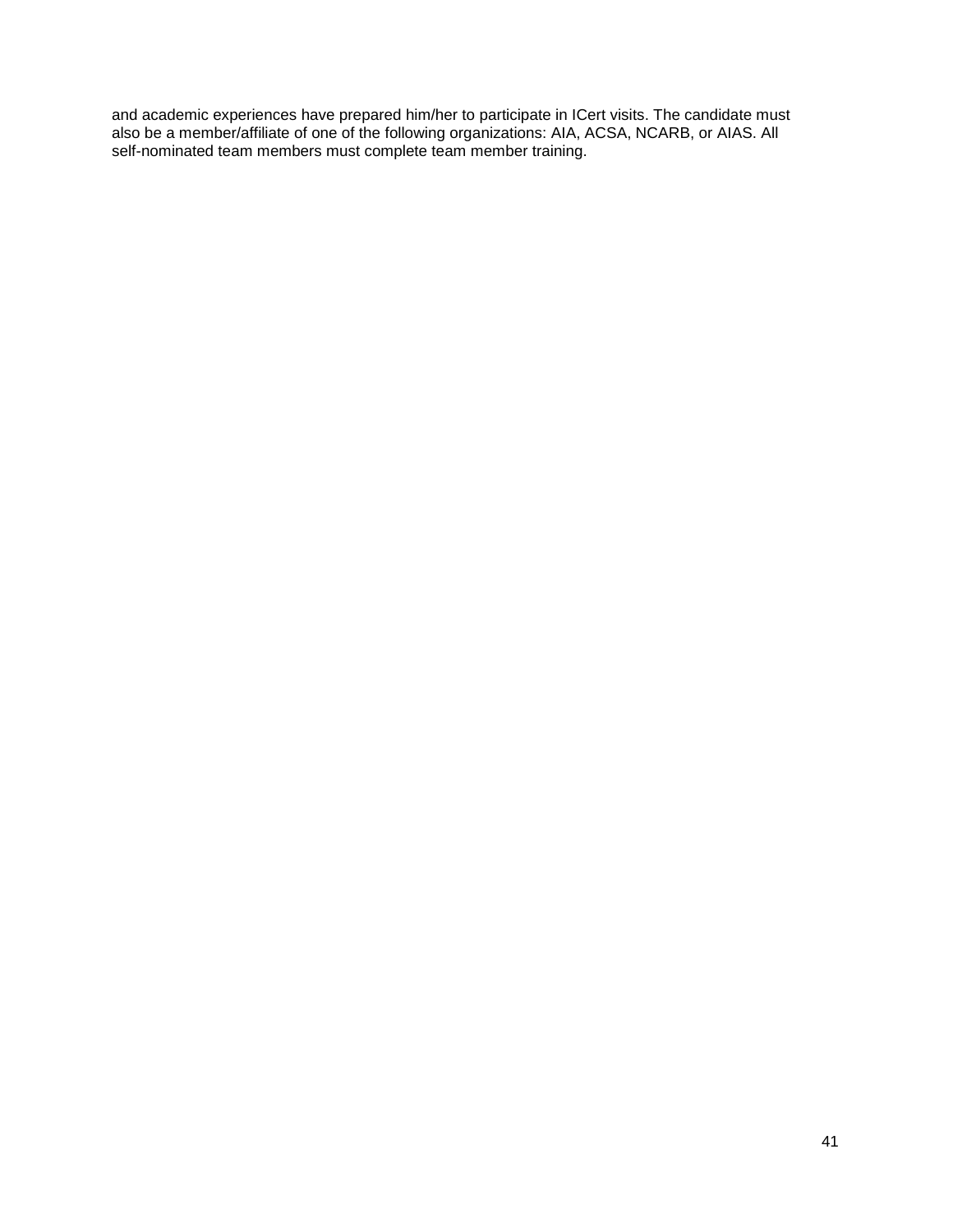# **SECTION 13. RECONSIDERATON OF A DECISION TO DENY NAAB INTERNATIONAL CERTIFICATION**

The NAAB Board of Director may vote to deny ICert if there is evidence that the program applying for ICert exhibits substantial deficiencies that prevent compliance with the Conditions for NAAB International Certification. International Certification decisions may be reconsidered at the request of an institution.

#### **Request for Reconsideration**

A program may request that the NAAB Board of Directors revisit its ICert decision. The program must request a reconsideration within 30 days of receiving the NAAB's decision letter. Requests must be made in writing from the institution's chief academic officer and sent to the NAAB executive director.

The program must provide evidence that

- a. The board's ICert decision is not supported by factual evidence cited in the Visiting Team Report and/or other official material
- b. and/or he NAAB and/or its visiting team failed to comply substantially with established ICert procedures and any such departure significantly affected the decision.

Requests for reconsideration on other grounds will not be considered.

#### **Reconsideration Sequence**

- 1. Upon receiving the request, the NAAB executive director advises the NAAB president thata reconsideration request has been received.
- 2. The NAAB president assigns a NAAB director, which may include the president, to oversee the reconsideration until its conclusion. Other than having participated in the accreditation decision, the assigned director shall have had no present or prior involvement with the program and shall otherwise comply with the conflict of interest requirements of Section 6.
- 3. The assigned director sends the request for reconsideration to the team chair and requests a written response to the assertions set forth in the request.
- 4. In the event that the request is based on the failure to comply with these procedures, the assigned director sends the request for reconsideration to the NAABexecutive director and requests a written response to the assertions set forth in the request.
- 5. The assigned director, using the VTR, the program's response to the VTR, the program's request for reconsideration, the visiting team chair's response, and the executive director's response, shall prepare a written analysis of the issues and present the same to the board, along with all such noted documents which shall constitute the record for the board's consideration.
- 6. Reconsideration on the record
- 7. If the program requests reconsideration, the reconsideration will be added to the agenda for the next regularly scheduled meeting of the board.
- 8. The record for reconsideration will be the following:
	- o The Program Self-Evaluation Report
	- o The Visiting Team Report
	- o The program's response to the VTR
	- o The program's request for reconsideration.
	- In addition, the board will consider the following background material:
	- o The visiting team chair's response
	- o The NAAB executive director's response
	- o The assigned director's analysis
- 9. If the team chair has subsequently become a NAAB director, he/she is excused from the deliberations.
- 10. The NAAB directors shall review the record and determine whether to reconsider the accreditation decision. At least eight members of the Board must vote in favor of a motion to reconsider the decision.
- 11. Reconsideration of the accreditation decision: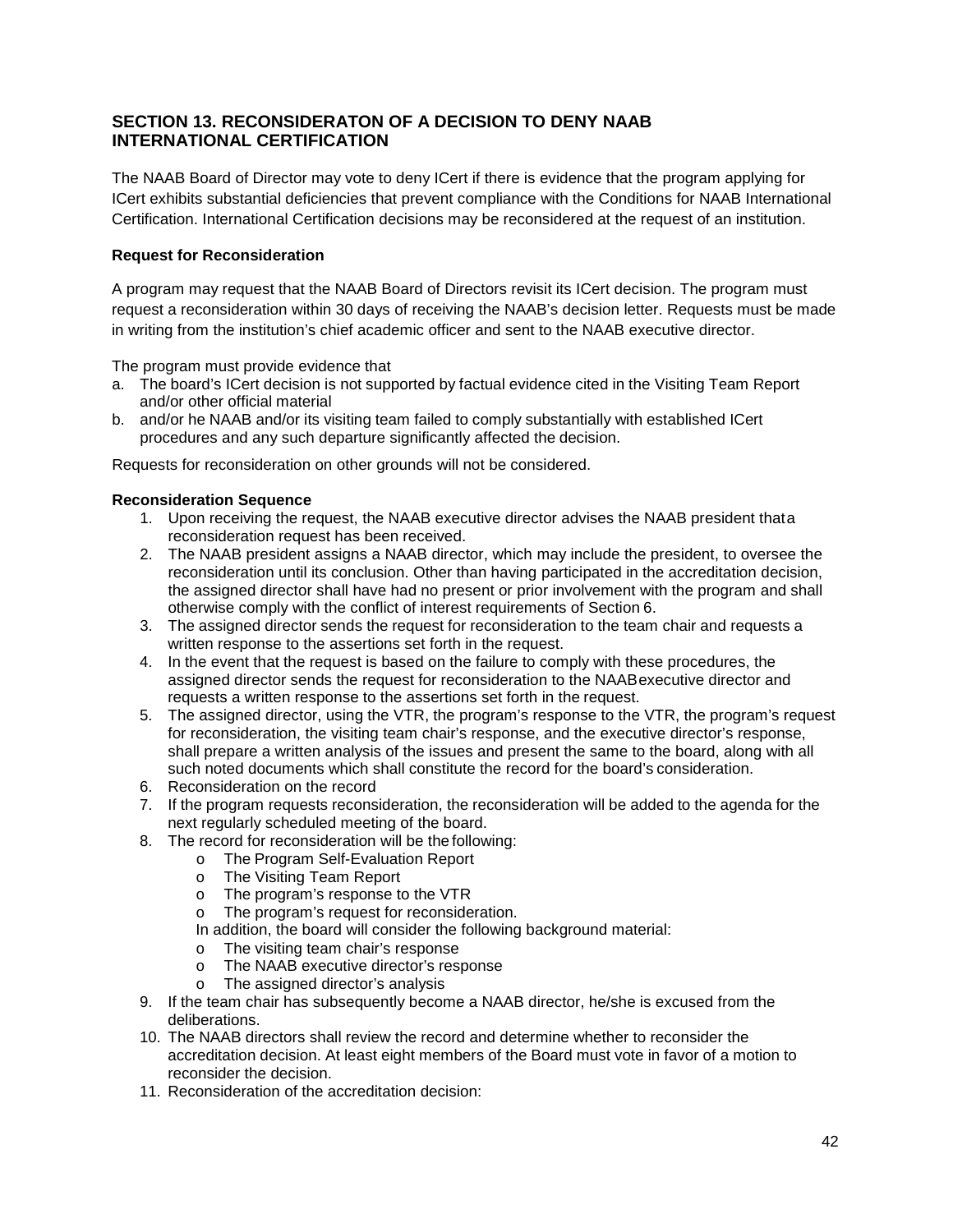- o If the motion to reconsider is approved, a new motion on the accreditation action will be made.
- o Any new motion regarding a reconsidered ICert decision must be based only on materials provided in the record.
- o Any new motion regarding a reconsidered ICert decision must have at least eight votes in favor to pass.
- 12. Not less than seven days after the meeting of the Board of Directors where the ICert decision was reconsidered or failed a motion for reconsideration, the NAAB executive director shall send the institution the decision, which decision shall be final.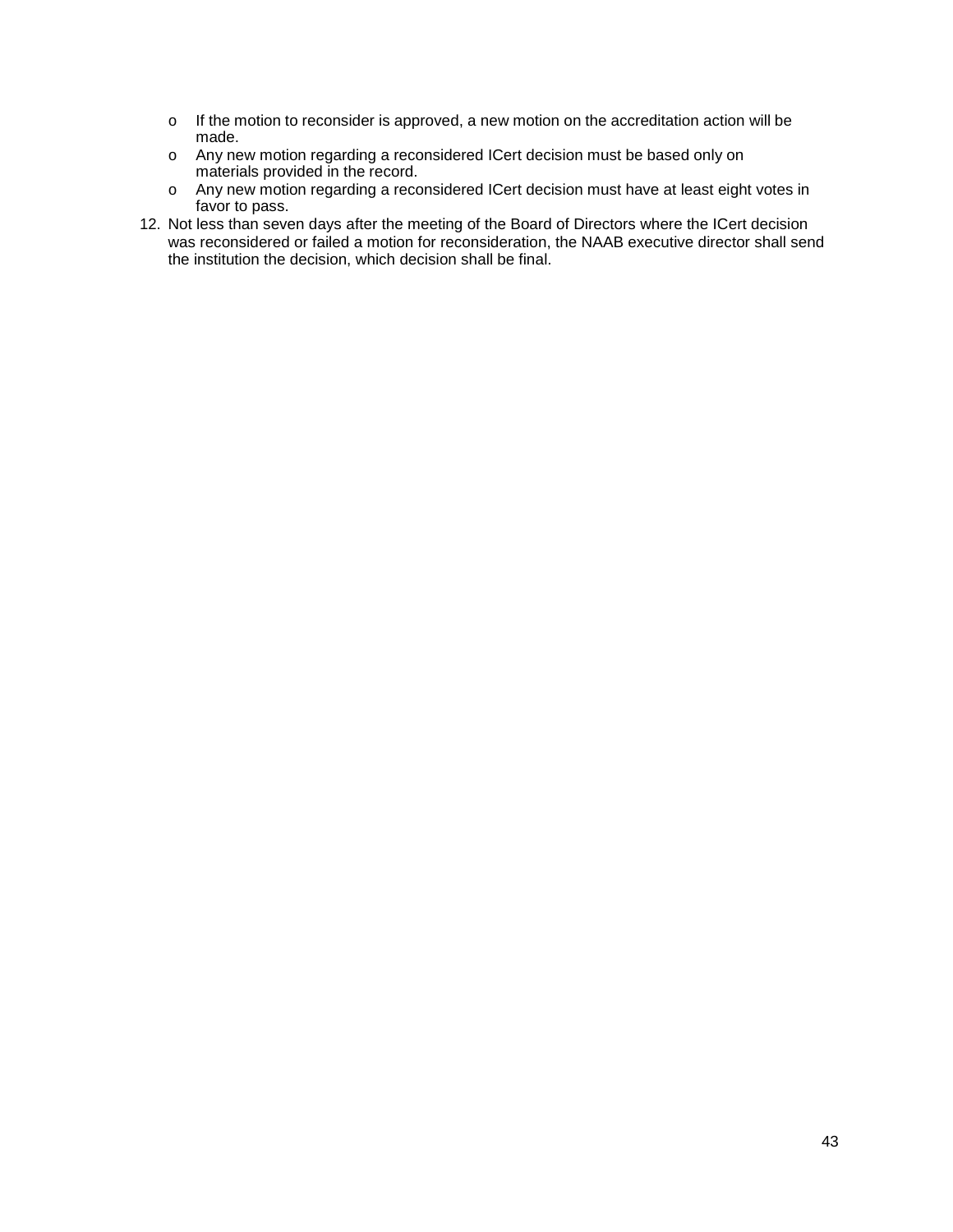# <span id="page-47-0"></span>**SECTION 14. INTERNATIONAL TRAVEL POLICIES**

#### <span id="page-47-1"></span>**14.1 SCHEDULING TRAVEL AND VISIT DATES**

Security and other related implications may be considered when dates are selected for international visits. The schedule of a visit for ICert may differ from the normal Sunday through Wednesday schedule of a U.S. accreditation visit. The team chair in consultation with the program will decide on the length of the visit and what will occur each day. Normal variations include an additional day of rest and recovery from a flight before the visit begins and an extra half or full day to conduct the review.

Other considerations are the school's academic calendar, the effect of southern hemisphere locations, holidays, and significant political, religious, or sporting events within the country. The normal work week in many countries varies from that in the U.S. For example, the typical work week in most Middle Eastern countries is Sunday through Thursday; this difference must be considered for availability of faculty and students during the visit.

#### <span id="page-47-2"></span>**14.2 TRAVEL ITINERARIES AND PURCHASE OF TICKETS**

Travelers are strongly encouraged to use the NAAB's travel service, Concur [\(www.concursolutions.com\)](http://www.concursolutions.com/), to purchase flights. Concur will bill NAAB directly for authorized tickets. Travelers are able to earn frequent flyer miles once their information is entered into the traveler's profile in Concur, although they must be willing to fly on airlines for which no frequent flyer miles or points are available. Travelers who choose not to use Concur for their travel arrangements assume the risk of not receiving full reimbursement if the stated Concur ticket price is exceeded.

#### **Business-class for International Travel**

Business-class (nonrefundable) tickets may be authorized for international flights that are greater than eight hours in total (including layovers) or if one leg alone is eight hours or more. All legs departing and arriving in the same country (e.g., in the U.S., local flights to major international hubs) will be purchased at the lowest nonrefundable coach/economy fare available.

#### **Tickets Purchased by the Program**

Programs hosting an ICert visit have the option to purchase the team's tickets. Programs must follow the NAAB's policies on providing business-class tickets and must also arrange for any local flights within the U.S. necessary to reach a major international airport. Team members may be asked to provide their preferred itineraries from their home base to the major international airport near the school.

The NAAB will not accept any liability for expenses incurred by the program or institution that cannot be recovered in the event that an ICert visit cannot be completed.

If a program has purchased the team's tickets, and a team member must withdraw from the team because of illness, death, or other catastrophic event, the program that purchased the ticket will be responsible for its full cost. If there is sufficient time before the visit, the NAAB will work to find a replacement team member, and the program may seek to transfer the ticket to the new team member. The consequences of withdrawing from a team depend on which ICert visit is affected:

- *Visits One and Two*: If there is not sufficient time before the visit to appoint a replacement team member, the visit will be canceled and rescheduled for a later date.
- *Visit Three*: If there is not sufficient time before the visit to appoint a replacement team member, the visit may, at the discretion of the team chair and the program administrator, be conducted by a team of three people, instead of four.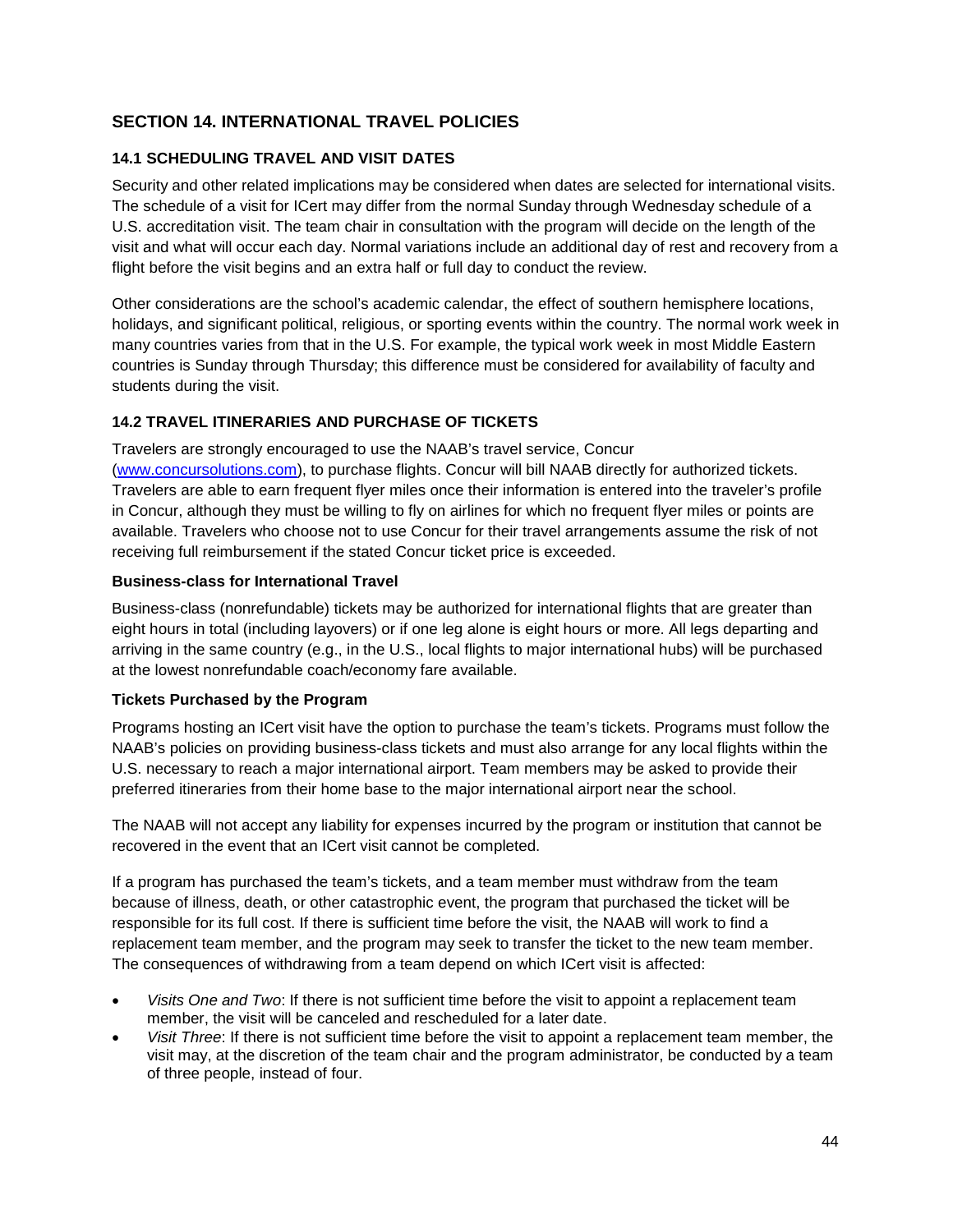#### **Tickets Purchased by the NAAB**

If the NAAB has purchased the flight tickets for team members and the visit must be canceled (due to illness, death, or other catastrophic event beyond the control of the team, program, or institution), the program will reimburse the NAAB for expenses incurred to date.

In the event that a team member must change his/her travel arrangements and thereby incur an additional expense or penalty for cancelling the ticket (except for illness, death, or other catastrophic event), the team member will be responsible for that additional expense. The NAAB will send an invoice to the team member for this cost.

#### **Important Caveats to Note**

- Given the security concerns and logistical challenges of arranging visits outside the U.S., the NAAB does not support other people (e.g., spouses, family members, or friends) accompanying a visiting team member on the visit.
- The NAAB will not arrange (or ask the host program/institution to arrange) side trips, stays before or after a visit, or multiday layovers in other cities.

#### <span id="page-48-0"></span>**14.3 VISAS, PASSPORTS, AND OTHER ENTRY DOCUMENTS**

The school or institution hosting the ICert visiting team is responsible for ensuring that all documentation and other assistance requested by the NAAB to support or facilitate applications for visas and/or other entry requirements (if required) for team members is provided in a timely manner. Failure to obtain visas and/or other entry requirements for a member(s) of the visiting team constitutes grounds for cancellation or postponement of a visit.

The NAAB uses a visa processing agency to obtain visa stamps from the relevant embassy/consulate in the U.S. Travelers must send their passports and other required forms and photos to the NAAB for this process. A timely response to the NAAB's request for these documents is very important; lack of a prompt response may result in removal from the visiting team. The program will reimburse the NAAB for the costs incurred in obtaining visas.

All travelers will need a passport to exit and reenter the U.S. The cost of obtaining or renewing a passport will not be reimbursed by the NAAB or the host program.

Travelers should check the expiration date of their passport. Some countries require that passports remain valid for a certain period of time (often six months) beyond the date of entry. Additional restrictions may apply; for example, some countries in the Middle East restrict visitors who have a stamp from Israel on their passport. Many countries also require a minimum number of blank facing pages in the passport.

#### <span id="page-48-1"></span>**14.4 TRAVEL ADVISORIES**

The NAAB regularly monitors travel warnings and travel advisories of the U.S. Department of State, U.S. Department of Health and Human Services, the U.S. Centers for Disease Control and Prevention, and other organizations that release travel advisories and warnings.

The U.S. Department of State has adopted the following ranking for travel advisories: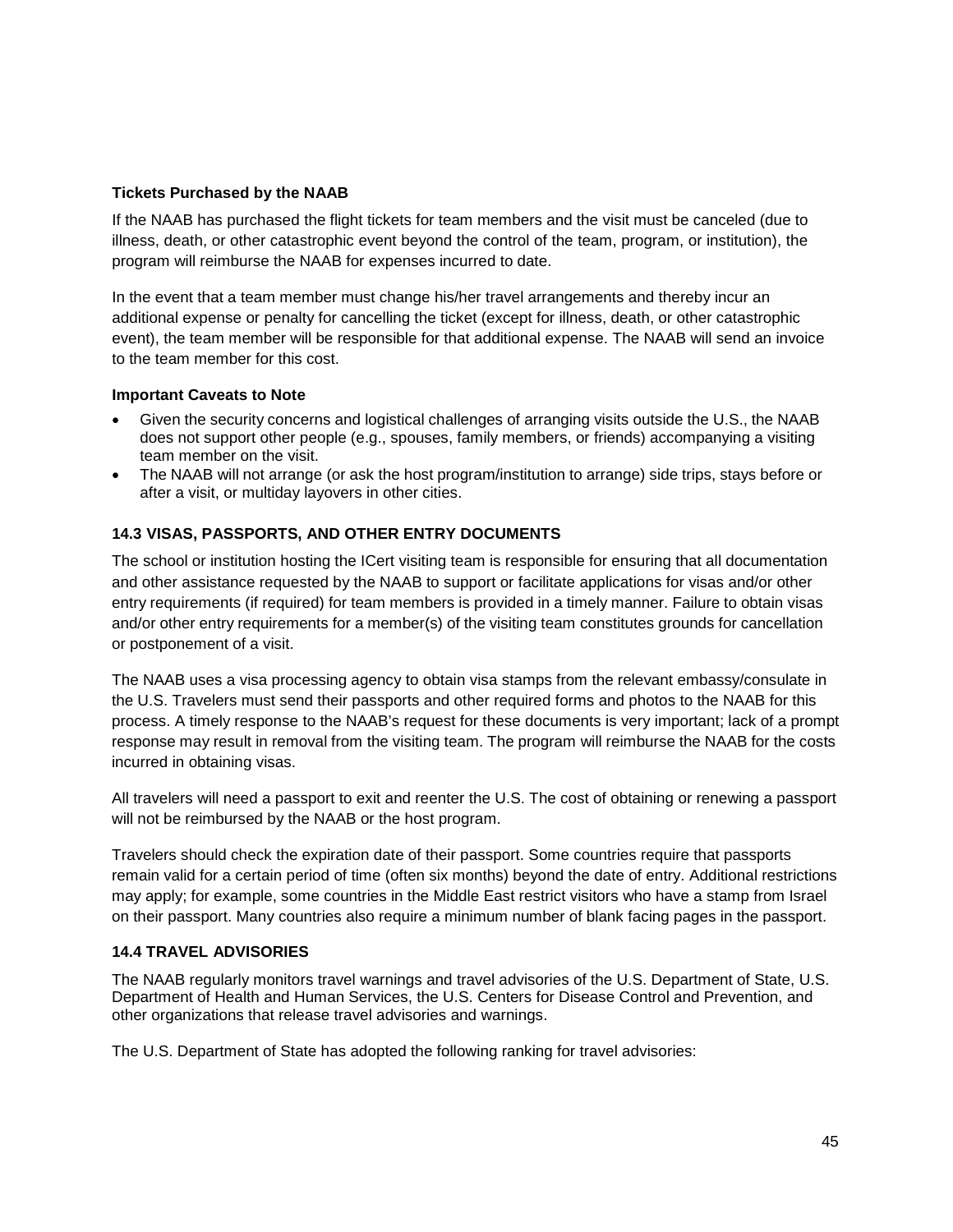**Level 1 – Exercise Normal Precautions**: This is the lowest advisory level for safety and security risk. There is some risk in any international travel. Conditions in other countries may differ from those in the United States and may change at any time.

**Level 2 – Exercise Increased Caution**: Be aware of heightened risks to safety and security. The Department of State provides additional advice for travelers in these areas in the Travel Advisory. Conditions in any country may change at any time.

**Level 3 – Reconsider Travel**: Avoid travel due to serious risks to safety and security. The Department of State provides additional advice for travelers in these areas in the Travel Advisory. Conditions in any country may change at any time.

**Level 4 – Do Not Travel**: This is the highest advisory level due to greater likelihood of life-threatening risks. During an emergency, the U.S. government may have very limited ability to provide assistance. The Department of State advises that U.S. citizens not travel to the country or leave as soon as it is safe to do so. The Department of State provides additional advice for travelers in these areas in the Travel Advisory. Conditions in any country may change at any time.

In addition, the U.S. State Department may assign a higher level of advisory to a specific geographic region of a country, which NAAB will take into consideration when a decision is made whether to sanction travel to the applicable country.

#### **NAAB Policy on Travel Advisories**

Unless specific conditions exist that would make travel unsafe, travel to countries with Level 1 or Level 2 Travel Advisories are likely be approved by the NAAB. The executive director will determine whether visiting teams will travel to countries/areas with a Level 3 Travel Advisory. Travel will be canceled or not approved for countries with a Level 4 Travel Advisory.

The NAAB may choose to alter or reverse this policy based on new information received at any time before or after travel commences. The executive director will decide whether to cancel, discontinue, or postpone travel.

#### <span id="page-49-0"></span>**14.5 INSURANCE**

The NAAB also protects visiting team members with medical and security evacuation insurance provided by Global Rescue Inc. Its services include:

- Evacuation from the point of illness or injury to the home country hospital of your choice.
- Advisory services for security emergencies and natural disasters.
- Deployable medical and field rescue teams.

The program will reimburse the NAAB for the cost of each team member's Global Rescue policy.

#### <span id="page-49-1"></span>**14.6 REQUESTS FOR REIMBURSEMENT**

Requests for reimbursement must be submitted within 45 days of the end of the visit. Requests for reimbursement must include:

- Invoice/itinerary for transportation (air or rail)
- Receipts for ground transportation, including rental cars
- Receipts for all meals and incidental expenses (except mileage and tips)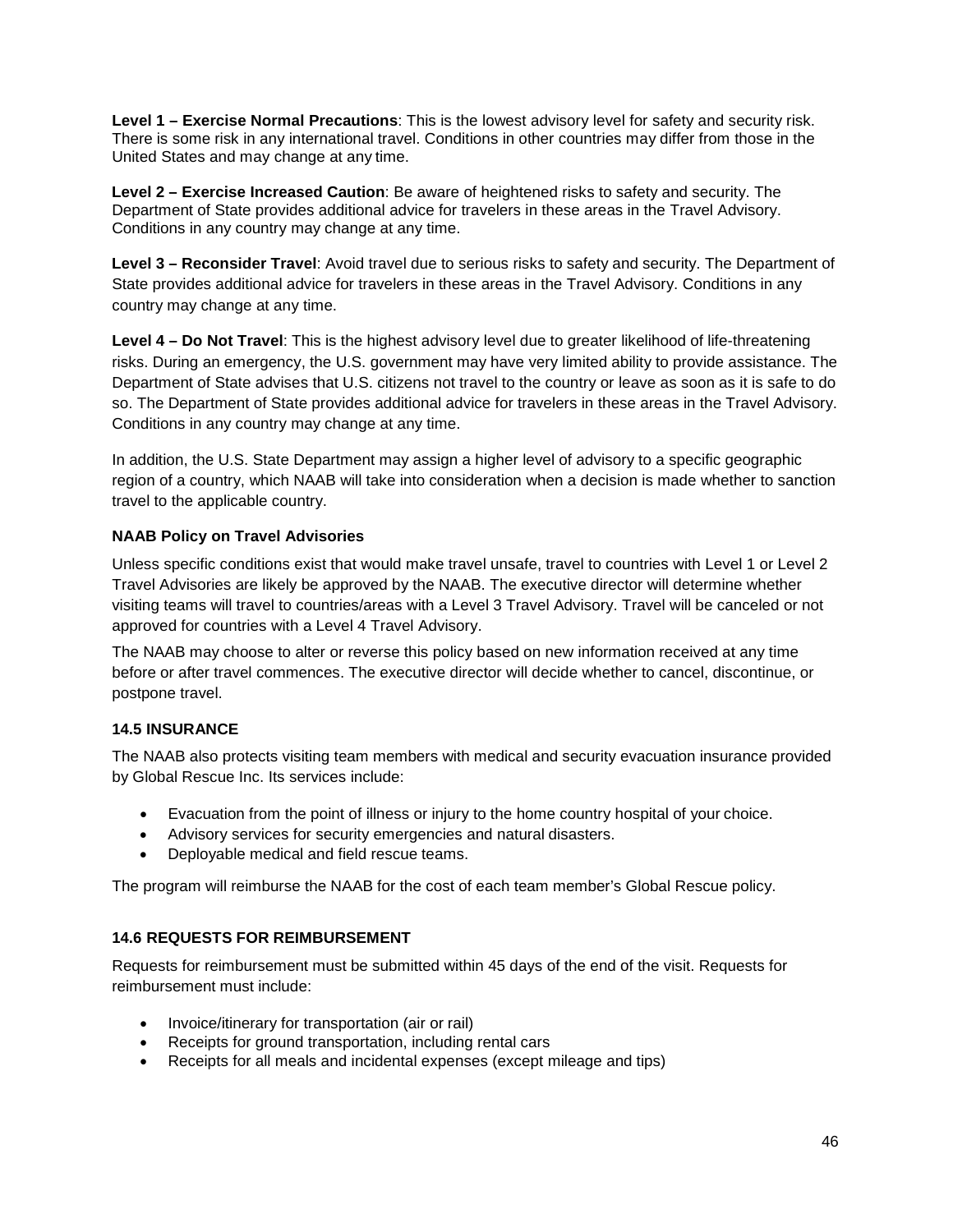Reimbursement items that are not accompanied by a receipt will not be honored, and the total amount of the reimbursement will be adjusted accordingly.

Requests for reimbursement submitted more than 45 days after the visit must be reviewed by the NAAB Executive Committee before being processed.

All requests for reimbursement must be submitted in U.S. dollars, not in the currency of the country visited.

The NAAB does not reimburse expenses for alcoholic beverages, vaccinations or immunizations, personal items, dry cleaning, laundry, pet or child-care services, travel/health insurance, or entertainment.

#### **Potential Liability and Indemnification**

The NAAB has explored the potential risks to site visit teams of potential legal liability in the event of complaints from schools visited or associated individuals. NAAB has taken a number of steps to address this risk and to set the minds of volunteers at rest.

The NAAB may in the future contract for liability insurance covering accreditation activities involving volunteers engaged in domestic and international visiting teams, to the extent that conduct of such teams comports with NAAB policies (including policies against harassment).

The NAAB has included a "hold harmless" clause in its agreements with international programs being visited for purposes of determining whether those programs should be certified by NAAB as meeting its international program standards. The "hold harmless" provisions specify that an institution being visited will be responsible to hold NAAB, its directors and officers, employees and volunteers, harmless against any assertions of liability in connection with site visits or the certification process more generally. The "hold harmless" clause also calls for institutions seeking certification to reimburse NAAB, its officers, directors, employees, and volunteers for any costs associated with legal claims brought in the institutions' home jurisdictions, the District of Columbia, or elsewhere.

The NAAB believes that this approach will provide adequate protection for all volunteers, officers, directors, and employees involved in the international certification program.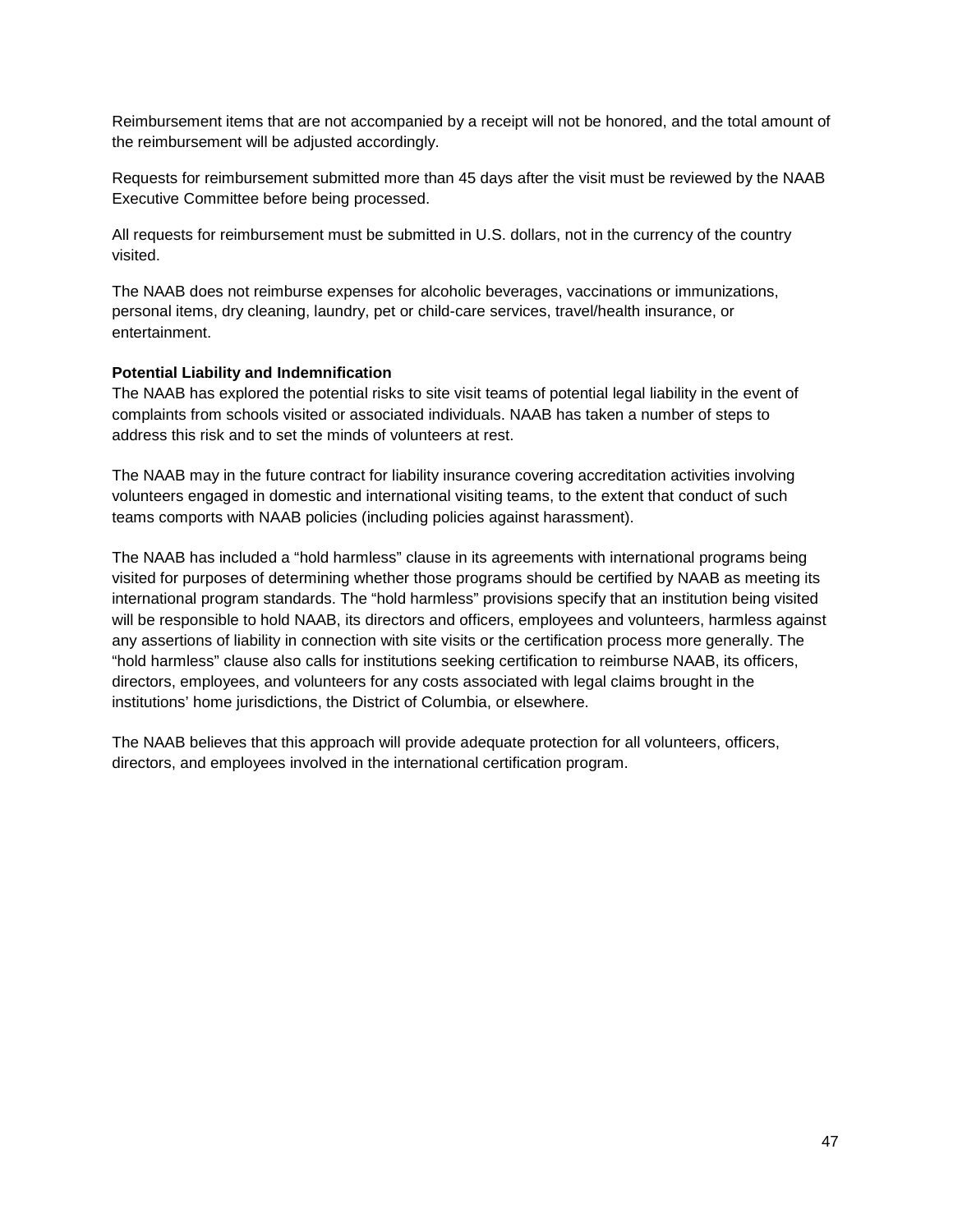# <span id="page-51-0"></span>**APPENDIX 1. SAMPLE SITE VISIT AGENDA, VISIT THREE**

|                                                                                                  | <b>PREVISIT</b>                                  |
|--------------------------------------------------------------------------------------------------|--------------------------------------------------|
|                                                                                                  | A.M/P.M.                                         |
| Team arrivals, check-in hotel                                                                    |                                                  |
| Day for jet-lag recovery, visit team room (if possible), team dinner (introductions/orientation) |                                                  |
|                                                                                                  | <b>DAY ONE</b>                                   |
| A.M.                                                                                             | P.M.                                             |
| Team-only breakfast                                                                              | Tour of program's facilities                     |
| Review of Program Self-Evaluation Report,                                                        | Entrance meeting with faculty                    |
| compile issues and questions                                                                     |                                                  |
| Overview of team room by program head                                                            | Continued review of exhibits and records         |
| Initial review of exhibits and records                                                           | Team-only dinner                                 |
| Team lunch with program administrators                                                           | Debriefing session                               |
|                                                                                                  | <b>DAY TWO</b>                                   |
| A.M.                                                                                             | P.M.                                             |
| Team breakfast with program head                                                                 | Observation of studios                           |
| Entrance meeting with chief academic officer                                                     | Continued review of exhibits and records         |
| Entrance meeting with school/college                                                             | Optional reception with faculty, administrators, |
| administrator(s)                                                                                 | alumni, and local practitioners                  |
| Continued review of exhibits and records                                                         | Team-only dinner                                 |
| Lunch with selected faculty members                                                              | Continued review of exhibits and records         |
|                                                                                                  | Debriefing session                               |
|                                                                                                  | <b>DAY THREE</b>                                 |
| A.M.                                                                                             | P.M.                                             |
| Team breakfast with program head                                                                 | Meeting with faculty                             |
| Review of general studies, electives, related                                                    | Complete review of exhibits and records          |
| programs<br>Observe lectures and seminars                                                        |                                                  |
|                                                                                                  | Team-only dinner                                 |
| Continued review of exhibits and records                                                         | <b>Team deliberations/drafting VTR</b>           |
| Team lunch with student representatives                                                          | <b>DAY FOUR</b>                                  |
| A.M.                                                                                             | P.M.                                             |
| Check-out of the hotel                                                                           |                                                  |
|                                                                                                  | Team departures                                  |
| Team breakfast with program head                                                                 |                                                  |
| Exit meeting with school/college administrators                                                  |                                                  |
| Exit meeting with chief academic officer(s)                                                      |                                                  |
| School-wide exit meeting with faculty and                                                        |                                                  |
| students                                                                                         |                                                  |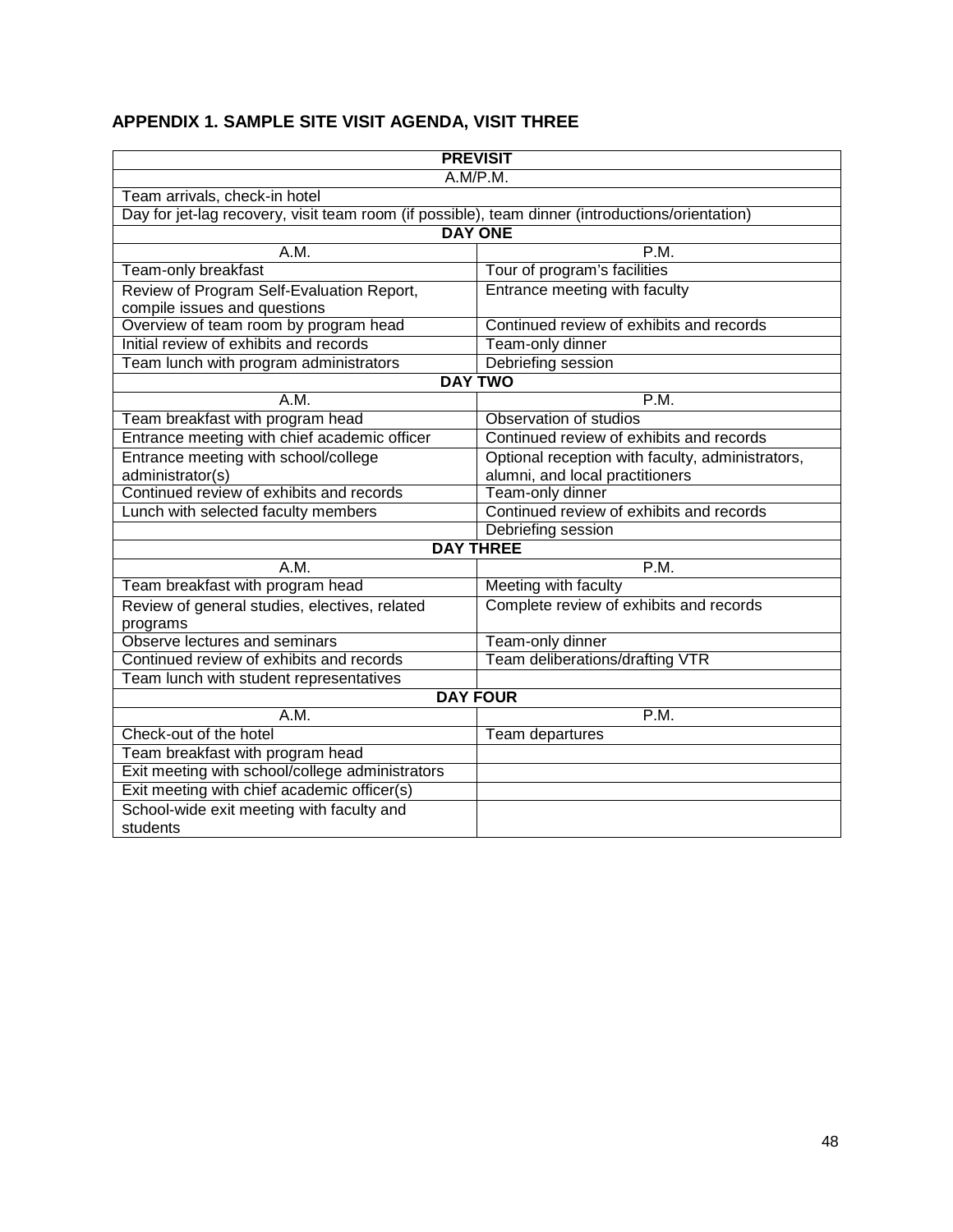# **APPENDIX 2. TEMPLATE, FACULTY RÉSUMÉS (limit one page per faculty member)**

**Name:** John Doe

#### **Courses Taught (two academic years prior to current visit):**

ARC 101 Principles of Design ARC 102 Principles of Practice ARC 210 History of Architecture – Western Hemisphere ARC 211 History of Architecture – Eastern Hemisphere ARC 433 Design Studio III – Historic Structures ARC 434 Design Studio IV – Affordable Housing

#### **Educational Credentials**

B. Arch., XYZ University, 1988 M.S. E.D., University of ABC, 1992

#### **Teaching Experience**

Assistant Professor, Name of University, 1993–1998 Associate Professor, Name of University, 1998–2005 Professor, Name of University, 2006–present

#### **Professional Experience**

Intern, Name of Architecture Firm or Other Business/Government Entity, Madrid, 1988–1991 Project Architect, Gensler, Dubai, UAE, 1992–present

# **Licenses/Registration (as appropriate)**

XXX

#### **Selected Publications and Recent Research**

*Effect of Newton's Third Law of Thermodynamics on Straw, Twigs, and Brick: A study of three clients* (John Wiley, 2008)

#### **Professional Memberships**

Royal Institute of British Architects Association of Collegiate Schools of Architecture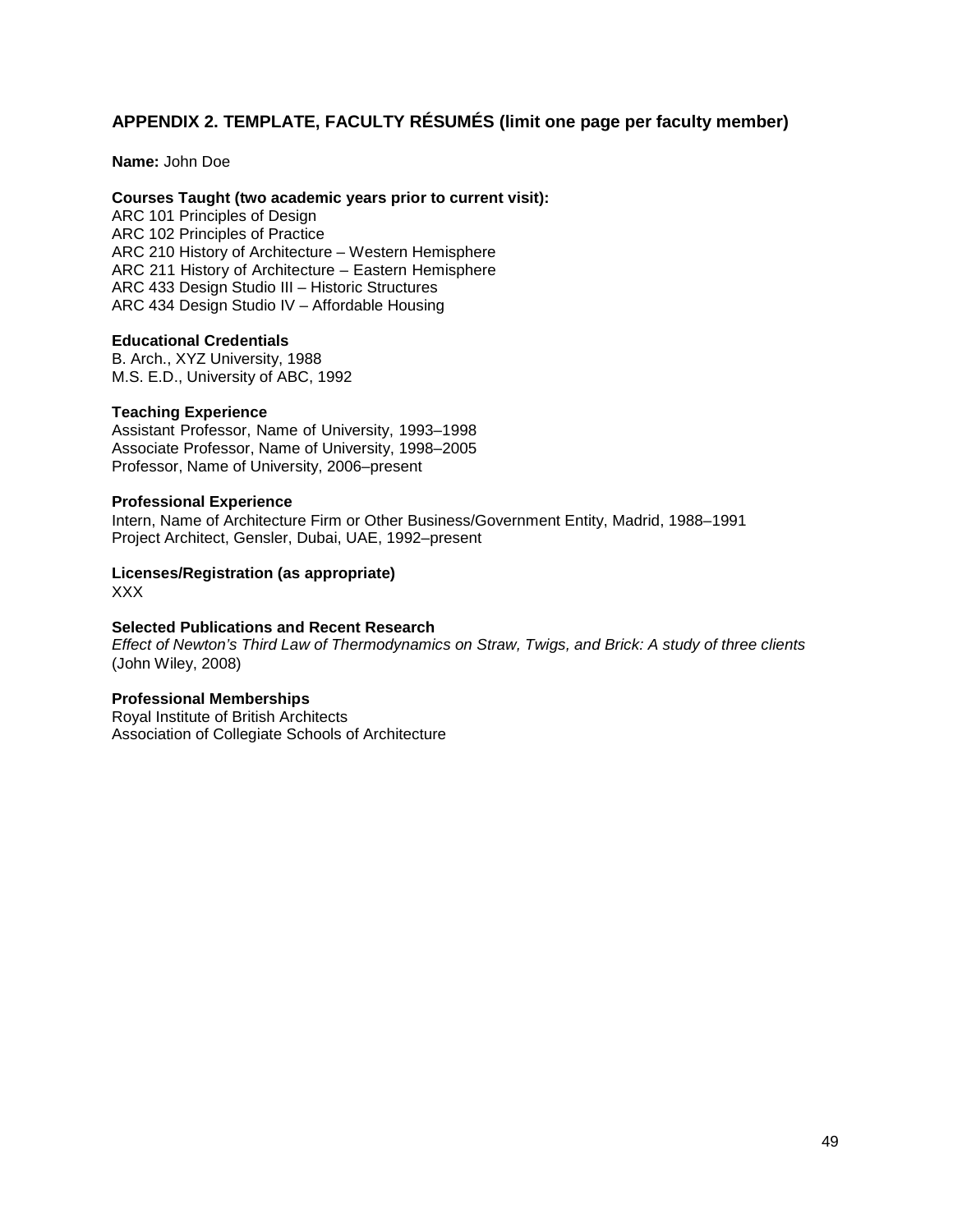# **APPENDIX 3. TEMPLATE, COURSE DESCRIPTIONS (limit one page per course)**

#### **Number & Title of Course (total credits awarded):**

ARC 101, Principles of Design, 3 credits

#### **Course Description (limit 25 words):**

Lorem ipsum dolor sit amet, consectetur adipisicing elit, sed do eiusmod tempor incididunt ut labore et dolore magna aliqua. Ut enim ad minim veniam, quis nostrud exercitation ullamco laboris nisi ut aliquip ex ea commodo consequat.

#### **Course Goals & Objectives (list):**

- Students will explore all forms of visual communication from freehand drawing through building information modeling software.
- Students will learn presentation skills to be used throughout their academic careers.

#### **Student Performance Criterion addressed (list number and title):**

A.1. Professional Communication Skills A.2. Design Thinking Skills

#### **Topical Outline (include percentage of time in course spent in each subject area):**

Drawing and other representational techniques (60%) Presentation skills (40%)

**Prerequisites:** None

**Textbooks/Learning Resources:** Gardner, Howard. *Frames of Mind* (Basic Books, 1983, 2004)

#### **Offered (semester and year):**

Fall only; annually

#### **Faculty assigned (list all faculty assigned during the two academic years prior to the visit):**

John Doe (adjunct) Andrew Smith (F/T)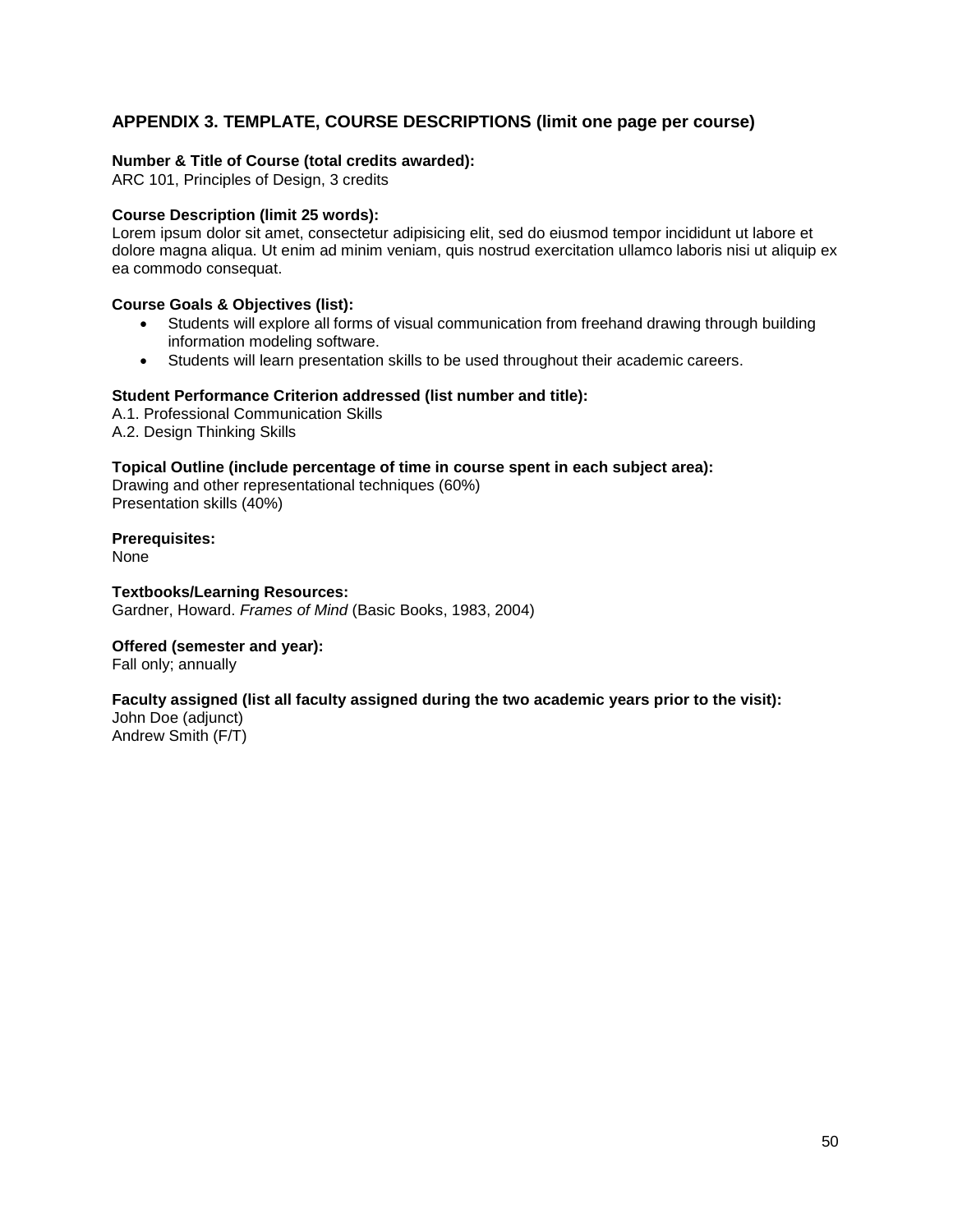# **APPENDIX 4. BRANCH CAMPUSES QUESTIONNAIRE (limit 2 pages per site)**

| Name of institution:                                         |                                                 |                                                                                          |
|--------------------------------------------------------------|-------------------------------------------------|------------------------------------------------------------------------------------------|
| Title of degree:                                             |                                                 |                                                                                          |
| Name of program administrator:                               |                                                 |                                                                                          |
| Name of person completing this form:                         |                                                 |                                                                                          |
| Location of branch campus, additional site,                  |                                                 |                                                                                          |
|                                                              | teaching site, online learning, or study abroad |                                                                                          |
| program:                                                     |                                                 |                                                                                          |
| Distance from main/flagship campus:                          |                                                 |                                                                                          |
| Number of courses from professional degree                   |                                                 |                                                                                          |
| curriculum offered at this site                              |                                                 |                                                                                          |
|                                                              |                                                 | (List all courses: number, title, credits offered) [insert additional rows as necessary] |
| Course Number                                                | Credits offered                                 | Course Title                                                                             |
|                                                              |                                                 |                                                                                          |
|                                                              |                                                 |                                                                                          |
|                                                              |                                                 |                                                                                          |
|                                                              |                                                 |                                                                                          |
|                                                              |                                                 |                                                                                          |
|                                                              |                                                 |                                                                                          |
|                                                              |                                                 |                                                                                          |
| Is attendance at the branch campus,                          |                                                 |                                                                                          |
|                                                              | additional site, teaching site, study abroad    |                                                                                          |
|                                                              | or online program required for completion       |                                                                                          |
| of the professional degree program?                          |                                                 |                                                                                          |
| Who has administrative responsibility for the                |                                                 |                                                                                          |
| program at the branch campus?                                |                                                 |                                                                                          |
| To whom does this individual report?                         |                                                 |                                                                                          |
| Where are financial decisions made?                          |                                                 |                                                                                          |
| Who has responsibility for hiring faculty?                   |                                                 |                                                                                          |
| Who has responsibility for rank, tenure, and                 |                                                 |                                                                                          |
| promotion of faculty at the branch campus?                   |                                                 |                                                                                          |
| Does the branch campus have its own                          |                                                 |                                                                                          |
| curriculum committee?                                        |                                                 |                                                                                          |
| Does the branch campus have its own                          |                                                 |                                                                                          |
| admissions committee?<br>Does the branch campus have its own |                                                 |                                                                                          |
| grievance committee?                                         |                                                 |                                                                                          |
| Does the branch campus have its own                          |                                                 |                                                                                          |
| resources for faculty research and                           |                                                 |                                                                                          |
| scholarship?                                                 |                                                 |                                                                                          |

#### **Additional Comments:**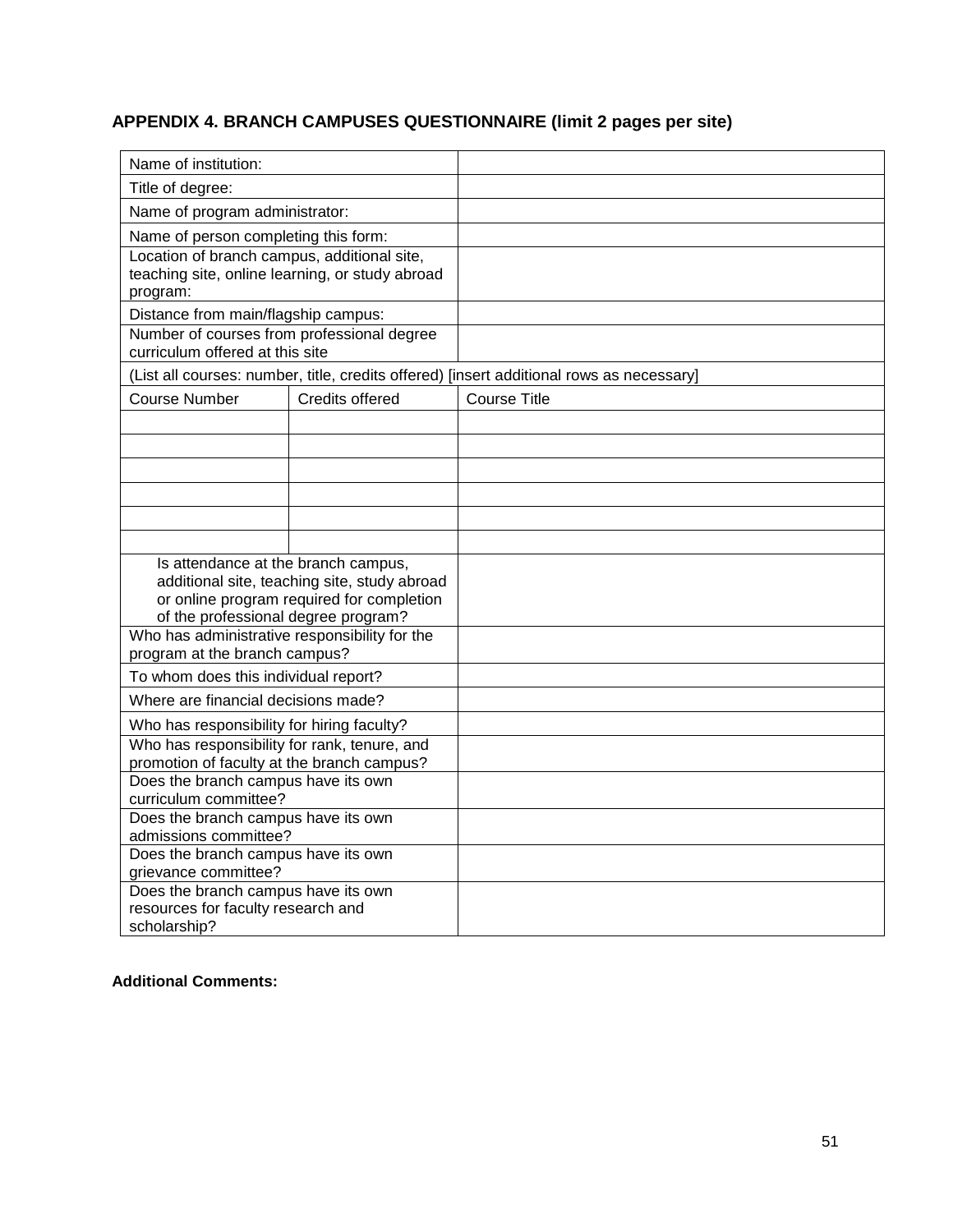# <span id="page-55-0"></span>**APPENDIX 5. REQUIRED TEXT FOR PROGRAM WEBSITES**

## <span id="page-55-1"></span>**5.A AFTER VISITS ONE AND TWO**

#### *Required Text*

*The following text must appear on the program's website and in other promotional material as appropriate*:

#### **National Architectural Accrediting Board, Program for International Certification**

The **[name of degree]** offered by **[name of institution and academic unit]** is being assessed by the NAAB's International Certification (ICert) program. "International Certification" identifies a program as comparable in educational outcomes in all significant aspects to a U.S.-based program and indicates that it provides an educational experience meeting acceptable standards, even though such program may differ in format or method of delivery. While International Certification is *not* accreditation, ICert recognition by the NAAB represents that a program of architecture has achieved the highest standard of quality assurance in professional architecture education.

The ICert process consists of three visits by a NAAB team to a program over a minimum of three years. A NAAB assessment team visited **[name of institution and academic unit]** in **[month and year]**. A decision on whether the program will receive the ICert designation is anticipated in **[year of visit three]**.

The following ICert documents are available for download from [name of program] website:

- 2019 Conditions for International Certification
- 2019 Procedures for NAAB International Certification

#### <span id="page-55-2"></span>**5.B AFTER VISIT THREE**

*The following text must be used in conjunction with the ICert logo on ICert program websites, in catalogs, and other material*:



[*Name of university, name of academic unit*] has received the International Certification designation from the National Architectural Accrediting Board for the **[name of degree]**. ICert was granted in **[20XX]** for a term of six years.

The term "International Certification" identifies a program as comparable in educational outcomes in all significant aspects to a program accredited by the NAAB in the United States and indicates that it provides an educational experience meeting acceptable standards, even though such program may differ in format or method of delivery. The designation is valid for six years beginning 1 January of the year in which the final visit (Visit 3) took place. In order to maintain the designation, the program must be visited again in the sixth year of the designation.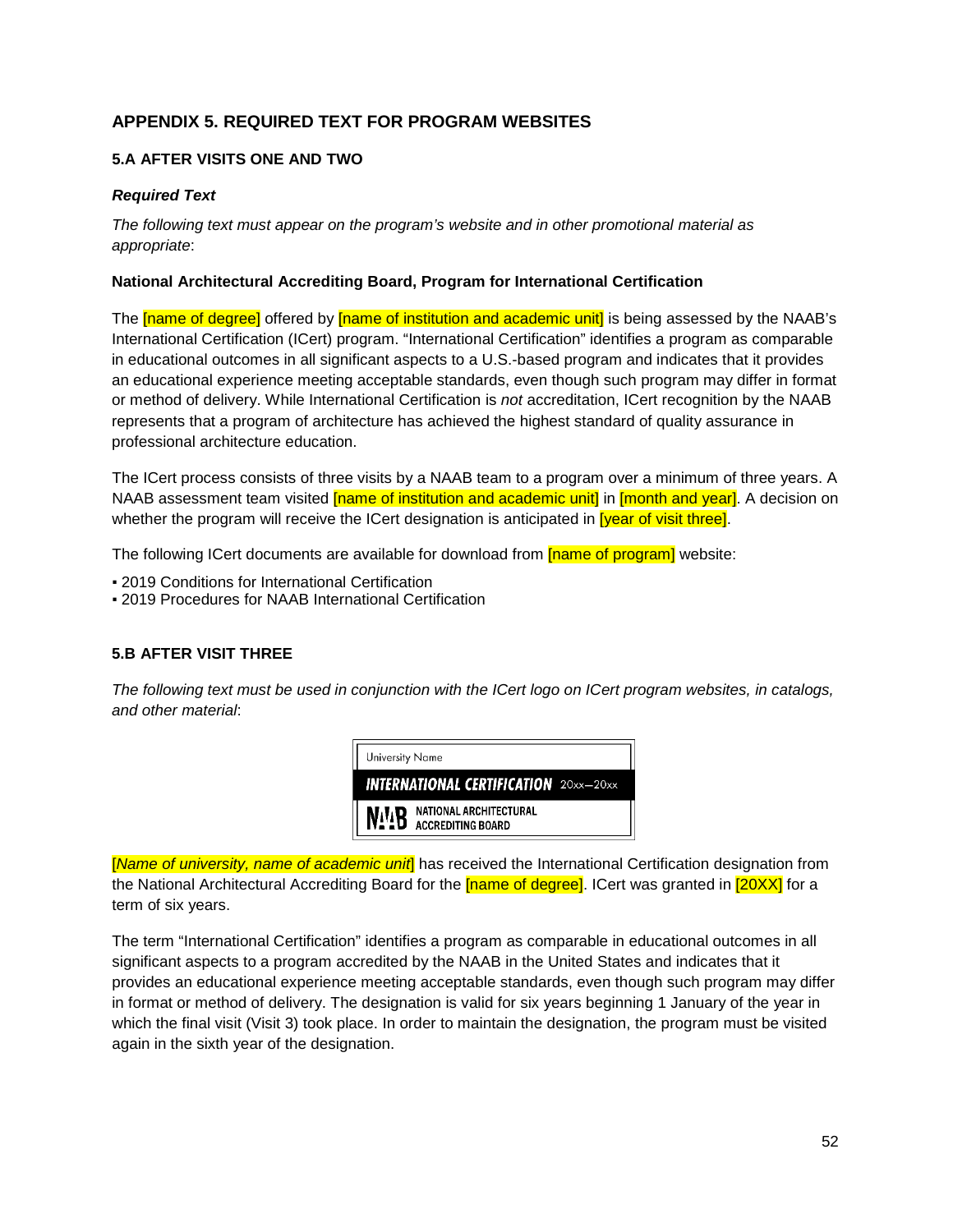Schools with programs identified as International Certification are not formally "accredited" as that term is used with reference to programs in the United States and may not refer to their programs as "accredited" by the NAAB. However, students who graduate from International Certification programs are able to apply for individualized review of their credentials on an expedited basis for purposes of the Educational Evaluation Services for Architects program administered by the NAAB on behalf of the National Council of Architectural Registration Boards.

The following documents are available in the [library or other public area) and also may be downloaded from the [name of institution or academic unit website]:

- 2019 Conditions for NAAB International Certification
- 2019 Procedures for NAAB International Certification
- Visiting Team Report for NAAB ICert visit three
- Decision letter from NAAB, stating that ICert has been granted
- Program Self-Evaluation Report for visit three

▪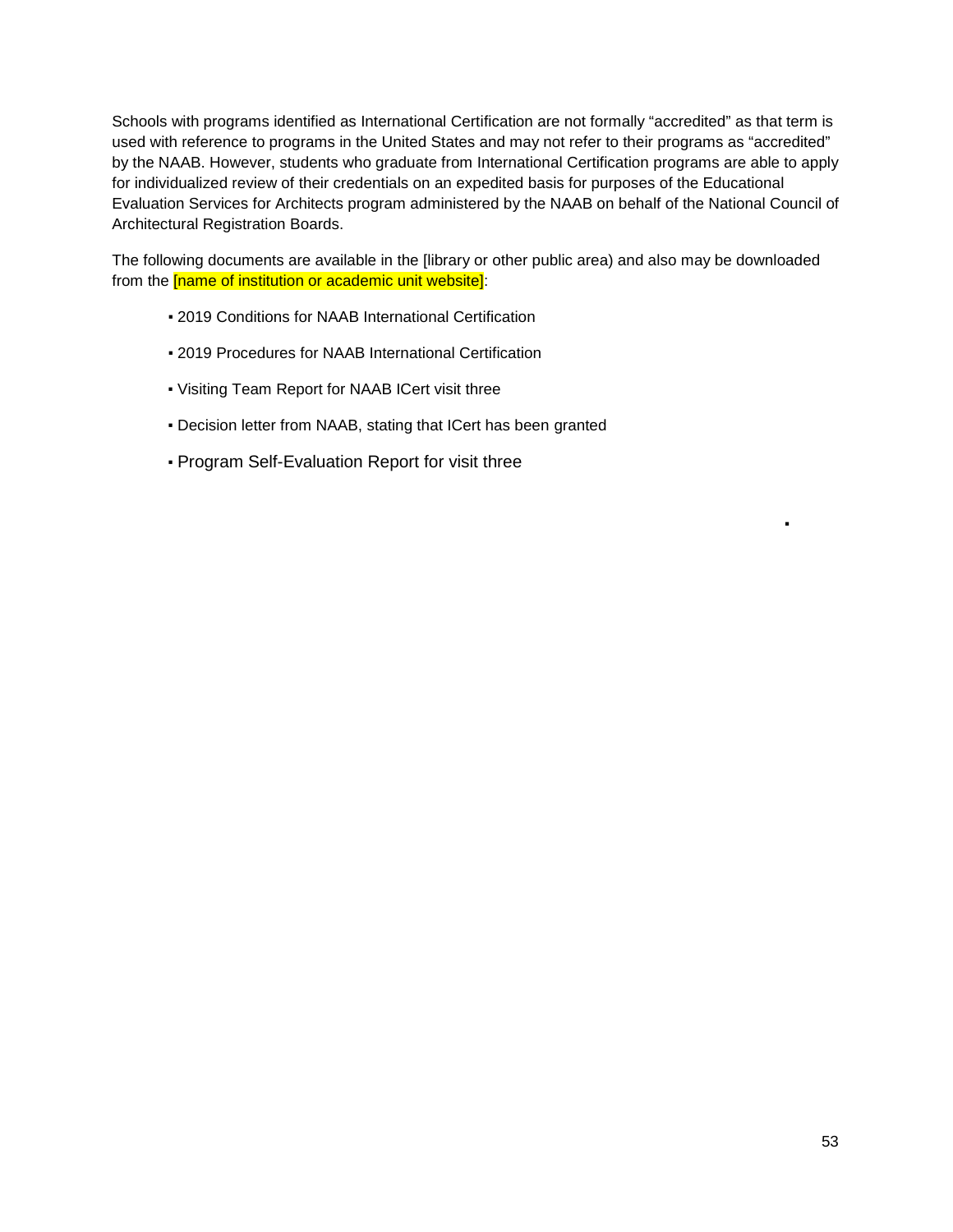# **APPENDIX 6. USE OF THE INTERNATIONAL CERTIFICATION LOGO**

#### **International Certification Logo: NAAB Logo:**

| <b>University Name</b> |                                                            |  |
|------------------------|------------------------------------------------------------|--|
|                        | <b>INTERNATIONAL CERTIFICATION</b> 20xx-20xx               |  |
|                        | NATIONAL ARCHITECTURAL<br><b>NATES NATIONAL ARCHITECTS</b> |  |



The International Certification logo (above left) features the name of the institution and indicates the inclusive years of the program's six-year term. The ICert logo may not be used on a program's website or in catalogs and other material until International Certification has been granted, after visit three. The NAAB will send the ICert logo to the program within 30 days of the board's decision to grant ICert. The ICert logo should be located in close proximity to the required text as stated in Appendix 5.B of these Procedures.

The NAAB logo (above right) **may never** be used as a standalone graphic symbol on an ICert program's website, catalog, or other material. The NAAB logo is the exclusive property of the National Architectural Accrediting Board Inc. and is protected by law. It is a registered trademark and may not be reproduced without prior written permission from the National Architectural Accrediting Board.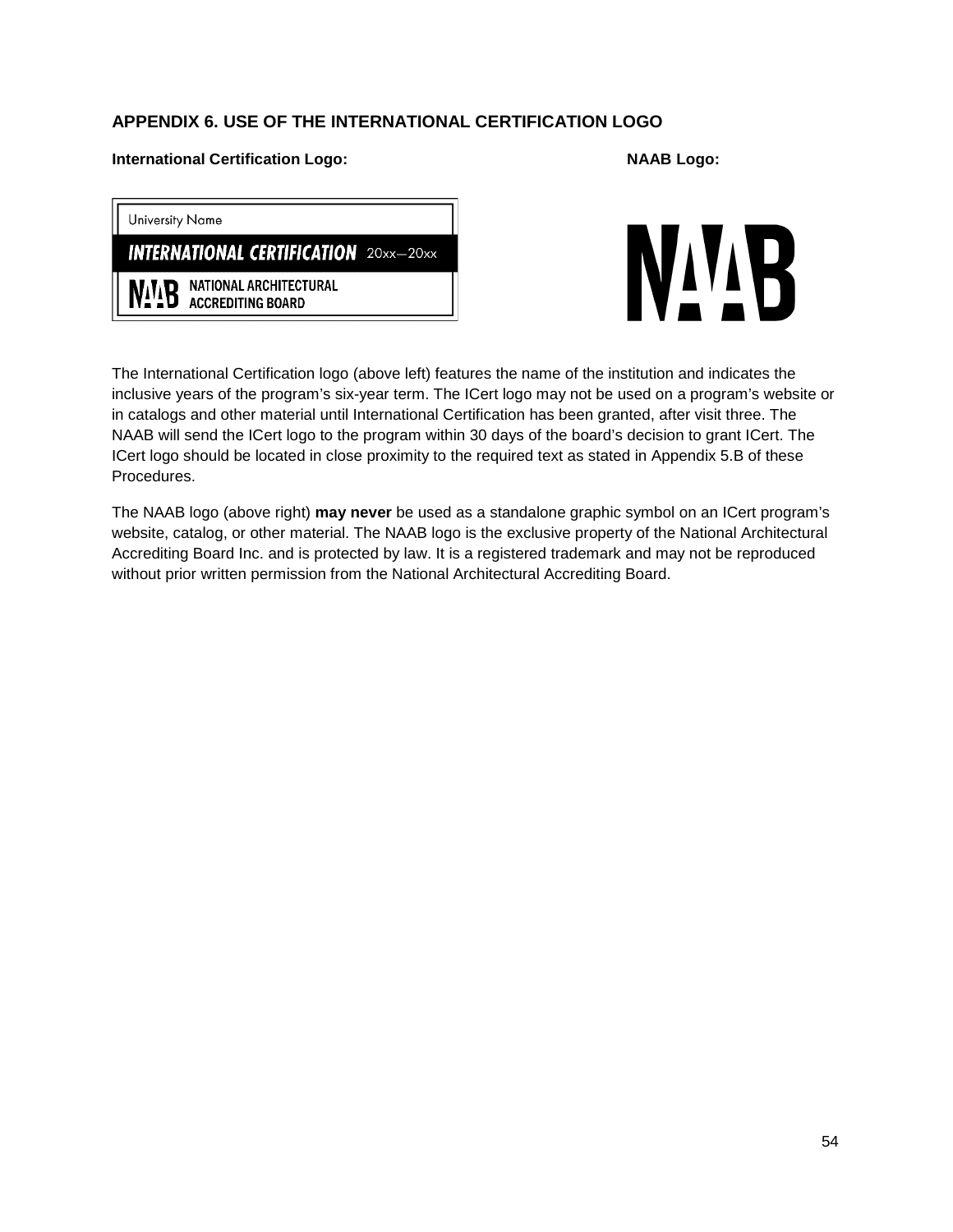# **APPENDIX 7. SELF-NOMINATION FOR INTERNATIONAL CERTIFICATION—VISITING TEAM MEMBER POOL**

Name: **Name:**  $\blacksquare$ 

Address:

Phone: Email:

Team member designation: You will be designated in the team member pool as either an *educator* or a *practitioner*. Select the designation that most closely describes your current role in the profession.

- *Educator:* more than 50% of time spent as a full-time educator, faculty member,program administrator, or institutional leader
- *Practitioner*: more than 50% of time spent working as a licensed professional

#### **Education**

| Institution | Years attended | Degree received |
|-------------|----------------|-----------------|
|             |                |                 |
|             |                |                 |
|             |                |                 |

#### **Educator Experience** (since 2010)

| Institution | Year(s) employed | Rank/title |
|-------------|------------------|------------|
|             |                  |            |
|             |                  |            |
|             |                  |            |

#### **Practitioner Experience** (since 2010)

| Firm/organization | Year(s) employed | ™itle |
|-------------------|------------------|-------|
|                   |                  |       |
|                   |                  |       |
|                   |                  |       |

**International Experience** (since 2010): List the countries where you have lived/taught/practiced for an extended time and for which you have knowledge of local customs and practices.

| רחוו∩.⊂ | Role and length of time in country |
|---------|------------------------------------|
|         |                                    |
|         |                                    |
|         |                                    |

**Language Skills**: List the foreign languages you speak/read/write and rate your proficiency in each.

| Language | Ability (fluent.<br>understanding, conversational, etc.) |
|----------|----------------------------------------------------------|
|          |                                                          |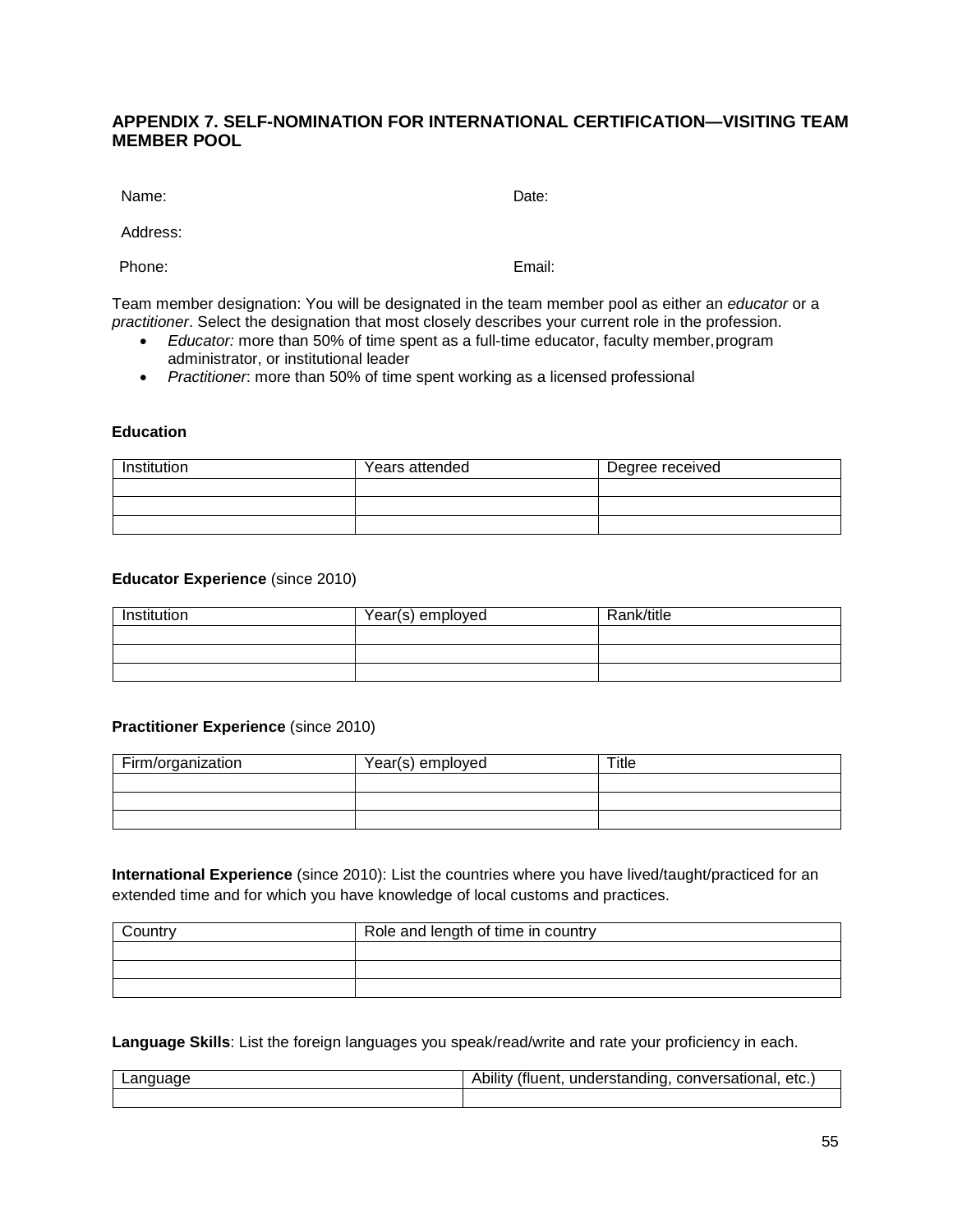**Service on a NAAB Visiting Team**: List: List your prior service on a domestic or international NAAB visiting team.

| Program visited | Role (team member or team chair |
|-----------------|---------------------------------|
|                 |                                 |
|                 |                                 |
|                 |                                 |

**Supplemental Experience** (since 2010): For example, participation in international chapters of the AIA or on international committees/task forces appointed by the AIA, ACSA, AIAS, or NCARB; service to an institution with a NAAB-accredited or International Certification program.

| Organization | Years affiliated | Role/position |
|--------------|------------------|---------------|
|              |                  |               |
|              |                  |               |
|              |                  |               |

**License/Registration**: List the jurisdictions (U.S. and international) in which you are currently licensed/registered to practice:

*Attach a current résumé or c.v. and a letter of intent.*

*Send to*

[info@naab.org, w](mailto:info@naab.org)ith "ICert Self-Nomination" in the subject line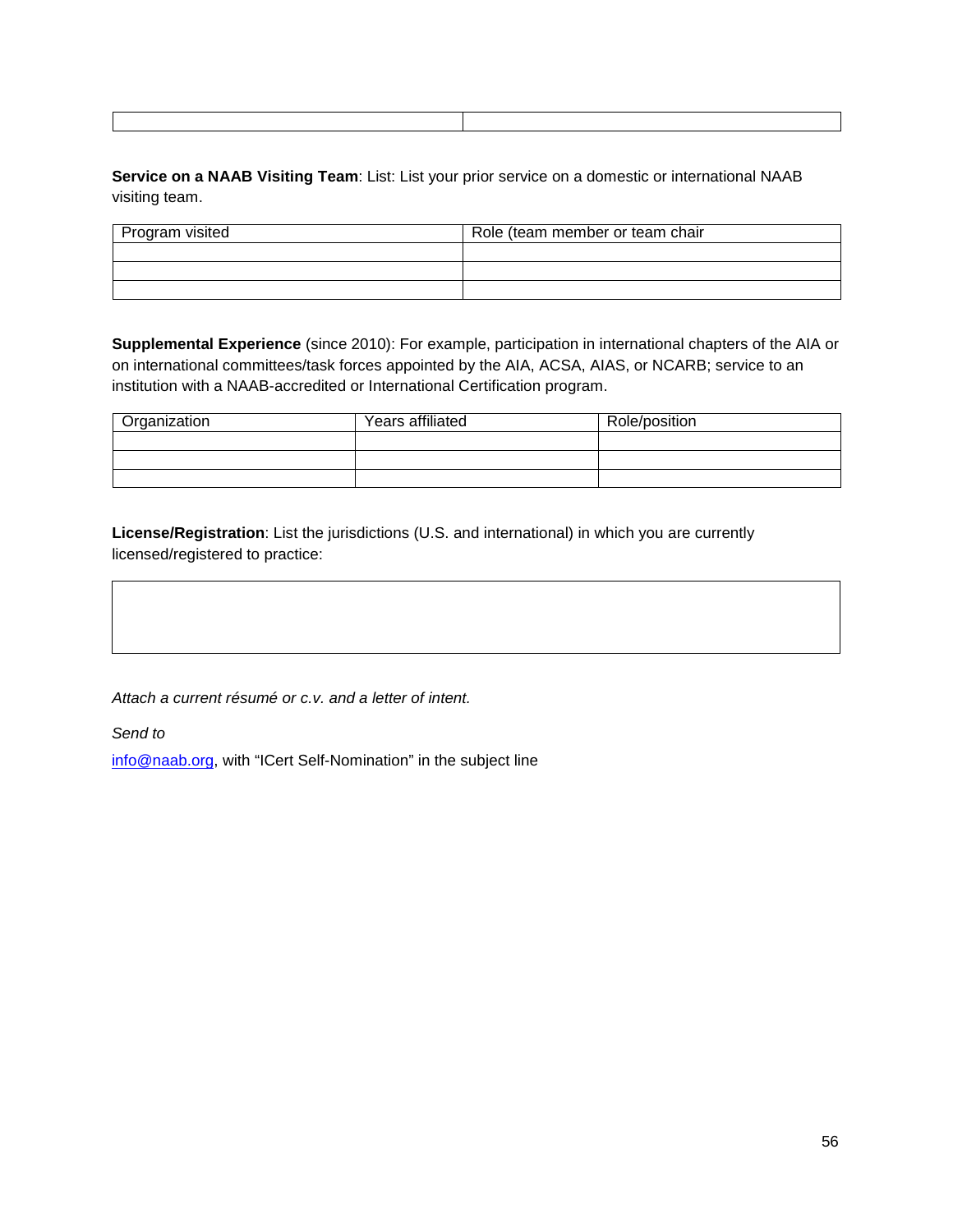# <span id="page-60-0"></span>**APPENDIX 8. SITE VISIT PROTOCOLS**

- **Treat all programs with the same degree of respect:** Deficiencies encountered at a prestigious institution should be provided with the same objective assessment offered to programs in less prestigious institutions. It is inappropriate to minimize or turn a blind eye to deficiencies or concerns out of deference to an institution's perceivedstature.
- **Treat all programs with the same degree of openness.** One of the strengths of the NAAB system is that the *Conditions* are written to avoid homogenization of education experiences. Programs are encouraged to innovate and to be creative in how they deliver education. Team members must be open to creative solutions and focus on *whether* programs meet the *Conditions* rather than *how* they do so.
- **Celebrate success.** International Certification is meant to be a constructive process to improve architecture education.
- **Do not overreact to or ignore deficiencies:** Please bear in mind that the ICert process includes a structured method by which a program can improve and correct its deficiencies. It is inappropriate to react to deficiencies in a punitive, threatening manner or, conversely, to ignore them out of unfounded optimism.
- **Do not superimpose preconceived attitudes about architecture education or curriculum.**  Every program should be understood in the context of its own unique mission and institutional setting.
- **Do not offer personal solutions:** It is inappropriate to suggest how a program might meet the ICert Conditions orin any way impose your personal views on program structure, administration, and pedagogy.
- **Do not speculate on whether or how deficiencies may affect a program over time.**  Programs, generally, are aware of their deficiencies and are unlikely to be surprised at the final interview. It is inappropriate to use the VTR as a platform for speculating on whether or how a given deficiency may affect a program over time. For example, resist the impulse to add "the failure of the university to provide a new building will affect student recruitment" to the VTR.
- **Do not publicly or privately divulge insider information:** All the information obtained by a team member in the course of a site visit is privileged and confidential. Disclosure of such information is grounds for a reconsideration of an International Certification decision.
- **Do not use the visit as a recruiting opportunity:** It is inappropriate to solicit personnel for your own program or office during a site visit. It is inappropriate to indicate your interest in being employed by an institution in any capacity until after the institution has received its International Certification decision.
- **Do not accept institutional gifts:** It is inappropriate to accept any institutional gifts, favors, or services during a site visit. Politely decline.
- **Do not forget your role:** It is important that teams and team members conduct themselves professionally at all times. Fatigue can lead to errors in judgment. Visiting teams are under observation at all times. Your comments and behavior, including your presence on social media (see below), are closely analyzed and can be misinterpreted.
- **Be careful when using social media.** Team members are not prohibited from using social media while on a visit; however, they are advised to refrain from posting anything that could be interpreted later as an assessment of the program, a commentary on the program's compliance with the ICert Conditions, or a team's recommendation on the visit outcome.
- **Alcohol.** The NAAB encourages all team members to avoid consuming alcohol during any event that includes imembers of the faculty, staff, student body, or the public.